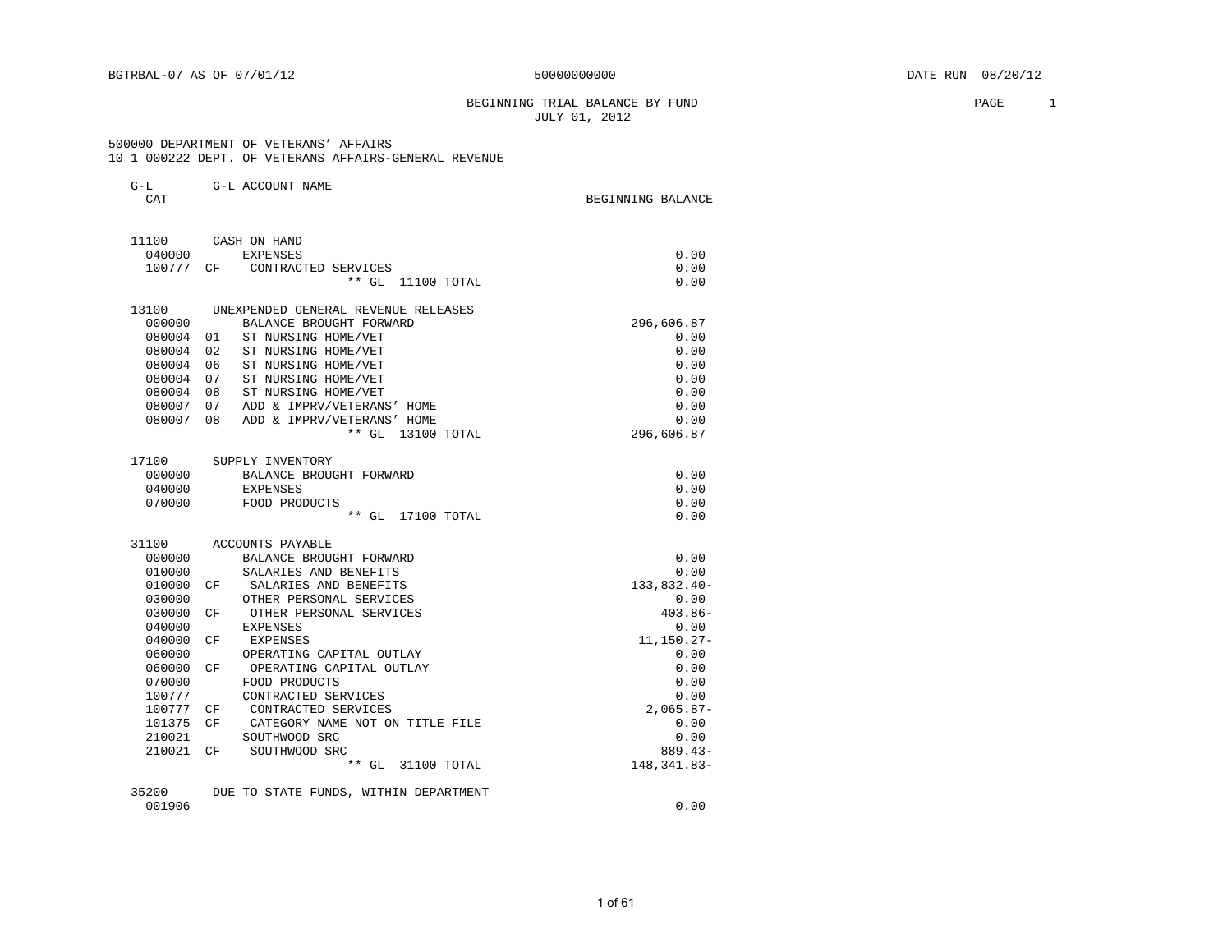#### BEGINNING TRIAL BALANCE BY FUND **PAGE** 2 JULY 01, 2012

 500000 DEPARTMENT OF VETERANS' AFFAIRS 10 1 000222 DEPT. OF VETERANS AFFAIRS-GENERAL REVENUE

| G-L<br>CAT                                                                                                                   | G-L ACCOUNT NAME                                                                                                                                                                                                                                                                                                                                                                                                         | BEGINNING BALANCE                                                                                          |
|------------------------------------------------------------------------------------------------------------------------------|--------------------------------------------------------------------------------------------------------------------------------------------------------------------------------------------------------------------------------------------------------------------------------------------------------------------------------------------------------------------------------------------------------------------------|------------------------------------------------------------------------------------------------------------|
| 35300<br>000000<br>040000<br>040000                                                                                          | DUE TO OTHER DEPARTMENTS<br>BALANCE BROUGHT FORWARD<br><b>EXPENSES</b><br>EXPENSES<br>CF.<br>** GL 35300 TOTAL                                                                                                                                                                                                                                                                                                           | 0.00<br>0.00<br>$7,024.00-$<br>$7,024.00 -$                                                                |
| 38600<br>000000                                                                                                              | CURRENT COMPENSATED ABSENCES LIABILITY<br>BALANCE BROUGHT FORWARD                                                                                                                                                                                                                                                                                                                                                        | $12,467.97-$                                                                                               |
| 45100<br>040000                                                                                                              | ADVANCES FROM OTHER FUNDS BETWEEN DEPA<br><b>EXPENSES</b>                                                                                                                                                                                                                                                                                                                                                                | 0.00                                                                                                       |
| 54900<br>000000<br>080004<br>080004<br>080004<br>080004<br>080004<br>080007<br>080007<br>55100<br>000000<br>040000<br>060000 | COMMITTED FUND BALANCE<br>BALANCE BROUGHT FORWARD<br>ST NURSING HOME/VET<br>01<br>ST NURSING HOME/VET<br>02<br>06<br>ST NURSING HOME/VET<br>07<br>ST NURSING HOME/VET<br>ST NURSING HOME/VET<br>08<br>ADD & IMPRV/VETERANS' HOME<br>07<br>08<br>ADD & IMPRV/VETERANS' HOME<br>$**$ GL<br>54900 TOTAL<br>FUND BALANCE RESERVED FOR ENCUMBRANCES<br>BALANCE BROUGHT FORWARD<br><b>EXPENSES</b><br>OPERATING CAPITAL OUTLAY | 128,773.07-<br>0.00<br>0.00<br>0.00<br>0.00<br>0.00<br>0.00<br>0.00<br>128,773.07-<br>0.00<br>0.00<br>0.00 |
| 55201<br>000000<br>040000                                                                                                    | ** GL 55100 TOTAL<br>OFFICE SUPPLY INVENTORY<br>BALANCE BROUGHT FORWARD<br>EXPENSES<br>$**$ GL<br>55201 TOTAL                                                                                                                                                                                                                                                                                                            | 0.00<br>0.00<br>0.00<br>0.00                                                                               |
| 55202<br>040000                                                                                                              | LINEN INVENTORY<br><b>EXPENSES</b>                                                                                                                                                                                                                                                                                                                                                                                       | 0.00                                                                                                       |
| 55203<br>040000<br>070000                                                                                                    | FOOD INVENTORY<br><b>EXPENSES</b><br>FOOD PRODUCTS<br>** GL 55203 TOTAL                                                                                                                                                                                                                                                                                                                                                  | 0.00<br>0.00<br>0.00                                                                                       |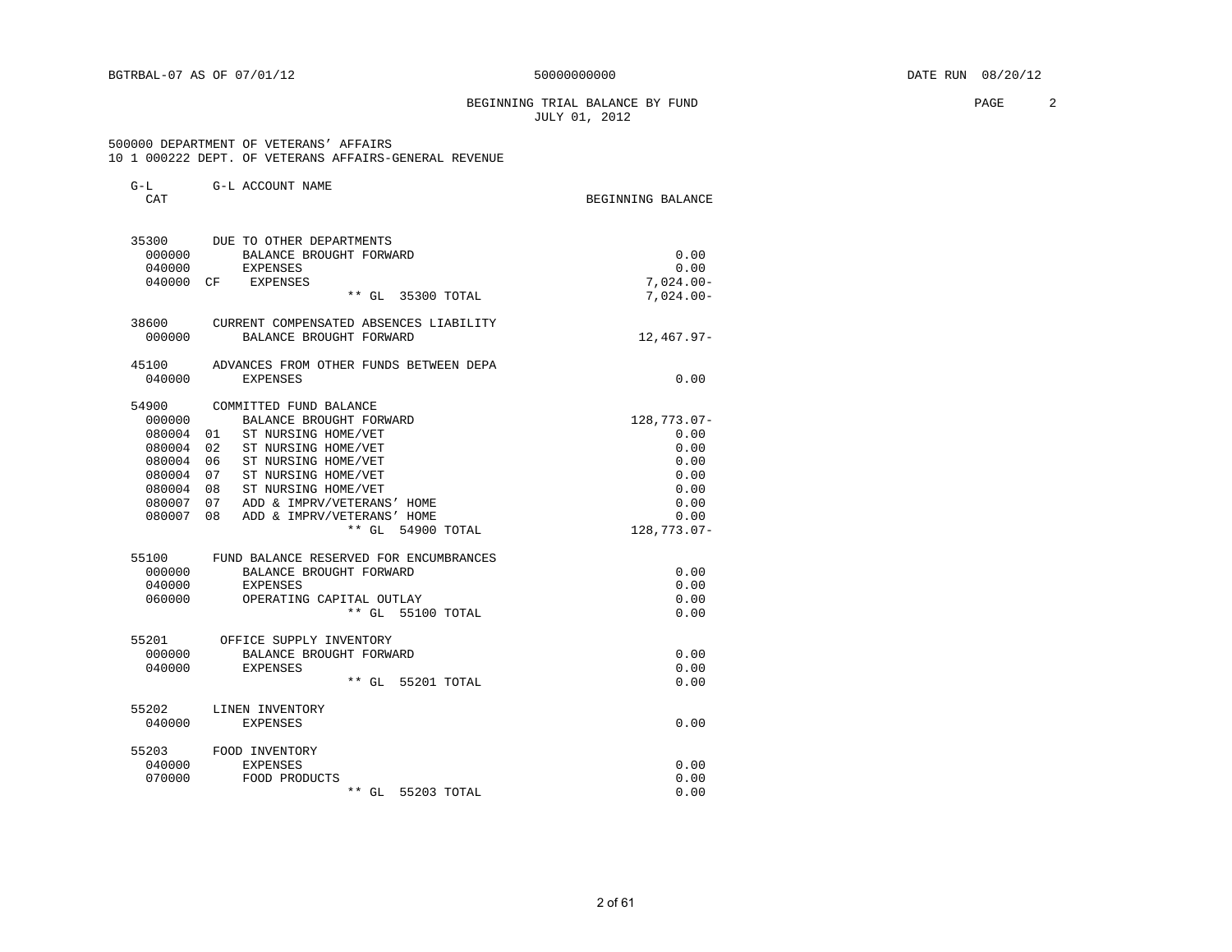### BEGINNING TRIAL BALANCE BY FUND **PAGE** 3 JULY 01, 2012

#### 500000 DEPARTMENT OF VETERANS' AFFAIRS 10 1 000222 DEPT. OF VETERANS AFFAIRS-GENERAL REVENUE

| $G-L$<br>CAT | G-L ACCOUNT NAME                       | BEGINNING BALANCE |
|--------------|----------------------------------------|-------------------|
|              | 55204 MAINTENANCE SUPPLIES             |                   |
| 040000       | <b>EXPENSES</b>                        | 0.00              |
| 55205        | HEALTH SUPPLIES                        |                   |
| 040000       | EXPENSES                               | 0.00              |
| 55206        | DINING-KITCHEN SUPPLIES                |                   |
| 040000       | EXPENSES                               | 0.00              |
| 94100        | ENCUMBRANCES                           |                   |
| 040000 CF    | EXPENSES                               | 25, 127. 71       |
| 060000       | CF<br>OPERATING CAPITAL OUTLAY         | 6,407.88          |
| 100777 CF    | CONTRACTED SERVICES                    | 70,000.00         |
|              | ** GL 94100 TOTAL                      | 101,535.59        |
| 98100        | BUDGETARY FND BAL RESERVED/ENCUMBRANCE |                   |
| 040000       | CF<br><b>EXPENSES</b>                  | $25, 127.71 -$    |
| 060000       | OPERATING CAPITAL OUTLAY               | 0.00              |
| 060000       | OPERATING CAPITAL OUTLAY<br>CF         | $6,407.88-$       |
| 100777       | CF<br>CONTRACTED SERVICES              | $70,000.00$ -     |
|              | ** GL 98100 TOTAL                      | $101, 535.59 -$   |
| 99100        | BUDGETARY FUND BALANCE                 |                   |
| 000000       | BALANCE BROUGHT FORWARD                | 0.00              |
|              | *** FUND TOTAL                         | 0.00              |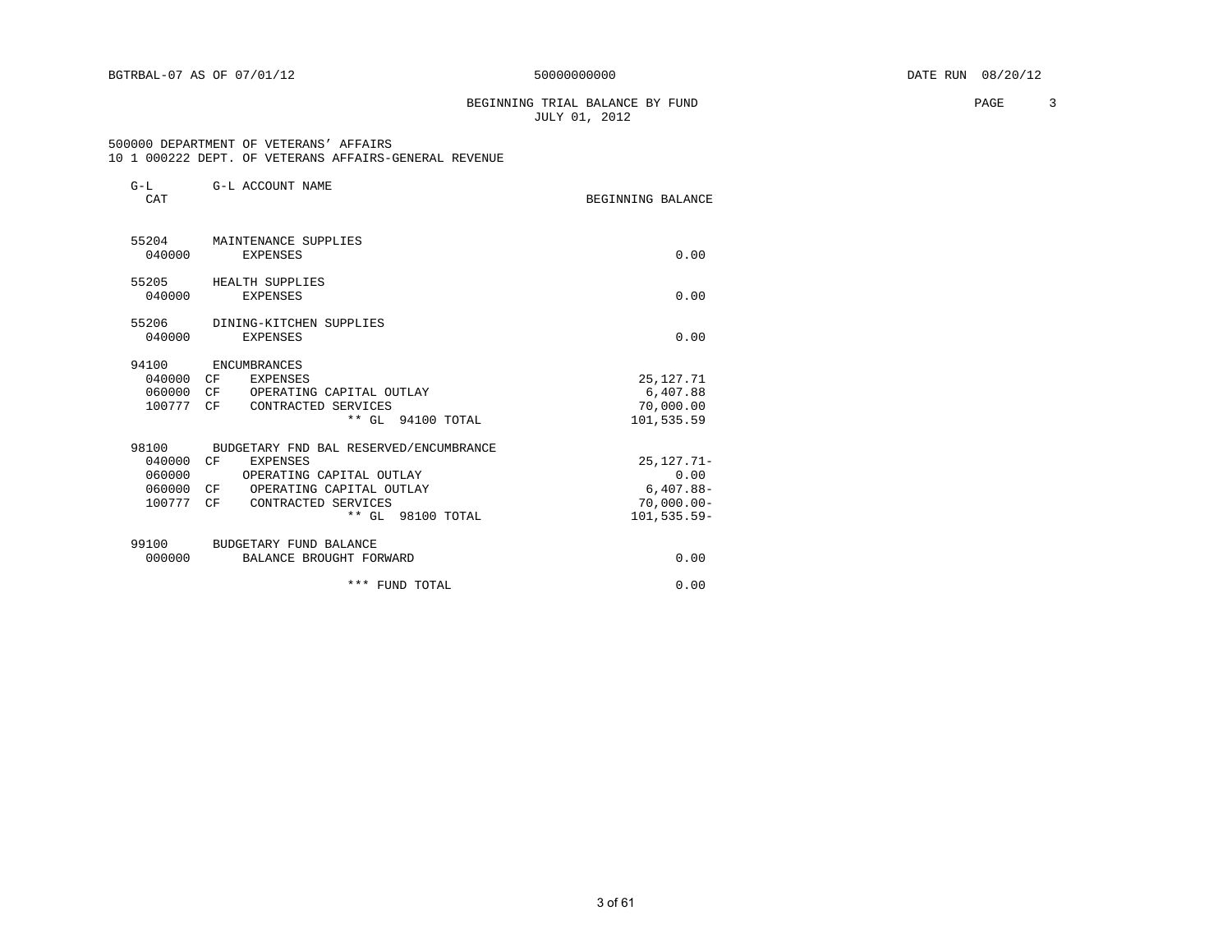### BEGINNING TRIAL BALANCE BY FUND **PAGE** 4 JULY 01, 2012

#### 500000 DEPARTMENT OF VETERANS' AFFAIRS 20 2 021035 ADMINISTRATIVE TF VETERANS AFFAIRS

| $G-L$<br>CAT    | G-L ACCOUNT NAME                     | BEGINNING BALANCE |
|-----------------|--------------------------------------|-------------------|
| 12100           | UNRELEASED CASH IN STATE TREASURY    |                   |
| 000000          | BALANCE BROUGHT FORWARD              | 0.00              |
| 15100           | ACCOUNTS RECEIVABLE                  |                   |
| 000000          | BALANCE BROUGHT FORWARD              | 0.00              |
| 000109          |                                      | 0.00              |
| 000400          |                                      | 0.00              |
| 001801          |                                      | 0.00              |
| 001906          |                                      | 0.00              |
| 002500          |                                      | 0.00              |
|                 | ** GL 15100 TOTAL                    | 0.00              |
| 15300           | INTEREST AND DIVIDENDS RECEIVABLE    |                   |
| 000500          |                                      | 0.00              |
|                 |                                      |                   |
| 16200<br>000109 | DUE FROM STATE FUNDS, WITHIN DEPART. | 0.00              |
|                 |                                      |                   |
| 16300           | DUE FROM OTHER DEPARTMENTS           |                   |
| 080858          | 97<br>RESIDENTIAL FAC. / VETERANS    | 0.00              |
| 16400           | DUE FROM FEDERAL GOVERNMENT          |                   |
| 000700          |                                      | 0.00              |
| 001801          |                                      | 0.00              |
|                 | ** GL 16400 TOTAL                    | 0.00              |
| 17100           | SUPPLY INVENTORY                     |                   |
| 000000          | BALANCE BROUGHT FORWARD              | 0.00              |
| 040000          | EXPENSES                             | 0.00              |
| 070000          | FOOD PRODUCTS                        | 0.00              |
|                 | ** GL 17100 TOTAL                    | 0.00              |
| 31100           | ACCOUNTS PAYABLE                     |                   |
| 000000          | BALANCE BROUGHT FORWARD              | 0.00              |
| 040000          | EXPENSES                             | 0.00              |
| 040000          | CF<br>EXPENSES                       | 0.00              |
| 060000          | OPERATING CAPITAL OUTLAY             | 0.00              |
| 220020          | REFUND STATE REVENUES                | 0.00              |
| 310228          | PAYMENT OF SALES TAX                 | 0.00              |
| 310228          | PAYMENT OF SALES TAX<br>CF           | 0.00              |
|                 | $***$ GL<br>31100 TOTAL              | 0.00              |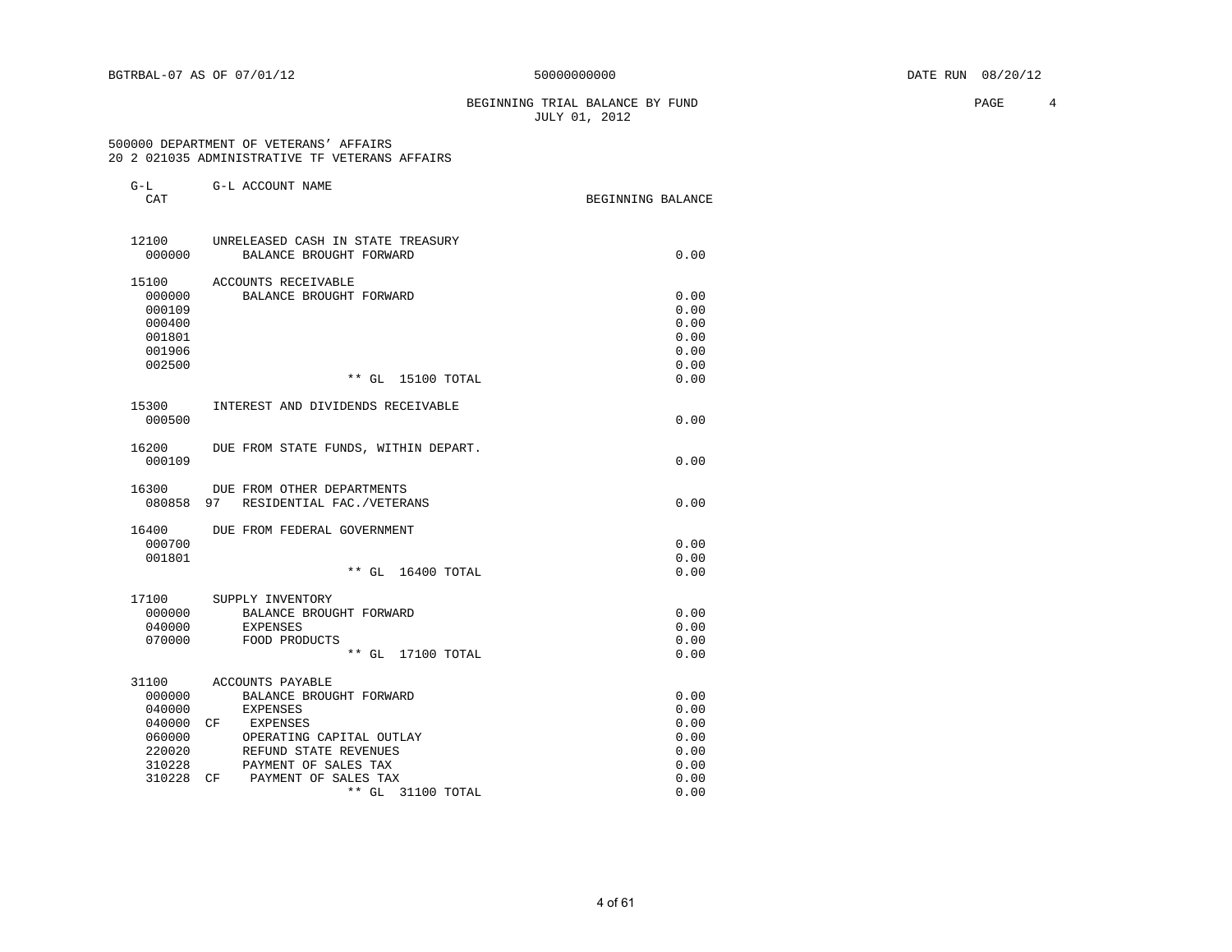### BEGINNING TRIAL BALANCE BY FUND **FAGE** 5 JULY 01, 2012

#### 500000 DEPARTMENT OF VETERANS' AFFAIRS 20 2 021035 ADMINISTRATIVE TF VETERANS AFFAIRS

| $G-L$<br>CAT     | G-L ACCOUNT NAME                                         | BEGINNING BALANCE |
|------------------|----------------------------------------------------------|-------------------|
|                  | 35200 DUE TO STATE FUNDS, WITHIN DEPARTMENT              |                   |
| 310322           | SERVICE CHARGE TO GEN REV                                | 0.00              |
| 35300            | DUE TO OTHER DEPARTMENTS                                 |                   |
| 000000           | BALANCE BROUGHT FORWARD                                  | 0.00              |
| 040000           | EXPENSES<br>040000 CF EXPENSES                           | 0.00<br>0.00      |
|                  | ** GL 35300 TOTAL                                        | 0.00              |
|                  | 35600 DUE TO GENERAL REVENUE                             |                   |
|                  | 000000 BALANCE BROUGHT FORWARD                           | 0.00              |
| 310228           | PAYMENT OF SALES TAX                                     | 0.00              |
| 310322           | SERVICE CHARGE TO GEN REV                                | 0.00              |
|                  | ** GL 35600 TOTAL                                        | 0.00              |
| 54900            | COMMITTED FUND BALANCE                                   |                   |
| 000000           | BALANCE BROUGHT FORWARD                                  | 0.00              |
| 55100            | FUND BALANCE RESERVED FOR ENCUMBRANCES                   |                   |
| 040000           | EXPENSES                                                 | 0.00              |
| 060000<br>080858 | OPERATING CAPITAL OUTLAY<br>97 RESIDENTIAL FAC./VETERANS | 0.00<br>0.00      |
|                  | ** GL 55100 TOTAL                                        | 0.00              |
|                  | 55201 OFFICE SUPPLY INVENTORY                            |                   |
| 000000           | BALANCE BROUGHT FORWARD                                  | 0.00              |
|                  | 040000 EXPENSES                                          | 0.00              |
|                  | ** GL 55201 TOTAL                                        | 0.00              |
|                  | 55202 LINEN INVENTORY                                    |                   |
| 000000           | BALANCE BROUGHT FORWARD                                  | 0.00              |
| 040000           | EXPENSES<br>** GL 55202 TOTAL                            | 0.00<br>0.00      |
|                  |                                                          |                   |
| 55203            | FOOD INVENTORY                                           |                   |
| 000000           | BALANCE BROUGHT FORWARD                                  | 0.00              |
| 040000           | EXPENSES                                                 | 0.00              |
| 070000           | FOOD PRODUCTS                                            | 0.00              |
|                  | ** GL 55203 TOTAL                                        | 0.00              |
| 55204            | MAINTENANCE SUPPLIES                                     |                   |
| 000000<br>040000 | BALANCE BROUGHT FORWARD<br><b>EXPENSES</b>               | 0.00<br>0.00      |
|                  | ** GL 55204 TOTAL                                        | 0.00              |
|                  |                                                          |                   |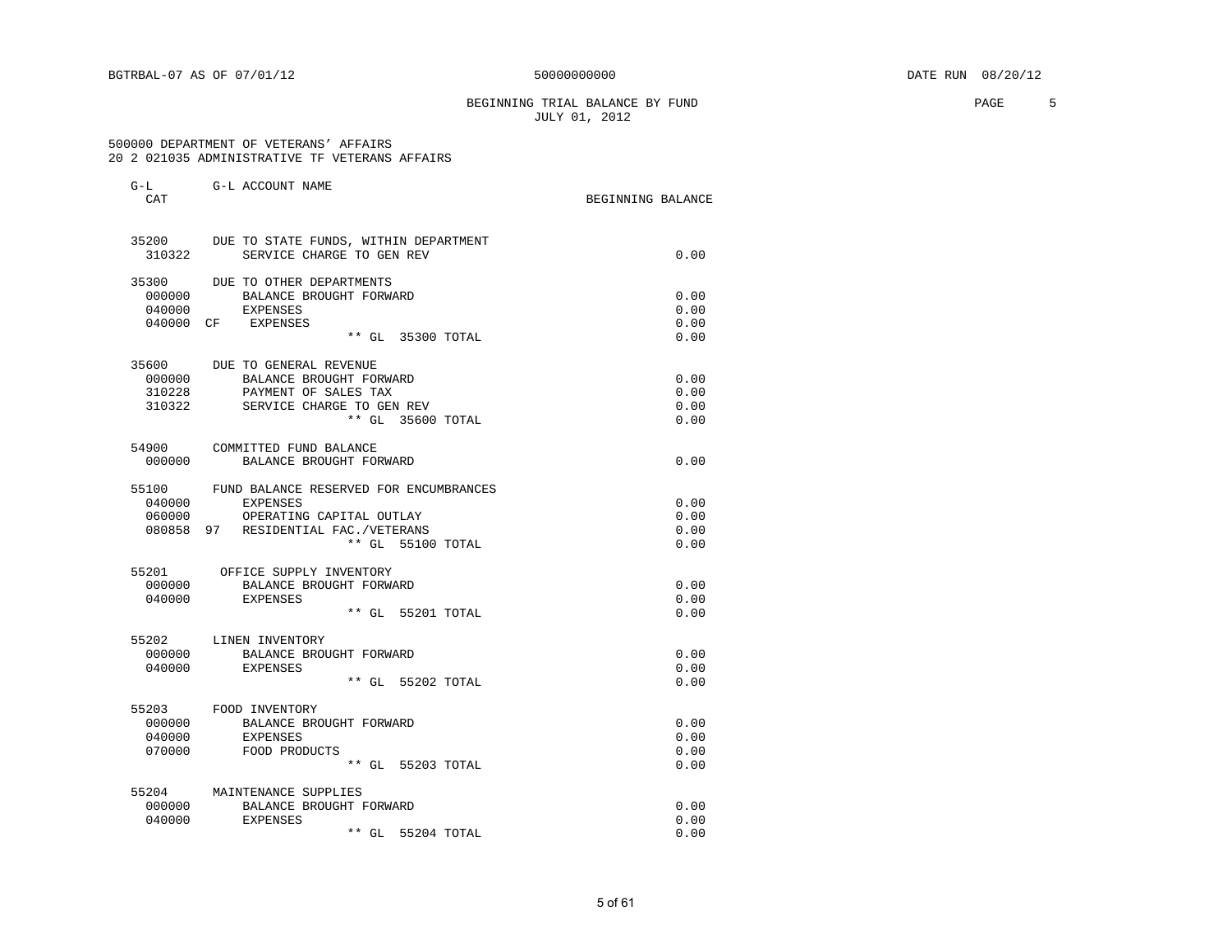### BEGINNING TRIAL BALANCE BY FUND **PAGE** 6 JULY 01, 2012

#### 500000 DEPARTMENT OF VETERANS' AFFAIRS 20 2 021035 ADMINISTRATIVE TF VETERANS AFFAIRS

| $G-L$<br>CAT | G-L ACCOUNT NAME          | BEGINNING BALANCE |
|--------------|---------------------------|-------------------|
| 55205        | HEALTH SUPPLIES           |                   |
| 000000       | BALANCE BROUGHT FORWARD   | 0.00              |
| 040000       | <b>EXPENSES</b>           | 0.00              |
|              | * *<br>55205 TOTAL<br>GL. | 0.00              |
| 55206        | DINING-KITCHEN SUPPLIES   |                   |
| 000000       | BALANCE BROUGHT FORWARD   | 0.00              |
| 040000       | EXPENSES                  | 0.00              |
|              | * *<br>55206 TOTAL<br>GL  | 0.00              |

\*\*\* FUND TOTAL 0.00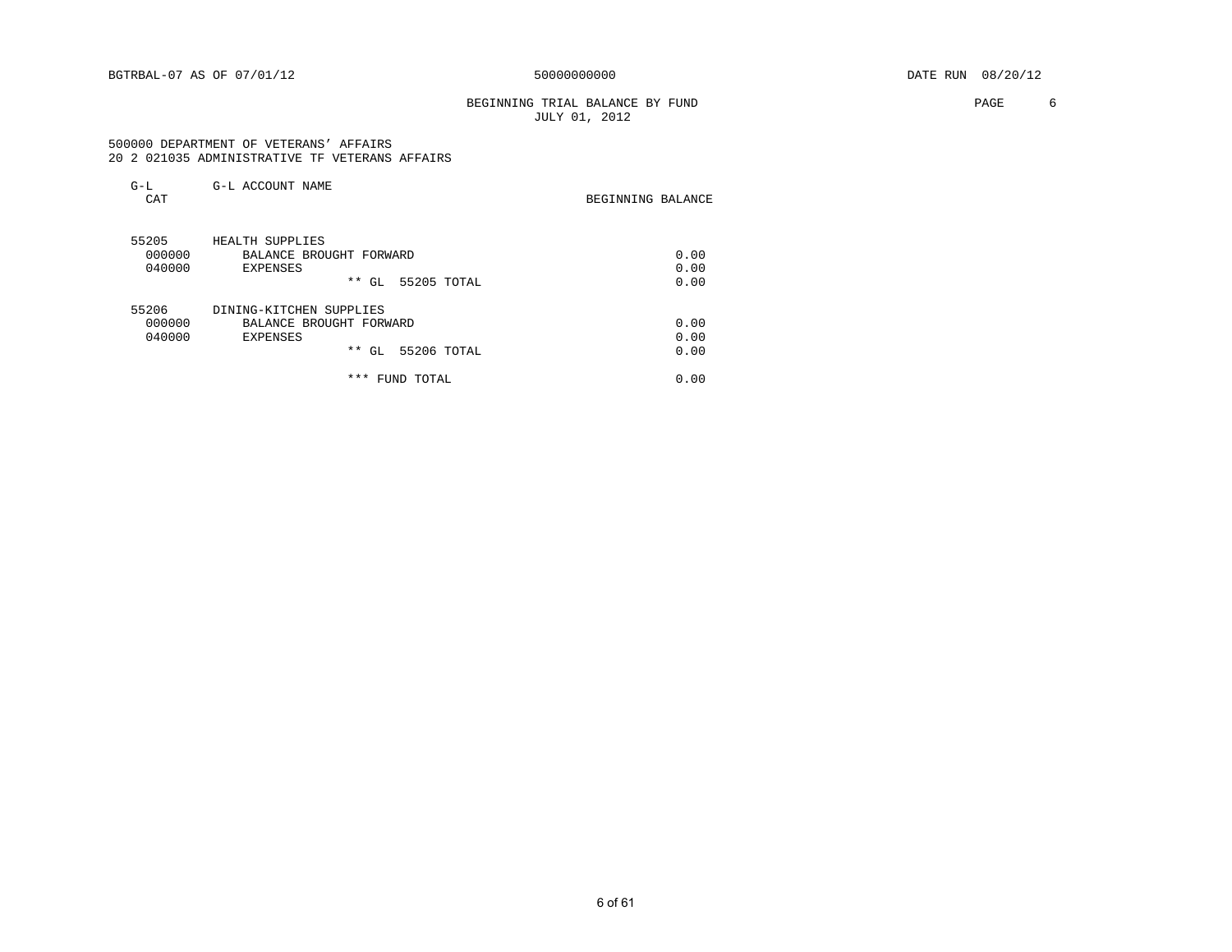BEGINNING TRIAL BALANCE BY FUND **PAGE** 7 JULY 01, 2012

#### 500000 DEPARTMENT OF VETERANS' AFFAIRS 20 2 122017 TOBACCO SETTLEMENT TRUST FUND - DVA

| $G-L$<br>CAT    | G-L ACCOUNT NAME                                             | BEGINNING BALANCE |
|-----------------|--------------------------------------------------------------|-------------------|
| 12100<br>000000 | UNRELEASED CASH IN STATE TREASURY<br>BALANCE BROUGHT FORWARD | 0.00              |
| 54900<br>000000 | COMMITTED FUND BALANCE<br>BALANCE BROUGHT FORWARD            | 0.00              |

### \*\*\* FUND TOTAL 0.00

7 of 61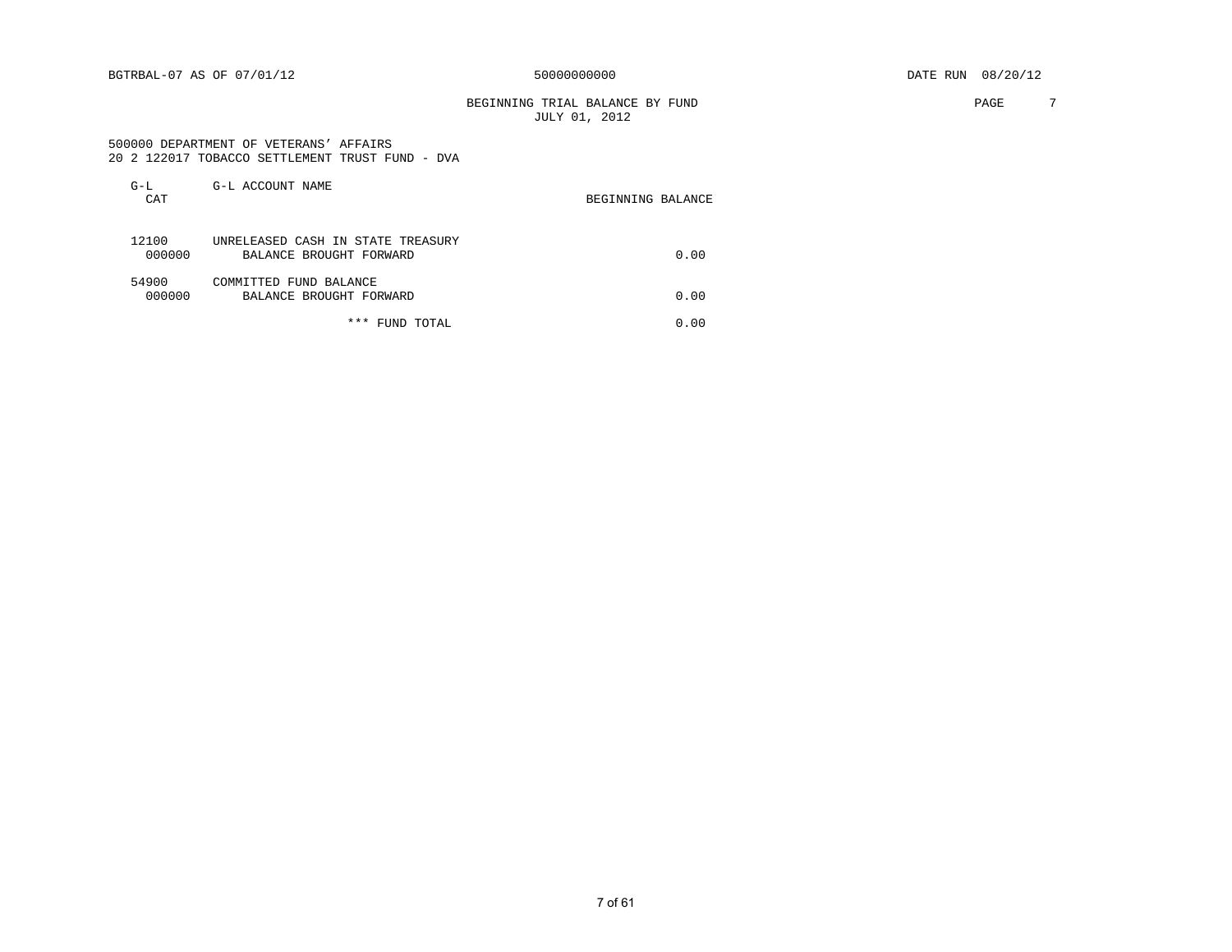### BEGINNING TRIAL BALANCE BY FUND **PAGE 8** JULY 01, 2012

 500000 DEPARTMENT OF VETERANS' AFFAIRS 20 2 261001 FEDERAL GRANTS TRUST FUND - DVA/DEA

| G-L<br>CAT                    | G-L ACCOUNT NAME                                                            | BEGINNING BALANCE           |
|-------------------------------|-----------------------------------------------------------------------------|-----------------------------|
| 000000                        | 12100 UNRELEASED CASH IN STATE TREASURY<br>BALANCE BROUGHT FORWARD          | 1,344,587.11                |
| 16400<br>000000<br>000700     | DUE FROM FEDERAL GOVERNMENT<br>BALANCE BROUGHT FORWARD<br>** GL 16400 TOTAL | 0.00<br>0.00<br>0.00        |
| 31100<br>010000               | ACCOUNTS PAYABLE<br>SALARIES AND BENEFITS                                   | 0.00                        |
| 010000<br>040000              | SALARIES AND BENEFITS<br>CF<br><b>EXPENSES</b>                              | $12,366.04-$<br>0.00        |
| 040000 CF<br>060000<br>100777 | EXPENSES<br>OPERATING CAPITAL OUTLAY<br>CONTRACTED SERVICES                 | $1.189.44-$<br>0.00<br>0.00 |
| 100777 CF                     | CONTRACTED SERVICES<br>** GL 31100 TOTAL                                    | $50.58 -$<br>$13,606.06-$   |
| 040000                        | 35300 DUE TO OTHER DEPARTMENTS<br><b>EXPENSES</b>                           | 0.00                        |
| 38600<br>000000               | CURRENT COMPENSATED ABSENCES LIABILITY<br>BALANCE BROUGHT FORWARD           | 0.00                        |
| 54900<br>000000               | COMMITTED FUND BALANCE<br>BALANCE BROUGHT FORWARD                           | 185,961.23                  |
| 55201<br>040000               | OFFICE SUPPLY INVENTORY<br><b>EXPENSES</b>                                  | 0.00                        |
| 000000                        | 57300 RESTRICTED BY GRANTORS AND CONTRIBUTOR<br>BALANCE BROUGHT FORWARD     | 1,516,942.28-               |
|                               | *** FUND TOTAL                                                              | 0.00                        |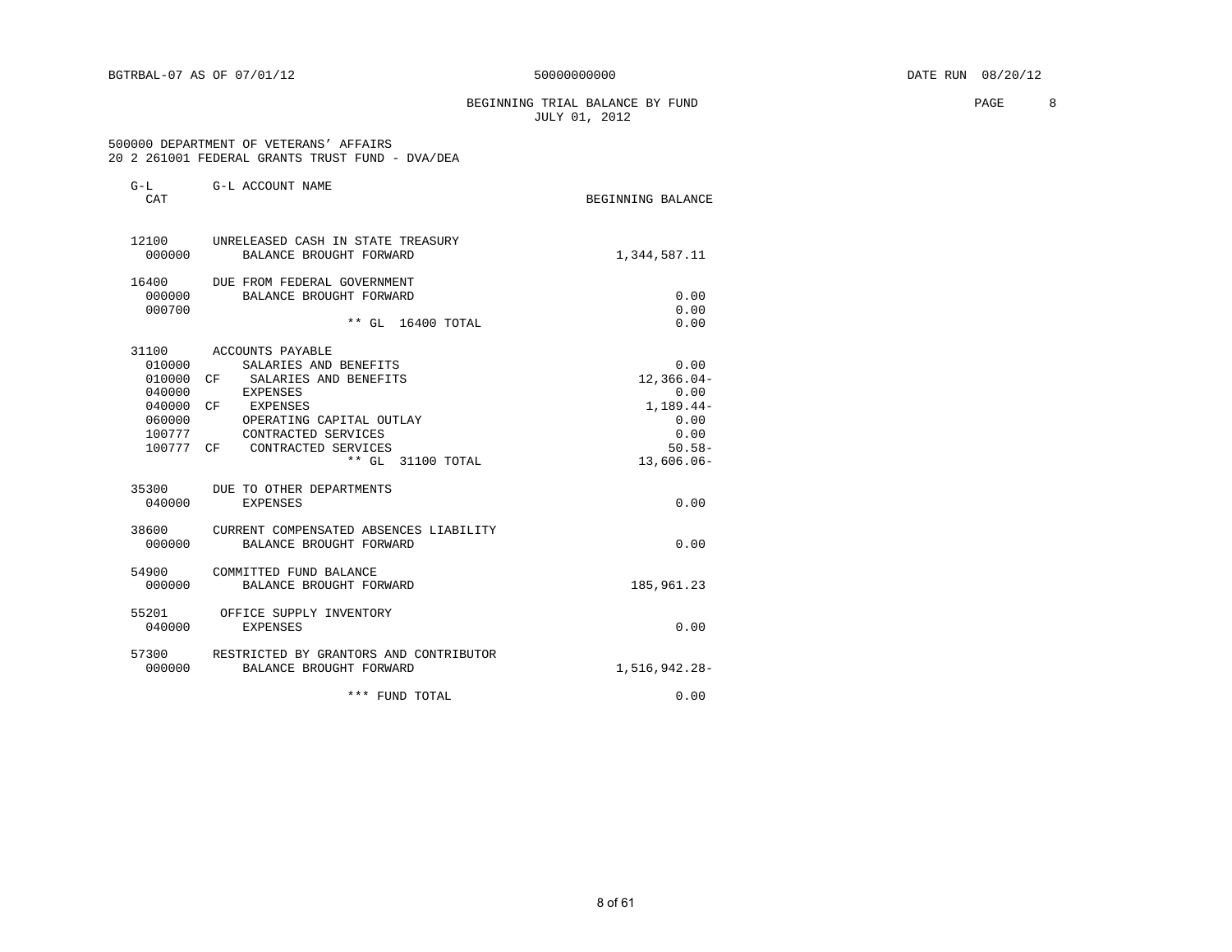BEGINNING TRIAL BALANCE BY FUND **PAGE** 9 JULY 01, 2012

#### 500000 DEPARTMENT OF VETERANS' AFFAIRS 20 2 339117 GRANTS AND DONATIONS TRUST FUND -DVA

| $G-L$<br>CAT    | G-L ACCOUNT NAME                                             | BEGINNING BALANCE |
|-----------------|--------------------------------------------------------------|-------------------|
| 12100<br>000000 | UNRELEASED CASH IN STATE TREASURY<br>BALANCE BROUGHT FORWARD | 0.00              |
| 31100<br>103042 | ACCOUNTS PAYABLE<br>RECREATIONAL EQUIP/SUP                   | 0.00              |
| 54900<br>000000 | COMMITTED FUND BALANCE<br>BALANCE BROUGHT FORWARD            | 0.00              |
|                 | $***$<br>TOTAL<br>FUND                                       | 0.00              |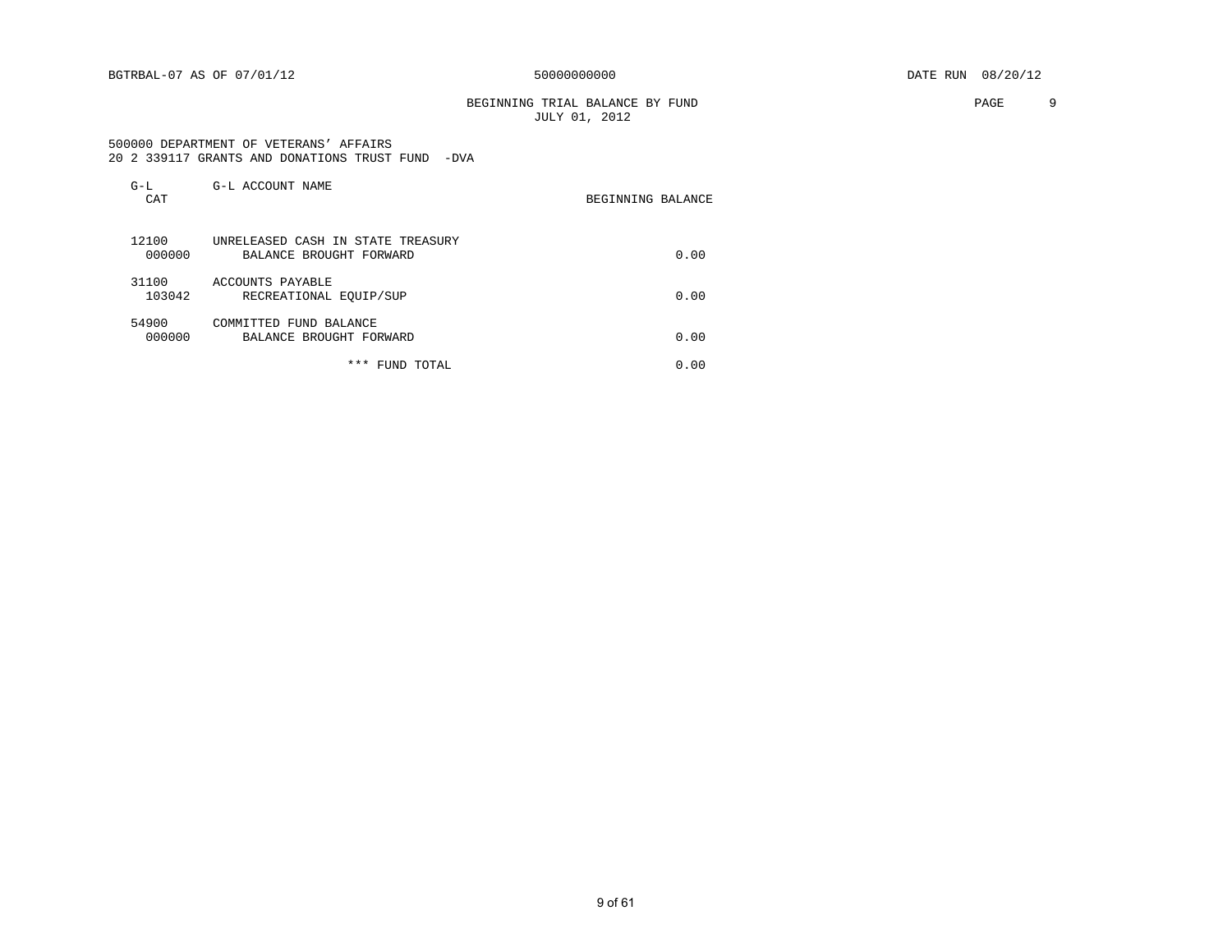#### BEGINNING TRIAL BALANCE BY FUND **PAGE** 10 JULY 01, 2012

| $G-L$            | G-L ACCOUNT NAME                               |                   |
|------------------|------------------------------------------------|-------------------|
| CAT              |                                                | BEGINNING BALANCE |
| 11100            | CASH ON HAND                                   |                   |
| 040000           | <b>EXPENSES</b>                                | $39,807.23 -$     |
| 100777           | CONTRACTED SERVICES<br>$***$ GL<br>11100 TOTAL | 39,807.23<br>0.00 |
|                  |                                                |                   |
| 11300            | CASH WITH STATE BOARD OF ADM.                  |                   |
| 000000           | BALANCE BROUGHT FORWARD                        | 9.11              |
| 040000           | <b>EXPENSES</b><br>$**$ GL<br>11300 TOTAL      | $9.11 -$<br>0.00  |
|                  |                                                |                   |
| 11400            | CASH WITH FISCAL AGENTS                        |                   |
| 040000           | <b>EXPENSES</b>                                | $39,807.23 -$     |
| 100777           | CONTRACTED SERVICES                            | 39,807.23         |
|                  | $***$ GL<br>11400 TOTAL                        | 0.00              |
| 12100            | UNRELEASED CASH IN STATE TREASURY              |                   |
| 000000           | BALANCE BROUGHT FORWARD                        | 3,366,991.30      |
| 13100            | UNEXPENDED GENERAL REVENUE RELEASES            |                   |
| 000000           | BALANCE BROUGHT FORWARD                        | 0.00              |
| 14100            | POOLED INVESTMENTS WITH STATE TREASURY         |                   |
| 000000           | BALANCE BROUGHT FORWARD                        | 36,070,404.52     |
|                  |                                                |                   |
| 15100            | ACCOUNTS RECEIVABLE                            |                   |
| 000109           |                                                | 133,772.91        |
| 000500<br>001906 |                                                | 0.00<br>0.00      |
| 002500           |                                                | 0.00              |
|                  | $***$ GL<br>15100 TOTAL                        | 133,772.91        |
|                  |                                                |                   |
| 15300<br>000500  | INTEREST AND DIVIDENDS RECEIVABLE              | 66,331.49         |
|                  |                                                |                   |
| 16100            | DUE FROM STATE FUNDS, WITHIN DIVISION          |                   |
| 000109           |                                                | 0.00              |
| 001801           | $**$ GL<br>16100 TOTAL                         | 0.00<br>0.00      |
|                  |                                                |                   |
| 16300            | DUE FROM OTHER DEPARTMENTS                     |                   |
| 001801           |                                                | 0.00              |
| 002801           | $**$ GL<br>16300 TOTAL                         | 0.00<br>0.00      |
|                  |                                                |                   |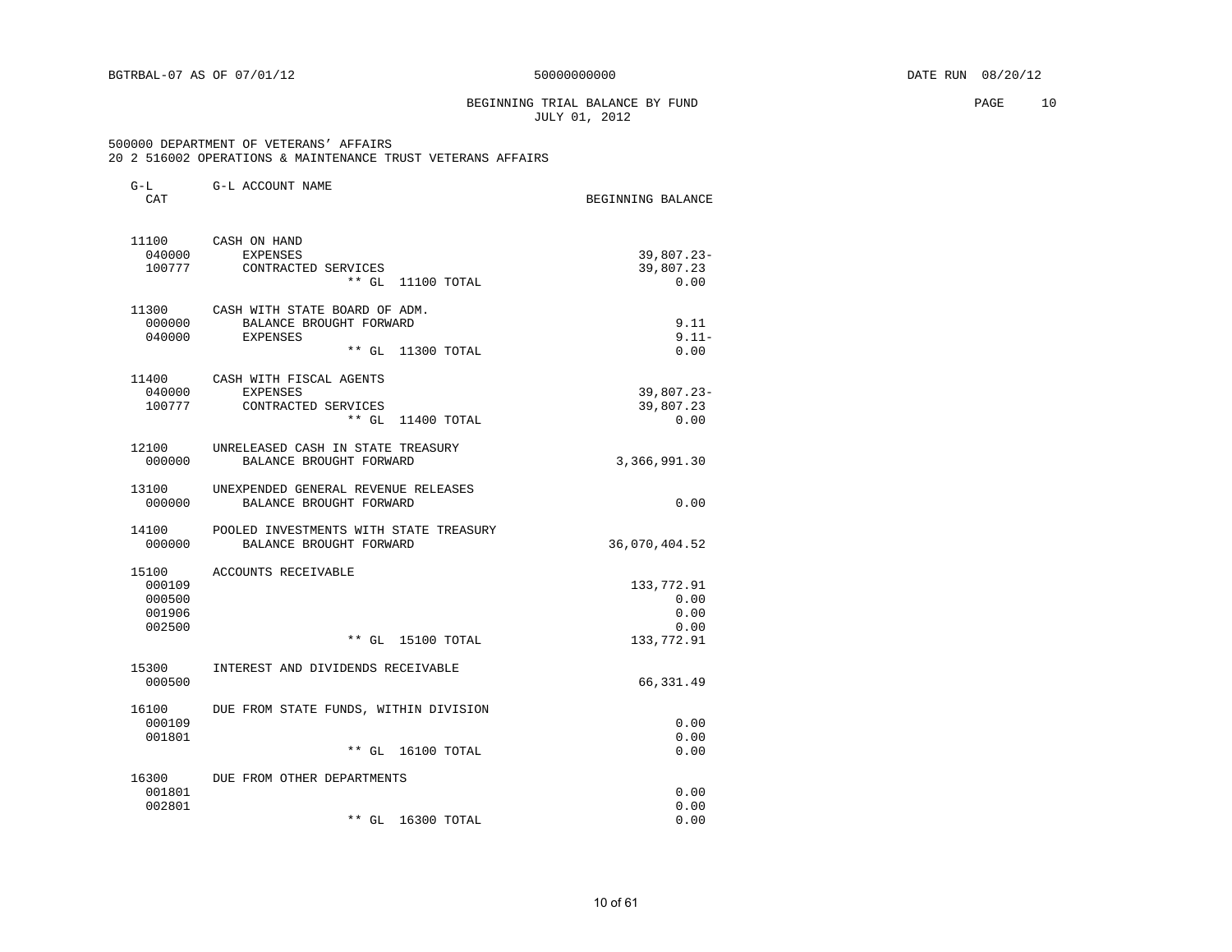#### BEGINNING TRIAL BALANCE BY FUND PAGE 11 JULY 01, 2012

| $G-L$<br>CAT                                                                                                                 | G-L ACCOUNT NAME                                                                                                                                                                                                                                                                                                                                   | BEGINNING BALANCE                                                                                                                                                |
|------------------------------------------------------------------------------------------------------------------------------|----------------------------------------------------------------------------------------------------------------------------------------------------------------------------------------------------------------------------------------------------------------------------------------------------------------------------------------------------|------------------------------------------------------------------------------------------------------------------------------------------------------------------|
| 16400<br>000109<br>000700<br>001801                                                                                          | DUE FROM FEDERAL GOVERNMENT                                                                                                                                                                                                                                                                                                                        | 3,729,081.99<br>46,408.81<br>0.00                                                                                                                                |
|                                                                                                                              | ** GL<br>16400 TOTAL                                                                                                                                                                                                                                                                                                                               | 3,775,490.80                                                                                                                                                     |
| 16500<br>000109<br>001801                                                                                                    | DUE FROM OTHER GOVERNMENTAL UNITS<br>$**$ GL                                                                                                                                                                                                                                                                                                       | 90,326.96<br>0.00<br>90,326.96                                                                                                                                   |
|                                                                                                                              | 16500 TOTAL                                                                                                                                                                                                                                                                                                                                        |                                                                                                                                                                  |
| 17100<br>000000<br>040000<br>070000                                                                                          | SUPPLY INVENTORY<br>BALANCE BROUGHT FORWARD<br><b>EXPENSES</b><br>FOOD PRODUCTS<br>$**$ GL<br>17100 TOTAL                                                                                                                                                                                                                                          | 0.00<br>0.00<br>0.00<br>0.00                                                                                                                                     |
| 31100<br>010000<br>010000<br>030000<br>030000<br>040000<br>040000<br>060000<br>070000<br>070000<br>100777<br>100777<br>35300 | ACCOUNTS PAYABLE<br>SALARIES AND BENEFITS<br>CF<br>SALARIES AND BENEFITS<br>OTHER PERSONAL SERVICES<br>OTHER PERSONAL SERVICES<br>СF<br>EXPENSES<br>CF<br>EXPENSES<br>OPERATING CAPITAL OUTLAY<br>FOOD PRODUCTS<br>FOOD PRODUCTS<br>СF<br>CONTRACTED SERVICES<br>CONTRACTED SERVICES<br>CF.<br>$***$ GL<br>31100 TOTAL<br>DUE TO OTHER DEPARTMENTS | 0.00<br>982, 253. 70-<br>0.00<br>$67,932.03-$<br>0.00<br>250,937.20-<br>10,686.19<br>0.00<br>$100,681.15-$<br>$2,686.59-$<br>1,874,762.66-<br>$3, 268, 567.14 -$ |
| 040000<br>040000<br>310403                                                                                                   | <b>EXPENSES</b><br>CF<br>EXPENSES<br>ASSESSMENT ON INVESTMENTS-DEPARTMENTAL USE<br>35300 TOTAL<br>$**$ GL                                                                                                                                                                                                                                          | 0.00<br>64,834.98-<br>$3,527.04-$<br>68, 362.02-                                                                                                                 |
| 35600<br>000000<br>310228<br>310322                                                                                          | DUE TO GENERAL REVENUE<br>BALANCE BROUGHT FORWARD<br>PAYMENT OF SALES TAX<br>SERVICE CHARGE TO GEN REV<br>** GL<br>35600 TOTAL                                                                                                                                                                                                                     | 0.00<br>0.00<br>0.00<br>0.00                                                                                                                                     |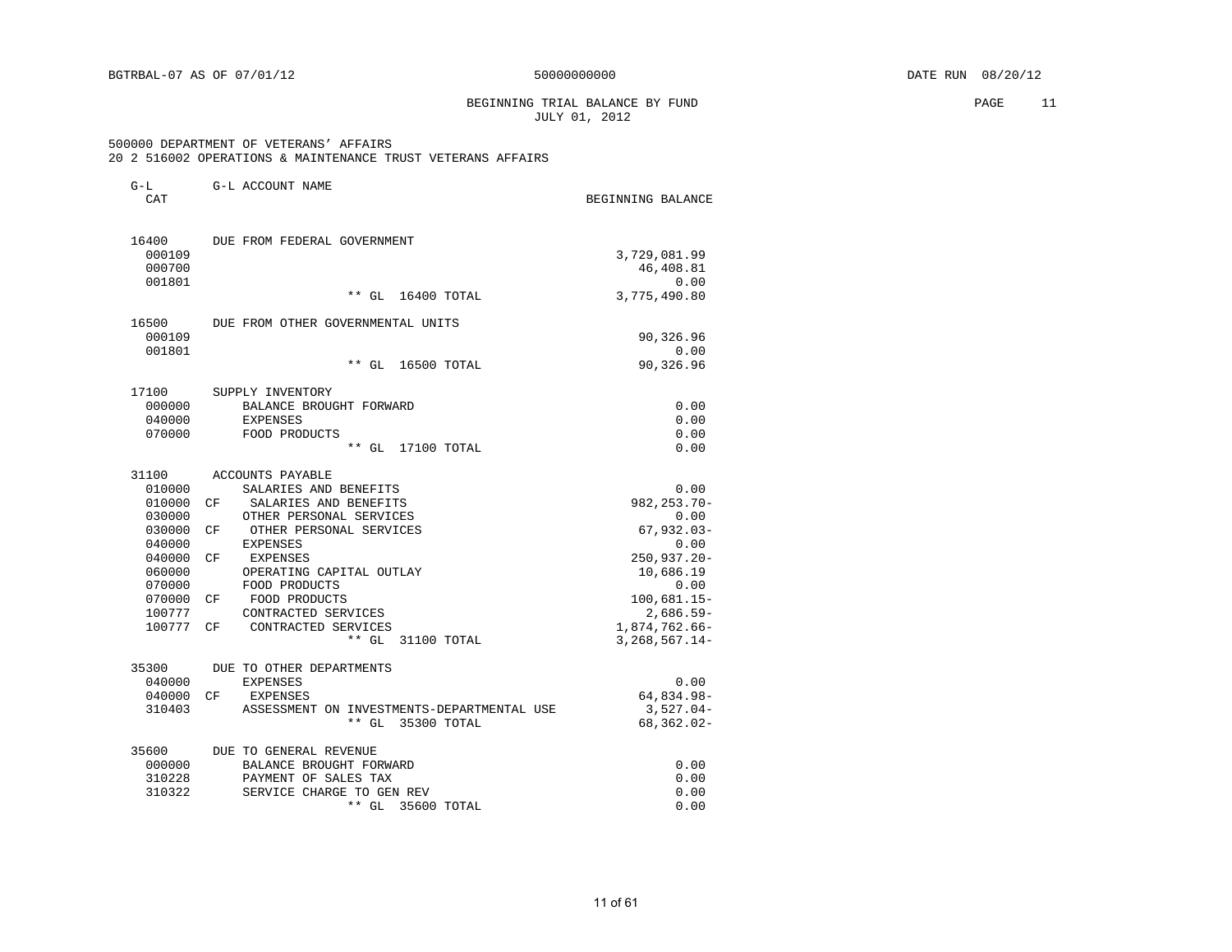BEGINNING TRIAL BALANCE BY FUND **EXAMPLE 12** PAGE 12 JULY 01, 2012

| $G-L$<br>CAT                                  | G-L ACCOUNT NAME                                                                                                                                        | BEGINNING BALANCE                    |
|-----------------------------------------------|---------------------------------------------------------------------------------------------------------------------------------------------------------|--------------------------------------|
| 38600<br>000000                               | CURRENT COMPENSATED ABSENCES LIABILITY<br>BALANCE BROUGHT FORWARD                                                                                       | 24,707.95-                           |
| 54900<br>000000                               | COMMITTED FUND BALANCE<br>BALANCE BROUGHT FORWARD                                                                                                       | 40,141,680.87-                       |
| 55100<br>000000<br>040000<br>310228<br>310322 | FUND BALANCE RESERVED FOR ENCUMBRANCES<br>BALANCE BROUGHT FORWARD<br>EXPENSES<br>PAYMENT OF SALES TAX<br>SERVICE CHARGE TO GEN REV<br>** GL 55100 TOTAL | 0.00<br>0.00<br>0.00<br>0.00<br>0.00 |
| 000000<br>040000                              | 55201 OFFICE SUPPLY INVENTORY<br>BALANCE BROUGHT FORWARD<br><b>EXPENSES</b><br>** GL 55201 TOTAL                                                        | 0.00<br>0.00<br>0.00                 |
| 55202<br>000000<br>040000                     | LINEN INVENTORY<br>BALANCE BROUGHT FORWARD<br>EXPENSES<br>** GL 55202 TOTAL                                                                             | 0.00<br>0.00<br>0.00                 |
| 000000<br>070000                              | 55203 FOOD INVENTORY<br>BALANCE BROUGHT FORWARD<br>FOOD PRODUCTS<br>** GL 55203 TOTAL                                                                   | 0.00<br>0.00<br>0.00                 |
| 55204<br>000000<br>040000                     | MAINTENANCE SUPPLIES<br>BALANCE BROUGHT FORWARD<br><b>EXPENSES</b><br>** GL 55204 TOTAL                                                                 | 0.00<br>0.00<br>0.00                 |
| 55205<br>000000<br>040000                     | HEALTH SUPPLIES<br>BALANCE BROUGHT FORWARD<br>EXPENSES<br>** GL 55205 TOTAL                                                                             | 0.00<br>0.00<br>0.00                 |
| 55206<br>000000<br>040000                     | DINING-KITCHEN SUPPLIES<br>BALANCE BROUGHT FORWARD<br><b>EXPENSES</b><br>55206 TOTAL<br>** GL                                                           | 0.00<br>0.00<br>0.00                 |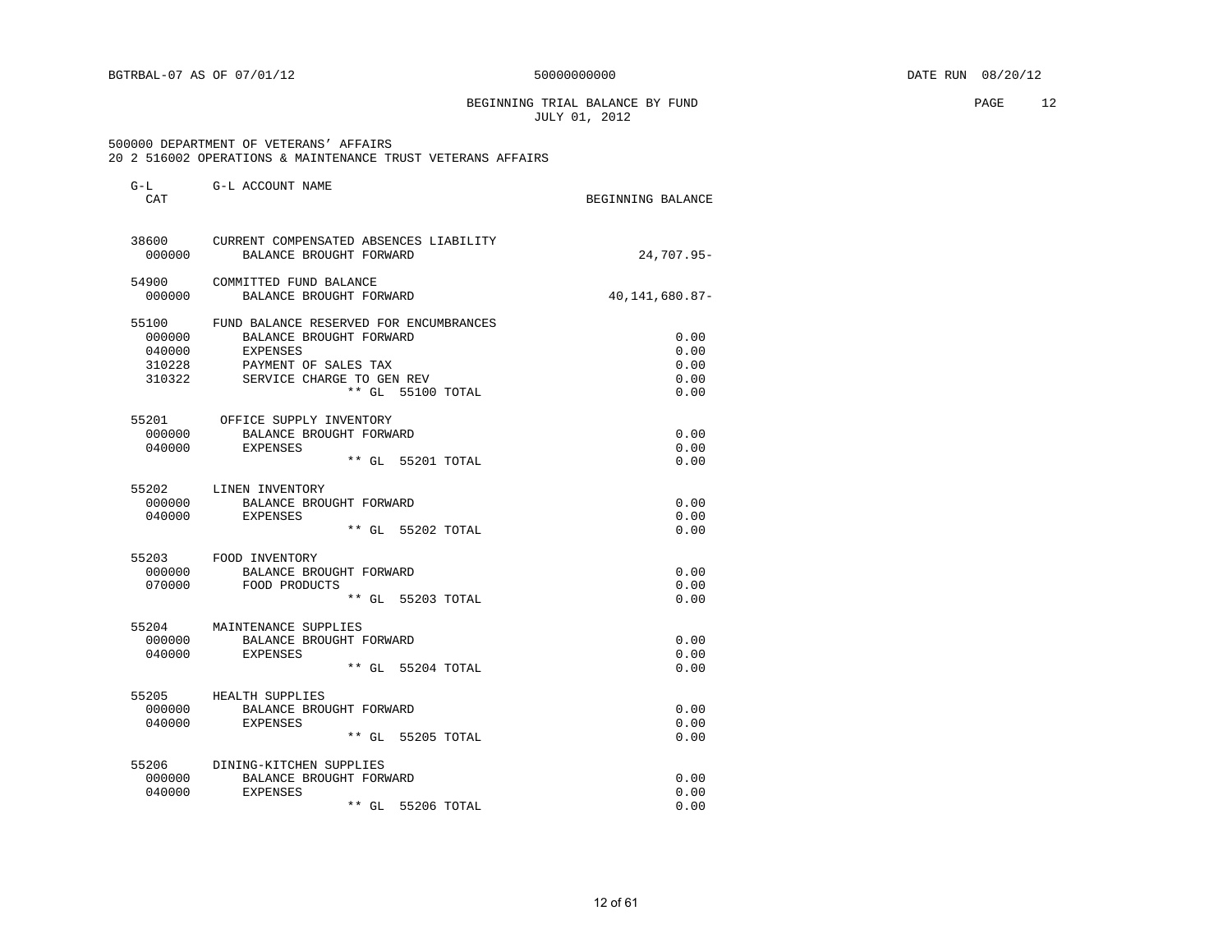#### BEGINNING TRIAL BALANCE BY FUND **PAGE** 13 JULY 01, 2012

BEGINNING BALANCE

| $G-L$<br>CAT |    | G-L ACCOUNT NAME | BEGINNING BALANC |            |
|--------------|----|------------------|------------------|------------|
| 94100        |    | ENCUMBRANCES     |                  |            |
| 040000       |    | EXPENSES         |                  | 185.00     |
| 040000       | CF | EXPENSES         |                  | 113,900.72 |

| 070000 | CF | FOOD PRODUCTS                          |             | 42, 257.49     |
|--------|----|----------------------------------------|-------------|----------------|
| 100777 |    | CONTRACTED SERVICES                    |             | 312.00         |
| 100777 | CF | CONTRACTED SERVICES                    |             | 211, 211.91    |
|        |    | $***$ GL                               | 94100 TOTAL | 367,867.12     |
| 98100  |    | BUDGETARY FND BAL RESERVED/ENCUMBRANCE |             |                |
| 040000 |    | EXPENSES                               |             | $185.00 -$     |
| 040000 | CF | EXPENSES                               |             | $113,900.72-$  |
| 070000 | CF | FOOD PRODUCTS                          |             | $42, 257.49 -$ |
| 100777 |    | CONTRACTED SERVICES                    |             | $312.00 -$     |
| 100777 | CF | CONTRACTED SERVICES                    |             | $211.211.91 -$ |
|        |    | $***$ GL                               | 98100 TOTAL | $367.867.12 -$ |
|        |    | * * *                                  | FUND TOTAL  | 0.00           |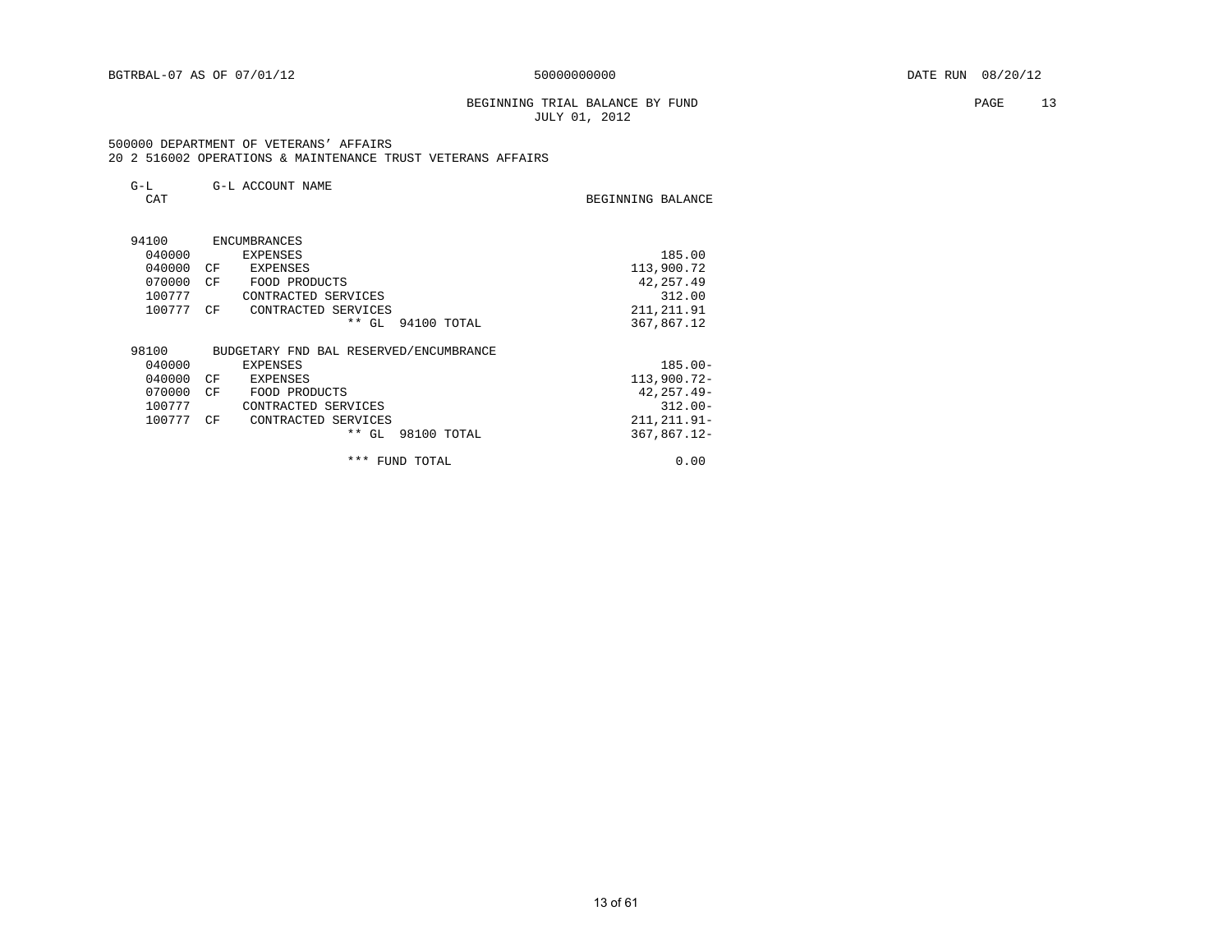BEGINNING TRIAL BALANCE BY FUND **PAGE** 14 JULY 01, 2012

#### 500000 DEPARTMENT OF VETERANS' AFFAIRS 20 2 692001 STATE HOME FOR VETERANS TRUST FUND DVA

| CAT              | G-L ACCOUNT NAME                                                  | BEGINNING BALANCE |
|------------------|-------------------------------------------------------------------|-------------------|
| 12100<br>000000  | UNRELEASED CASH IN STATE TREASURY<br>BALANCE BROUGHT FORWARD      | 1,286,489.90      |
| 14100<br>000000  | POOLED INVESTMENTS WITH STATE TREASURY<br>BALANCE BROUGHT FORWARD | 3,551,481.78      |
| 15100            | ACCOUNTS RECEIVABLE                                               |                   |
| 000500           |                                                                   | 0.00              |
| 001620           | $**$ GL<br>15100 TOTAL                                            | 0.00<br>0.00      |
| 15300            | INTEREST AND DIVIDENDS RECEIVABLE                                 |                   |
| 000500           |                                                                   | 6,679.11          |
| 16300            | DUE FROM OTHER DEPARTMENTS                                        |                   |
| 000400           |                                                                   | 0.00              |
| 001600           |                                                                   | 0.00              |
| 001620<br>080858 | 96 RESIDENTIAL FAC./VETERANS                                      | 43,803.62<br>0.00 |
|                  | ** GL 16300 TOTAL                                                 | 43,803.62         |
| 31100            | ACCOUNTS PAYABLE                                                  |                   |
| 000000           | BALANCE BROUGHT FORWARD                                           | 0.00              |
| 080859           | 07 MAINT/REP/RES FAC/VETERANS                                     | 0.00              |
| 080859           | 08 MAINT/REP/RES FAC/VETERANS                                     | 0.00              |
| 080859           | 99 MAINT/REP/RES FAC/VETERANS<br>** GL 31100 TOTAL                | 0.00<br>0.00      |
| 35300            | DUE TO OTHER DEPARTMENTS                                          |                   |
| 000500           |                                                                   | 0.00              |
|                  | 080859 07 MAINT/REP/RES FAC/VETERANS                              | 0.00              |
| 310403           | ASSESSMENT ON INVESTMENTS-DEPARTMENTAL USE                        | $355.14-$         |
|                  | ** GL 35300 TOTAL                                                 | $355.14-$         |
| 35600            | DUE TO GENERAL REVENUE                                            |                   |
| 000000           | BALANCE BROUGHT FORWARD                                           | 0.00              |
| 310322           | SERVICE CHARGE TO GEN REV<br>** GL 35600 TOTAL                    | 0.00<br>0.00      |
| 54900            | COMMITTED FUND BALANCE                                            |                   |
| 000000           | BALANCE BROUGHT FORWARD                                           | 4,888,099.27-     |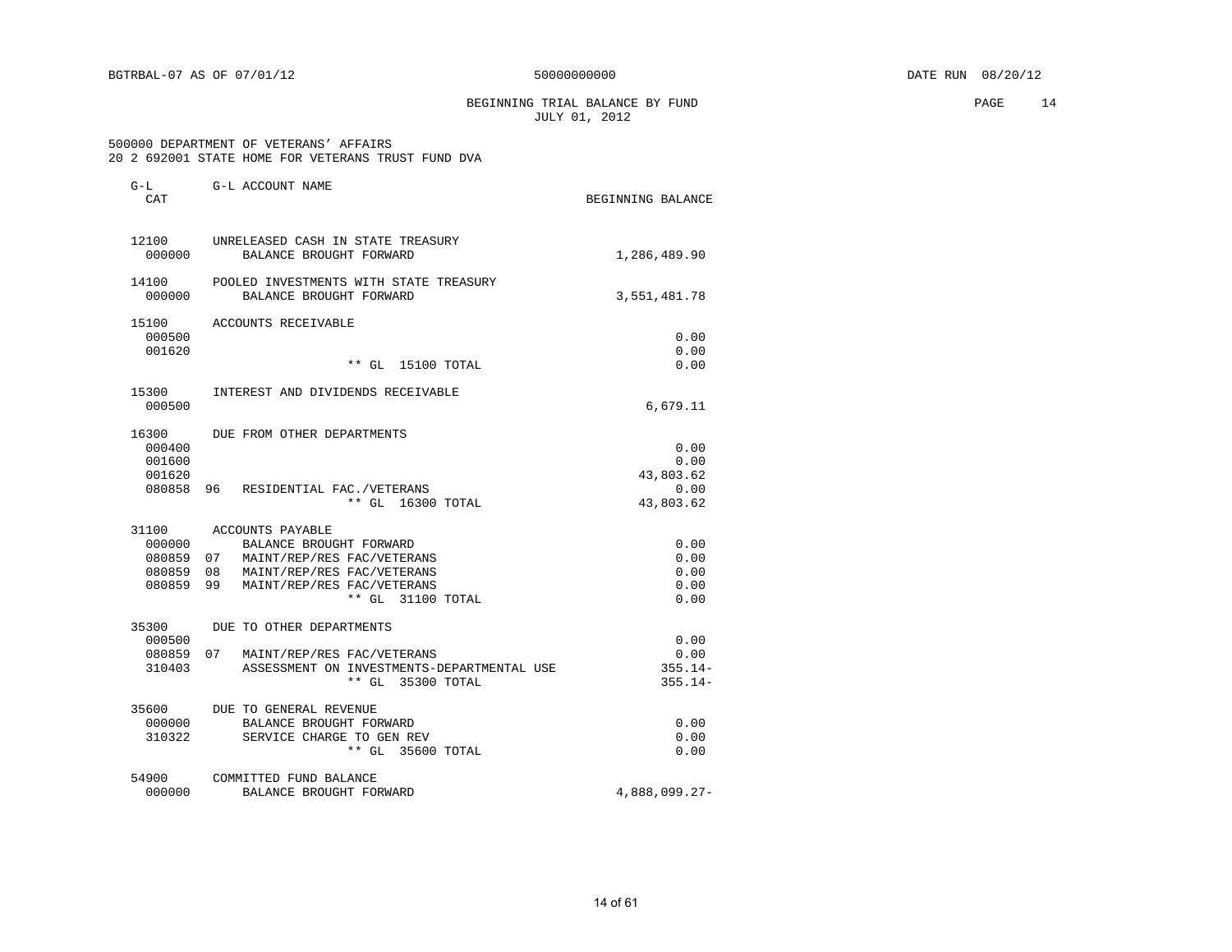### BEGINNING TRIAL BALANCE BY FUND **PAGE** 15 JULY 01, 2012

 500000 DEPARTMENT OF VETERANS' AFFAIRS 20 2 692001 STATE HOME FOR VETERANS TRUST FUND DVA

| $-$              | G-L ACCOUNT NAME |                   |  |
|------------------|------------------|-------------------|--|
| $\cap \pi$<br>◡╌ |                  | BEGINNING BALANCE |  |

| BEGINNING BALANCE |  |
|-------------------|--|
|-------------------|--|

| 55100  |              |                             |                                                                                                                                                                                                                                                                                                                                                                             |
|--------|--------------|-----------------------------|-----------------------------------------------------------------------------------------------------------------------------------------------------------------------------------------------------------------------------------------------------------------------------------------------------------------------------------------------------------------------------|
| 060000 |              |                             | 0.00                                                                                                                                                                                                                                                                                                                                                                        |
| 080004 | 98           |                             | 0.00                                                                                                                                                                                                                                                                                                                                                                        |
| 080004 | 99           |                             | 0.00                                                                                                                                                                                                                                                                                                                                                                        |
| 080858 | 96           |                             | 0.00                                                                                                                                                                                                                                                                                                                                                                        |
| 080859 | 99           |                             | 0.00                                                                                                                                                                                                                                                                                                                                                                        |
| 100021 |              |                             | 0.00                                                                                                                                                                                                                                                                                                                                                                        |
|        |              | $***$<br>GL<br>55100 TOTAL  | 0.00                                                                                                                                                                                                                                                                                                                                                                        |
|        |              |                             |                                                                                                                                                                                                                                                                                                                                                                             |
| 94100  | ENCUMBRANCES |                             |                                                                                                                                                                                                                                                                                                                                                                             |
| 080859 |              |                             | 101,610.52                                                                                                                                                                                                                                                                                                                                                                  |
| 080859 | 11           |                             | 4,400.00                                                                                                                                                                                                                                                                                                                                                                    |
|        |              | 94100 TOTAL<br>$***$<br>GL. | 106,010.52                                                                                                                                                                                                                                                                                                                                                                  |
|        |              |                             |                                                                                                                                                                                                                                                                                                                                                                             |
| 98100  |              |                             |                                                                                                                                                                                                                                                                                                                                                                             |
| 080859 | 10           |                             | $101,610.52-$                                                                                                                                                                                                                                                                                                                                                               |
| 080859 | 11           |                             | $4,400.00-$                                                                                                                                                                                                                                                                                                                                                                 |
|        |              | $***$<br>GL<br>98100 TOTAL  | $106,010.52-$                                                                                                                                                                                                                                                                                                                                                               |
|        |              |                             |                                                                                                                                                                                                                                                                                                                                                                             |
|        |              | ***<br>FUND TOTAL           | 0.00                                                                                                                                                                                                                                                                                                                                                                        |
|        |              | 10                          | FUND BALANCE RESERVED FOR ENCUMBRANCES<br>OPERATING CAPITAL OUTLAY<br>ST NURSING HOME/VET<br>ST NURSING HOME/VET<br>RESIDENTIAL FAC./VETERANS<br>MAINT/REP/RES FAC/VETERANS<br>ACOUISITION/MOTOR VEHICLES<br>MAINT/REP/RES FAC/VETERANS<br>MAINT/REP/RES FAC/VETERANS<br>BUDGETARY FND BAL RESERVED/ENCUMBRANCE<br>MAINT/REP/RES FAC/VETERANS<br>MAINT/REP/RES FAC/VETERANS |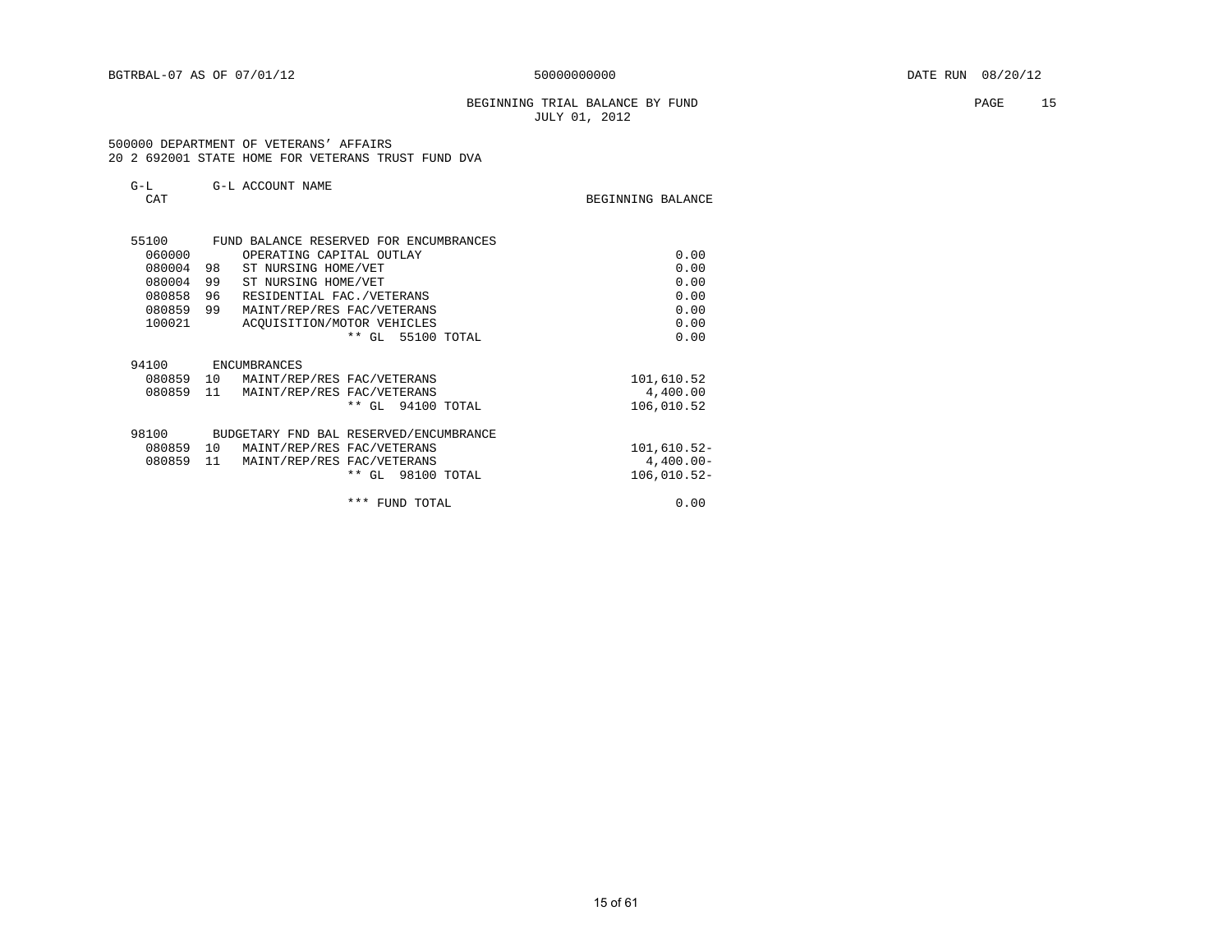### BEGINNING TRIAL BALANCE BY FUND **PAGE** 16 JULY 01, 2012

 500000 DEPARTMENT OF VETERANS' AFFAIRS 30 1 000759 GENERAL REVENUE - FIXED CAPITAL OUTLAY

| G-L<br>CAT | G-L ACCOUNT NAME                       | BEGINNING BALANCE |
|------------|----------------------------------------|-------------------|
| 13100      | UNEXPENDED GENERAL REVENUE RELEASES    |                   |
| 080004     | 99<br>ST NURSING HOME/VET              | 0.00              |
| 080005     | 87<br>VETERANS HOME                    | 0.00              |
|            | $***$<br>GL<br>13100 TOTAL             | 0.00              |
| 54900      | COMMITTED FUND BALANCE                 |                   |
| 080004     | 99<br>ST NURSING HOME/VET              | 0.00              |
| 080005     | 87<br>VETERANS HOME                    | 0.00              |
|            | $***$<br>54900 TOTAL<br>GL             | 0.00              |
| 55100      | FUND BALANCE RESERVED FOR ENCUMBRANCES |                   |
| 080005     | 94<br>VETERANS HOME                    | 0.00              |
|            | * * *<br>FUND TOTAL                    | 0.00              |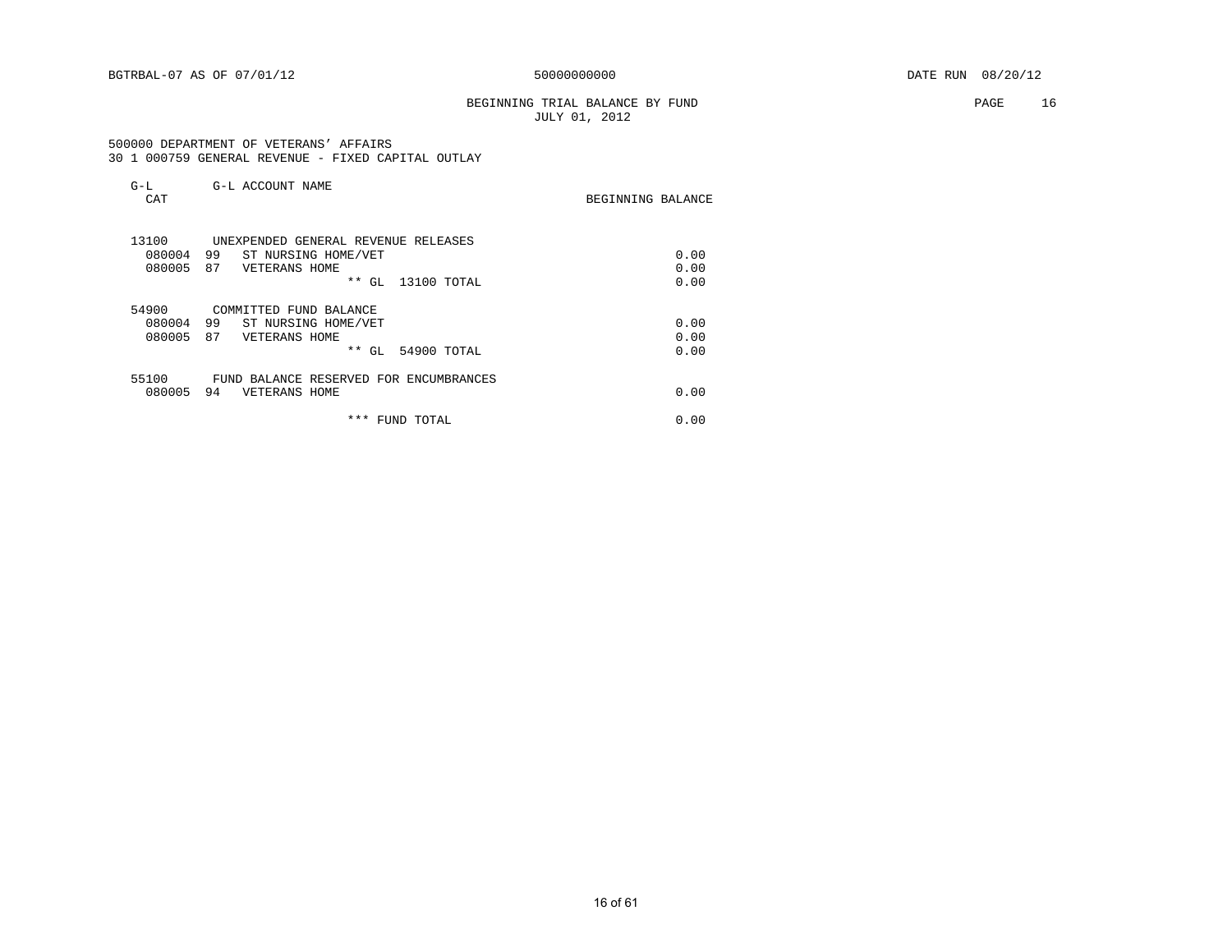BEGINNING TRIAL BALANCE BY FUND **PAGE** 17 JULY 01, 2012

#### 500000 DEPARTMENT OF VETERANS' AFFAIRS 30 2 771001 FROM VETERANS' DESIGN AND CONSTRUCTION TF CLEANU

| $G-L$<br>CAT                                  | G-L ACCOUNT NAME                                                                                                                                                         | BEGINNING BALANCE                    |
|-----------------------------------------------|--------------------------------------------------------------------------------------------------------------------------------------------------------------------------|--------------------------------------|
| 12100<br>000000                               | UNRELEASED CASH IN STATE TREASURY<br>BALANCE BROUGHT FORWARD                                                                                                             | 0.00                                 |
| 16400<br>000700                               | DUE FROM FEDERAL GOVERNMENT                                                                                                                                              | 0.00                                 |
| 54900<br>000000                               | COMMITTED FUND BALANCE<br>BALANCE BROUGHT FORWARD                                                                                                                        | 0.00                                 |
| 55100<br>000000<br>040000<br>060000<br>080004 | FUND BALANCE RESERVED FOR ENCUMBRANCES<br>BALANCE BROUGHT FORWARD<br><b>EXPENSES</b><br>OPERATING CAPITAL OUTLAY<br>98<br>ST NURSING HOME/VET<br>55100 TOTAL<br>$***$ GL | 0.00<br>0.00<br>0.00<br>0.00<br>0.00 |
|                                               | *** FUND TOTAL                                                                                                                                                           | 0.00                                 |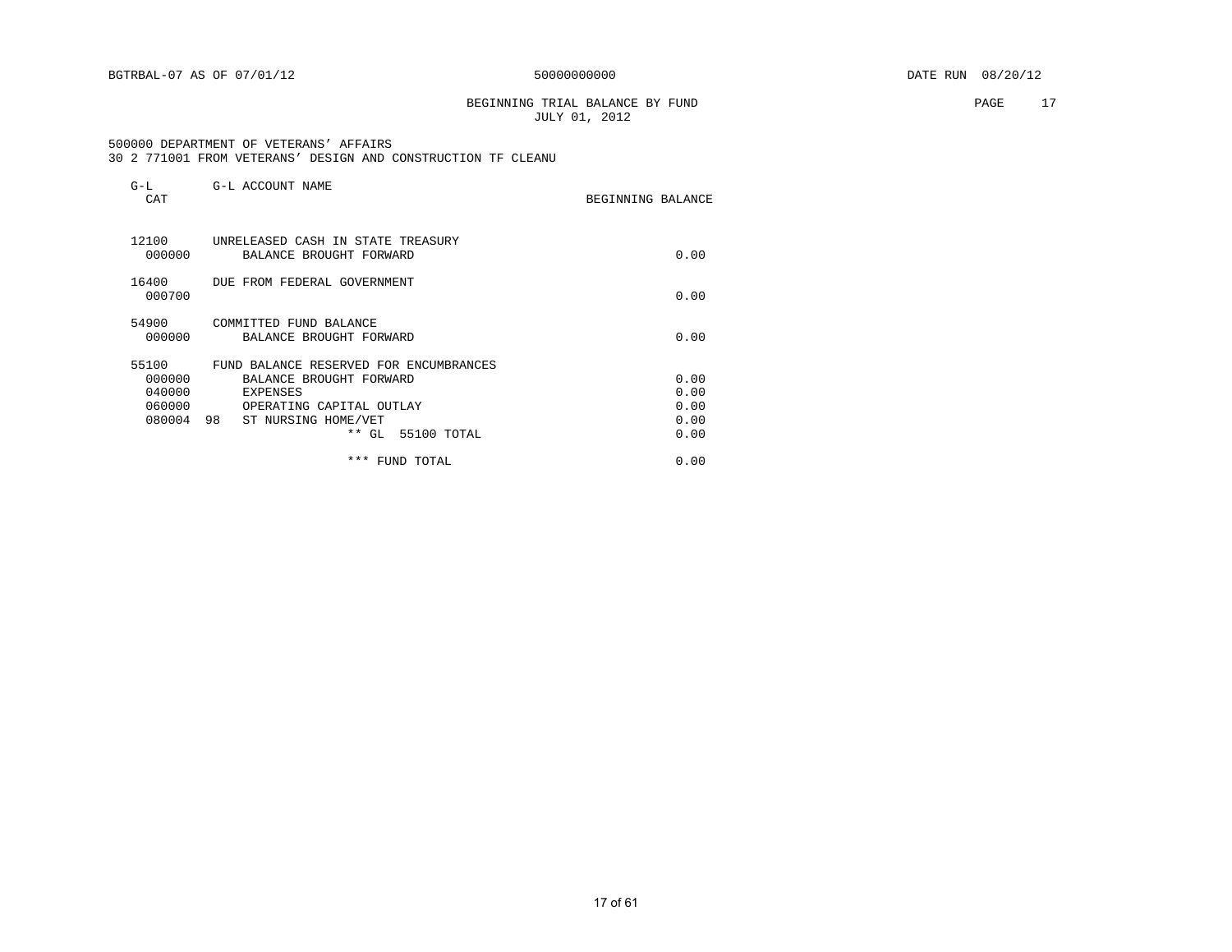BEGINNING TRIAL BALANCE BY FUND PAGE 18 JULY 01, 2012

#### 500000 DEPARTMENT OF VETERANS' AFFAIRS 30 4 000001 STATE INFRASTRUCTURE FUND

| G-L<br>CAT      | G-L ACCOUNT NAME                                             | BEGINNING BALANCE |
|-----------------|--------------------------------------------------------------|-------------------|
| 13400<br>080005 | UNEXPENDED INFRASTRUCTURE FD RELEASES<br>88<br>VETERANS HOME | 0.00              |
| 54900<br>080005 | COMMITTED FUND BALANCE<br>88<br>VETERANS HOME                | 0.00              |

\*\*\* FUND TOTAL 0.00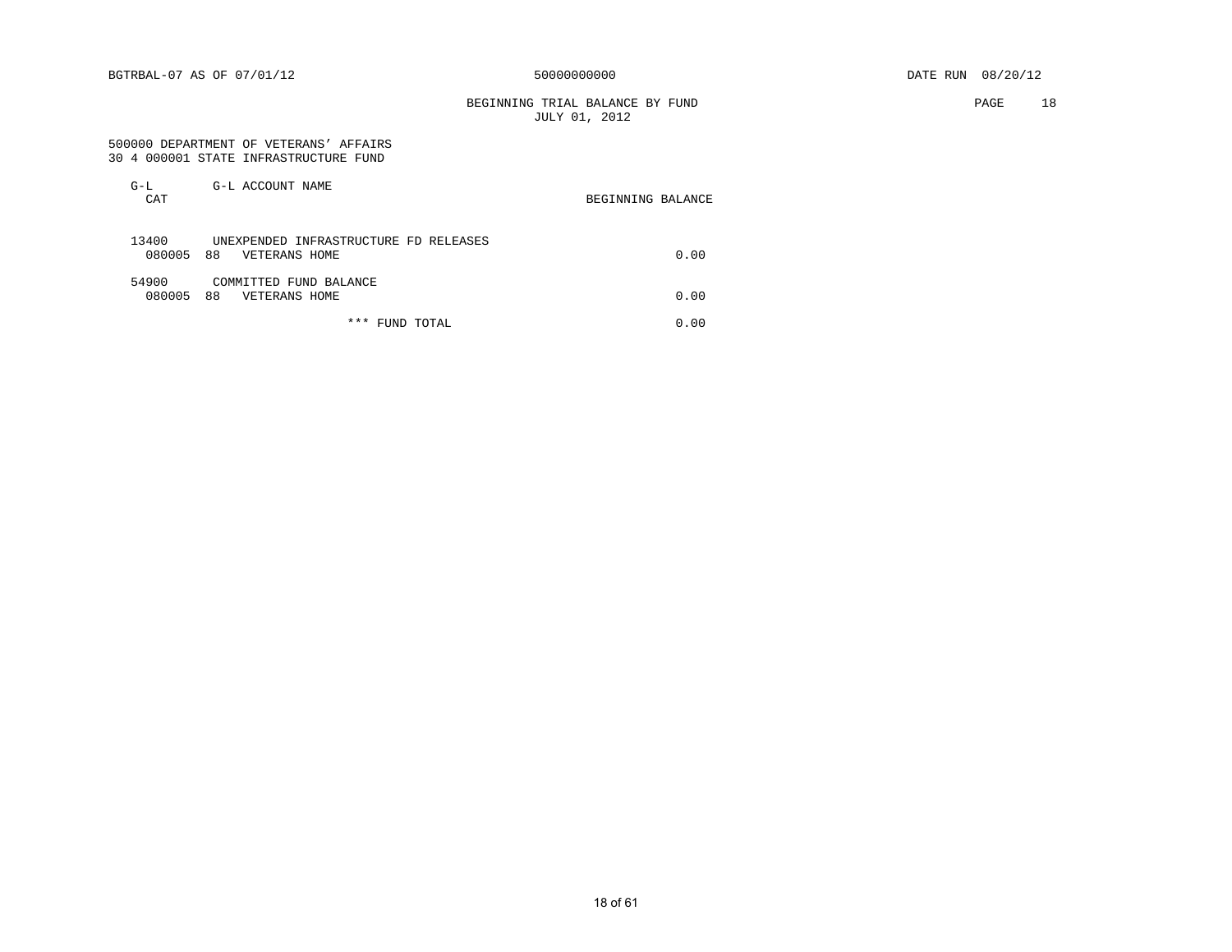### BEGINNING TRIAL BALANCE BY FUND **PAGE** 19 JULY 01, 2012

 500000 DEPARTMENT OF VETERANS' AFFAIRS 71 2 107001 KOREAN WAR VETERANS' MEMORIAL TRUST FUND

| G-L    | G-L ACCOUNT NAME                       |                   |
|--------|----------------------------------------|-------------------|
| CAT    |                                        | BEGINNING BALANCE |
|        |                                        |                   |
| 26400  | WORKS OF ART & HISTORICAL TREASURES-DE |                   |
| 000000 | BALANCE BROUGHT FORWARD                | 0.00              |
| 060000 | OPERATING CAPITAL OUTLAY               | 0.00              |
|        | 26400 TOTAL<br>$**$ GL                 | 0.00              |

\*\*\* FUND TOTAL 0.00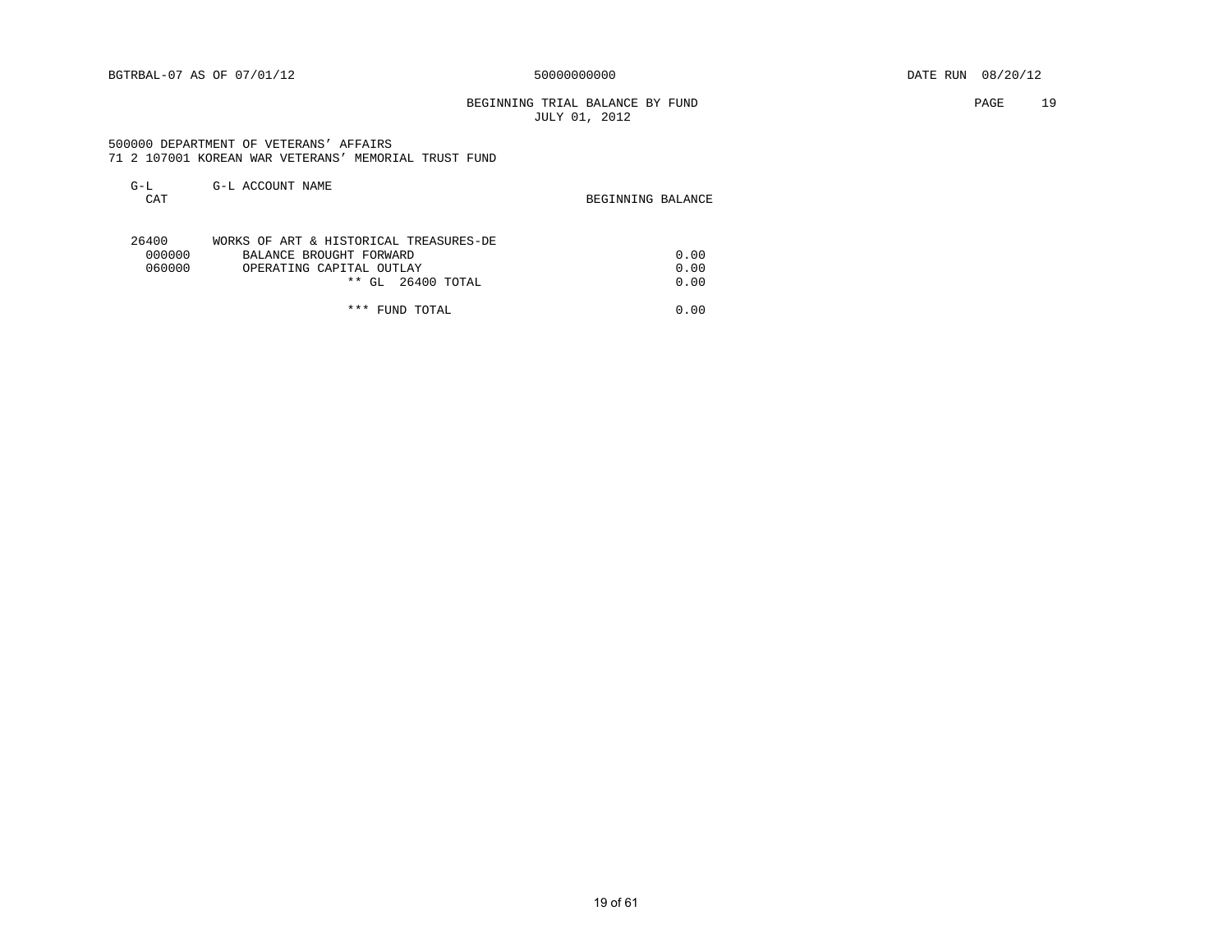BEGINNING TRIAL BALANCE BY FUND **PAGE** 20 JULY 01, 2012

#### 500000 DEPARTMENT OF VETERANS' AFFAIRS 71 2 328001 GENERAL HOME TRUST FUND-RENAMED GRANT & DON DVA

| $G-L$<br>CAT     | G-L ACCOUNT NAME                                                                                                              | BEGINNING BALANCE    |
|------------------|-------------------------------------------------------------------------------------------------------------------------------|----------------------|
|                  | 12100 UNRELEASED CASH IN STATE TREASURY<br>000000 BALANCE BROUGHT FORWARD                                                     | 0.00                 |
| 000000           | 27600 FURNITURE AND EQUIPMENT<br>BALANCE BROUGHT FORWARD                                                                      | 0.00                 |
|                  | 27700 ACC DEPR - FURNITURE & EQUIPMENT<br>000000 BALANCE BROUGHT FORWARD                                                      | 0.00                 |
| 103042           | 31100 ACCOUNTS PAYABLE<br>RECREATIONAL EQUIP/SUP                                                                              | 0.00                 |
| 001100           | 35200 DUE TO STATE FUNDS, WITHIN DEPARTMENT                                                                                   | 0.00                 |
|                  | 53900 NET ASSETS UNRESTRICTED<br>000000 BALANCE BROUGHT FORWARD                                                               | 0.00                 |
| 100021<br>103042 | 55100 FUND BALANCE RESERVED FOR ENCUMBRANCES<br>ACOUISITION/MOTOR VEHICLES<br>RECREATIONAL EOUIP/SUP<br>** GL 55100 TOTAL     | 0.00<br>0.00<br>0.00 |
| 103042           | 98100 BUDGETARY FND BAL RESERVED/ENCUMBRANCE<br>000000 BALANCE BROUGHT FORWARD<br>RECREATIONAL EQUIP/SUP<br>** GL 98100 TOTAL | 0.00<br>0.00<br>0.00 |
|                  | *** FUND TOTAL                                                                                                                | 0.00                 |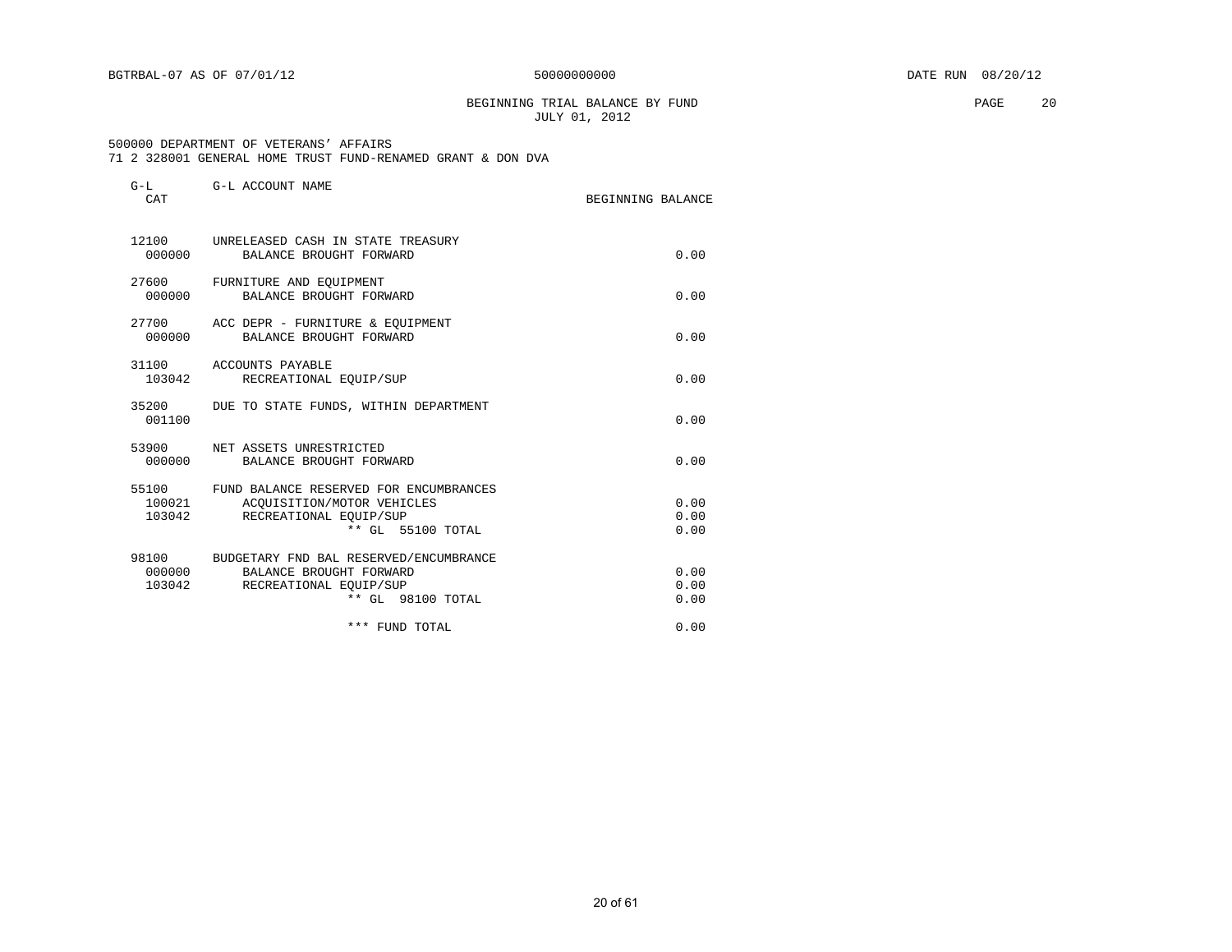BEGINNING TRIAL BALANCE BY FUND **PAGE** 21 JULY 01, 2012

#### 500000 DEPARTMENT OF VETERANS' AFFAIRS 71 2 339117 GRANTS AND DONATIONS TRUST FUND -DVA

| G-L<br>CAT | G-L ACCOUNT NAME                           | BEGINNING BALANCE |
|------------|--------------------------------------------|-------------------|
|            |                                            |                   |
| 12100      | UNRELEASED CASH IN STATE TREASURY          |                   |
| 000000     | BALANCE BROUGHT FORWARD                    | 80,688.41         |
| 14100      | POOLED INVESTMENTS WITH STATE TREASURY     |                   |
| 000000     | BALANCE BROUGHT FORWARD                    | 334,882.87        |
| 15300      | INTEREST AND DIVIDENDS RECEIVABLE          |                   |
| 000500     |                                            | 629.79            |
| 27600      | FURNITURE AND EQUIPMENT                    |                   |
| 060000     | OPERATING CAPITAL OUTLAY                   | 161,366.63        |
| 100021     | ACOUISITION/MOTOR VEHICLES                 | $161, 366.63 -$   |
|            | ** GL 27600 TOTAL                          | 0.00              |
|            | 27700 ACC DEPR - FURNITURE & EQUIPMENT     |                   |
| 060000     | OPERATING CAPITAL OUTLAY                   | $6,473.12-$       |
| 100021     | ACOUISITION/MOTOR VEHICLES                 | 6,473.12          |
|            | ** GL 27700 TOTAL                          | 0.00              |
| 28900      | ACC DEPR - OTHER CAPITAL ASSETS            |                   |
| 060000     | OPERATING CAPITAL OUTLAY                   | 0.00              |
| 31100      | ACCOUNTS PAYABLE                           |                   |
| 040000     | EXPENSES                                   | 0.00              |
|            | 040000 CF EXPENSES                         | $14,853.00-$      |
| 060000     | OPERATING CAPITAL OUTLAY                   | 0.00              |
| 103042     | RECREATIONAL EQUIP/SUP                     | 0.00              |
|            | 103042 CF RECREATIONAL EQUIP/SUP           | $3,339.10 -$      |
|            | ** GL 31100 TOTAL                          | $18, 192, 10 -$   |
| 35300      | DUE TO OTHER DEPARTMENTS                   |                   |
| 060000     | OPERATING CAPITAL OUTLAY                   | 0.00              |
| 310403     | ASSESSMENT ON INVESTMENTS-DEPARTMENTAL USE | $33.48-$          |
|            | ** GL 35300 TOTAL                          | $33.48-$          |
| 35700      | DUE TO COMPONENT UNIT/PRIMARY              |                   |
| 103042     | RECREATIONAL EQUIP/SUP                     | 0.00              |
| 51100      | GENERAL LEDGER NAME NOT ON FILE            |                   |
| 000000     | BALANCE BROUGHT FORWARD                    | 5,580.87          |
| 060000     | OPERATING CAPITAL OUTLAY                   | $5,580.87-$       |
| 100021     | ACOUISITION/MOTOR VEHICLES                 | 0.00              |
|            | $**$ GL<br>51100 TOTAL                     | 0.00              |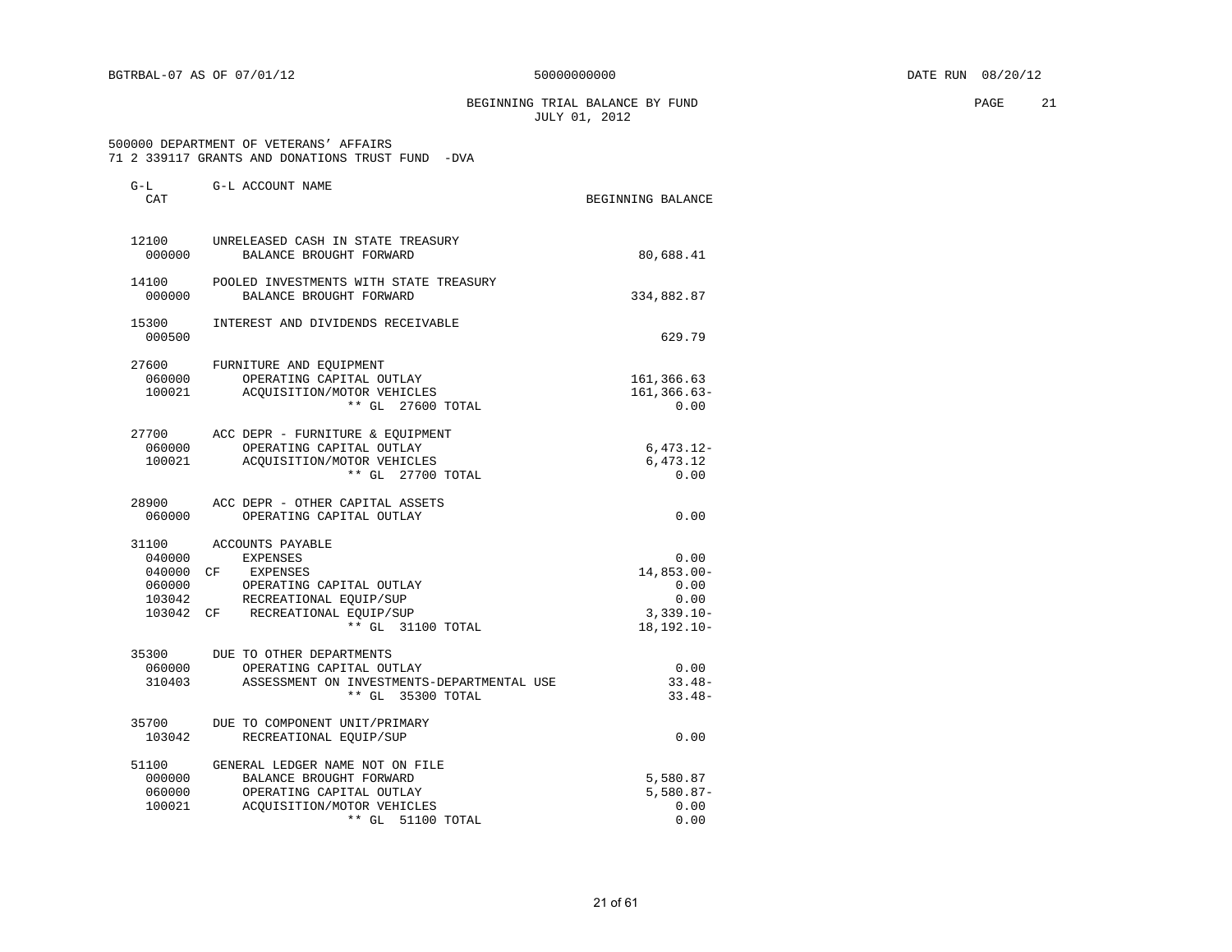BEGINNING TRIAL BALANCE BY FUND **PAGE** 22 JULY 01, 2012

#### 500000 DEPARTMENT OF VETERANS' AFFAIRS 71 2 339117 GRANTS AND DONATIONS TRUST FUND -DVA

| $G-L$<br>CAT                 | G-L ACCOUNT NAME                                                                                                     | BEGINNING BALANCE                          |
|------------------------------|----------------------------------------------------------------------------------------------------------------------|--------------------------------------------|
| 53900<br>000000              | NET ASSETS UNRESTRICTED<br>BALANCE BROUGHT FORWARD                                                                   | 16,432.47                                  |
| 57300<br>000000              | RESTRICTED BY GRANTORS AND CONTRIBUTOR<br>BALANCE BROUGHT FORWARD                                                    | 414,407.96-                                |
| 94100<br>040000<br>103042 CF | ENCUMBRANCES<br>CF <sup></sup><br>EXPENSES<br>RECREATIONAL EOUIP/SUP<br>** GL 94100 TOTAL                            | 2,583.00<br>2,829.95<br>5,412.95           |
| 98100<br>040000<br>103042    | BUDGETARY FND BAL RESERVED/ENCUMBRANCE<br>CF<br><b>EXPENSES</b><br>CF<br>RECREATIONAL EQUIP/SUP<br>** GL 98100 TOTAL | $2,583.00 -$<br>$2,829.95-$<br>$5,412.95-$ |
|                              | *** FUND TOTAL                                                                                                       | 0.00                                       |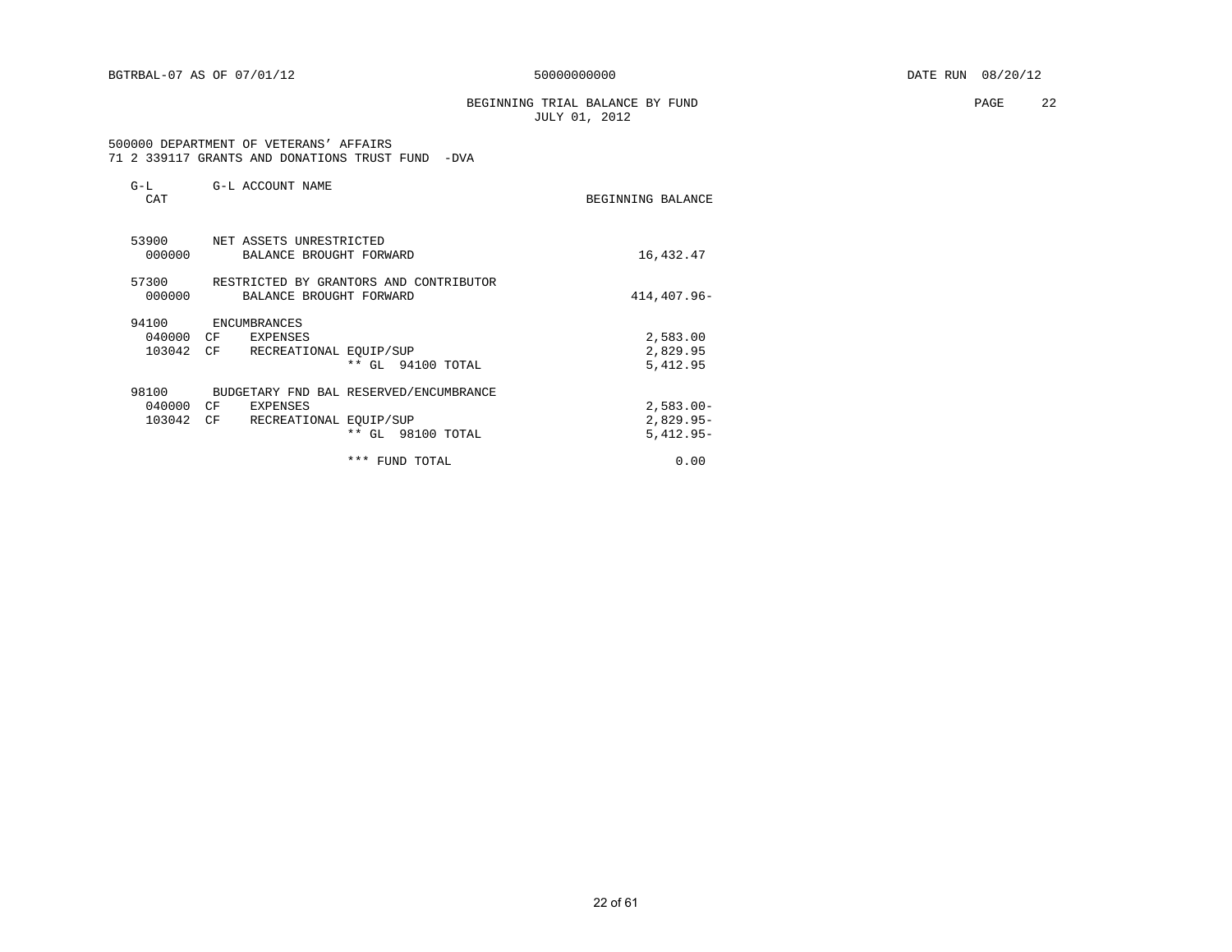### BEGINNING TRIAL BALANCE BY FUND **PAGE** 23 JULY 01, 2012

 500000 DEPARTMENT OF VETERANS' AFFAIRS 71 2 755001 FLORIDA WORLD WAR II VETERANS MEM MATCHING T F

| $G-L$<br>CAT    | G-L ACCOUNT NAME                                             | BEGINNING BALANCE |
|-----------------|--------------------------------------------------------------|-------------------|
| 12100<br>000000 | UNRELEASED CASH IN STATE TREASURY<br>BALANCE BROUGHT FORWARD | 0.00              |
| 53900<br>000000 | NET ASSETS UNRESTRICTED<br>BALANCE BROUGHT FORWARD           | 0.00              |
|                 | * * *<br>FUND TOTAL                                          | 0.00              |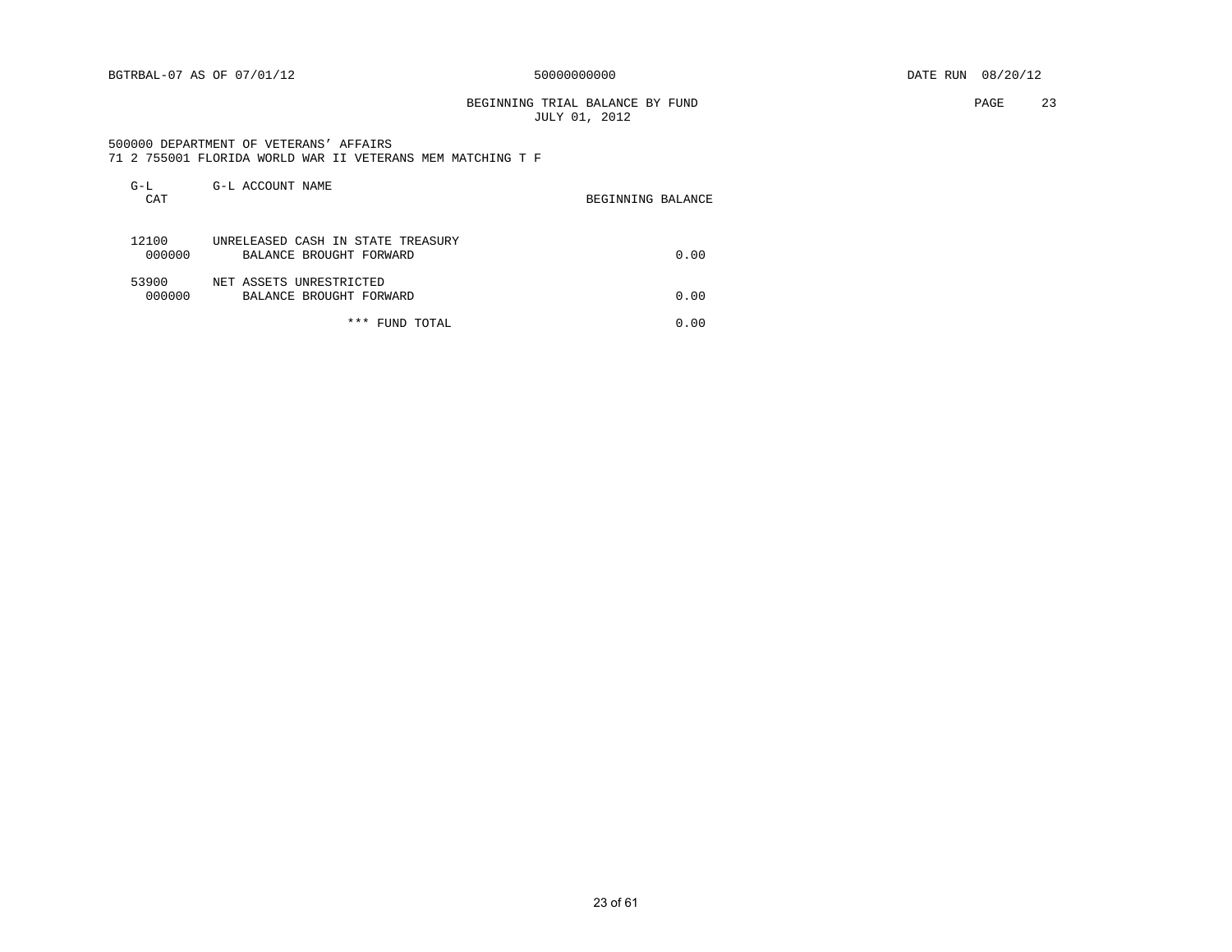BEGINNING TRIAL BALANCE BY FUND **PAGE** 24 JULY 01, 2012

#### 500000 DEPARTMENT OF VETERANS' AFFAIRS 74 2 502001 MEMBERS DEPOSIT TF - DVA

| $G-L$<br>CAT              | G-L ACCOUNT NAME                                                  | BEGINNING BALANCE |
|---------------------------|-------------------------------------------------------------------|-------------------|
| 16800<br>000000           | DUE FROM STATE FUNDS - REVOLVING FUND<br>BALANCE BROUGHT FORWARD  | 0.00              |
| 45100<br>000000<br>004000 | ADVANCES FROM OTHER FUNDS BETWEEN DEPA<br>BALANCE BROUGHT FORWARD | 0.00<br>0.00      |
|                           | 45100 TOTAL<br>$**$ GL                                            | 0.00              |
|                           | * * *<br>FUND TOTAL                                               | 0.00              |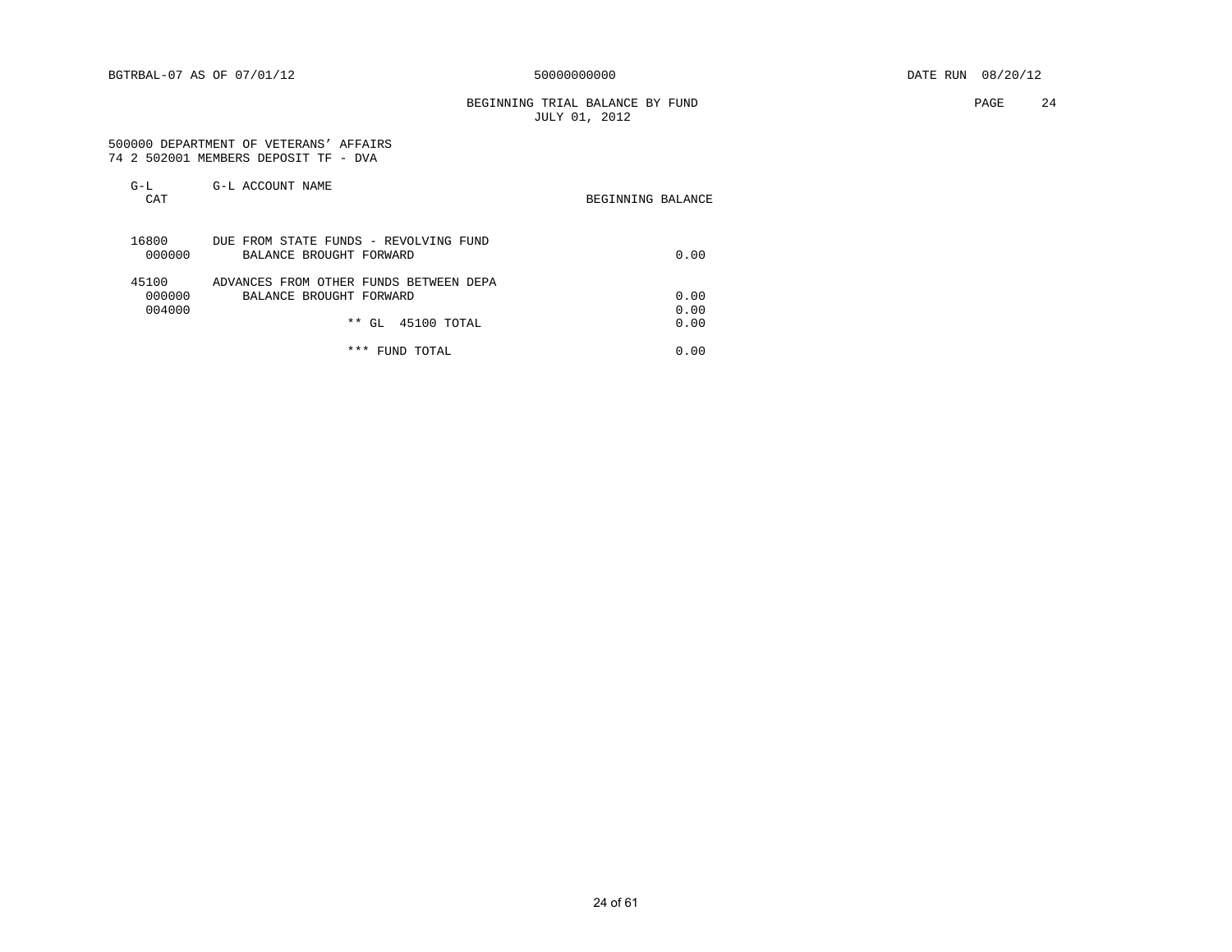BEGINNING TRIAL BALANCE BY FUND **EXAMPLE 25** PAGE 25 JULY 01, 2012

 500000 DEPARTMENT OF VETERANS' AFFAIRS 74 8 500001 PETTY CASH - HEADQUARTERS

| $G-L$<br>CAT    | G-L ACCOUNT NAME                                                  | BEGINNING BALANCE |      |
|-----------------|-------------------------------------------------------------------|-------------------|------|
| 11100<br>000000 | CASH ON HAND<br>BALANCE BROUGHT FORWARD                           |                   | 0.00 |
| 11200<br>000000 | CASH IN BANK<br>BALANCE BROUGHT FORWARD                           |                   | 0.00 |
| 16800<br>000000 | DUE FROM STATE FUNDS - REVOLVING FUND<br>BALANCE BROUGHT FORWARD  |                   | 0.00 |
| 45100<br>000000 | ADVANCES FROM OTHER FUNDS BETWEEN DEPA<br>BALANCE BROUGHT FORWARD |                   | 0.00 |
|                 | *** FUND TOTAL                                                    |                   | 0.00 |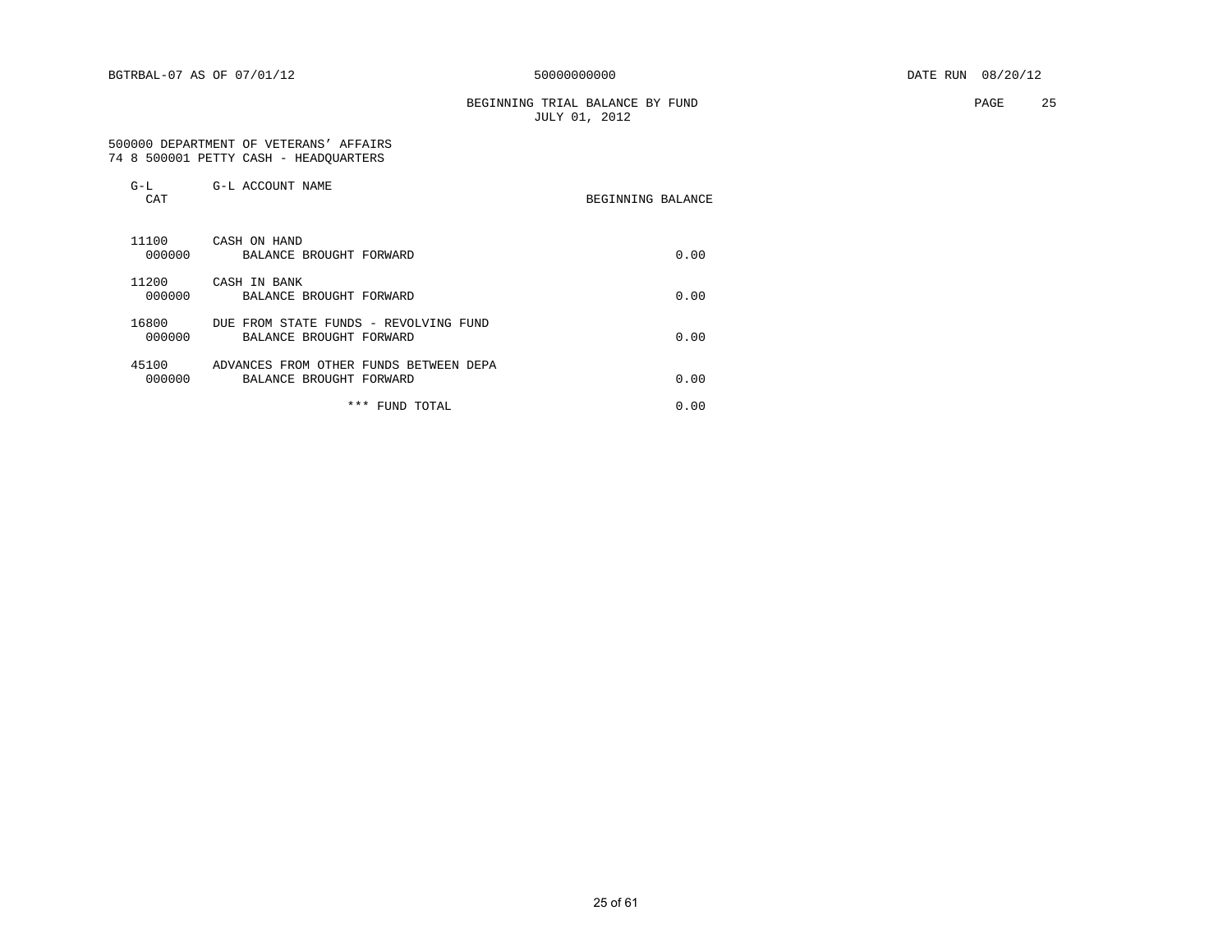### BEGINNING TRIAL BALANCE BY FUND **PAGE** 26 JULY 01, 2012

 500000 DEPARTMENT OF VETERANS' AFFAIRS 74 8 500002 PETTY CASH VETERANS DOMICILIARY HOME

| $G-L$<br>CAT    | G-L ACCOUNT NAME                                                  | BEGINNING BALANCE |
|-----------------|-------------------------------------------------------------------|-------------------|
| 11100<br>000000 | CASH ON HAND<br>BALANCE BROUGHT FORWARD                           | 0.00              |
| 11200<br>000000 | CASH IN BANK<br>BALANCE BROUGHT FORWARD                           | 0.00              |
| 16800<br>000000 | DUE FROM STATE FUNDS - REVOLVING FUND<br>BALANCE BROUGHT FORWARD  | 0.00              |
| 45100<br>000000 | ADVANCES FROM OTHER FUNDS BETWEEN DEPA<br>BALANCE BROUGHT FORWARD | 0.00              |
|                 | * * *<br>FUND TOTAL                                               | 0.00              |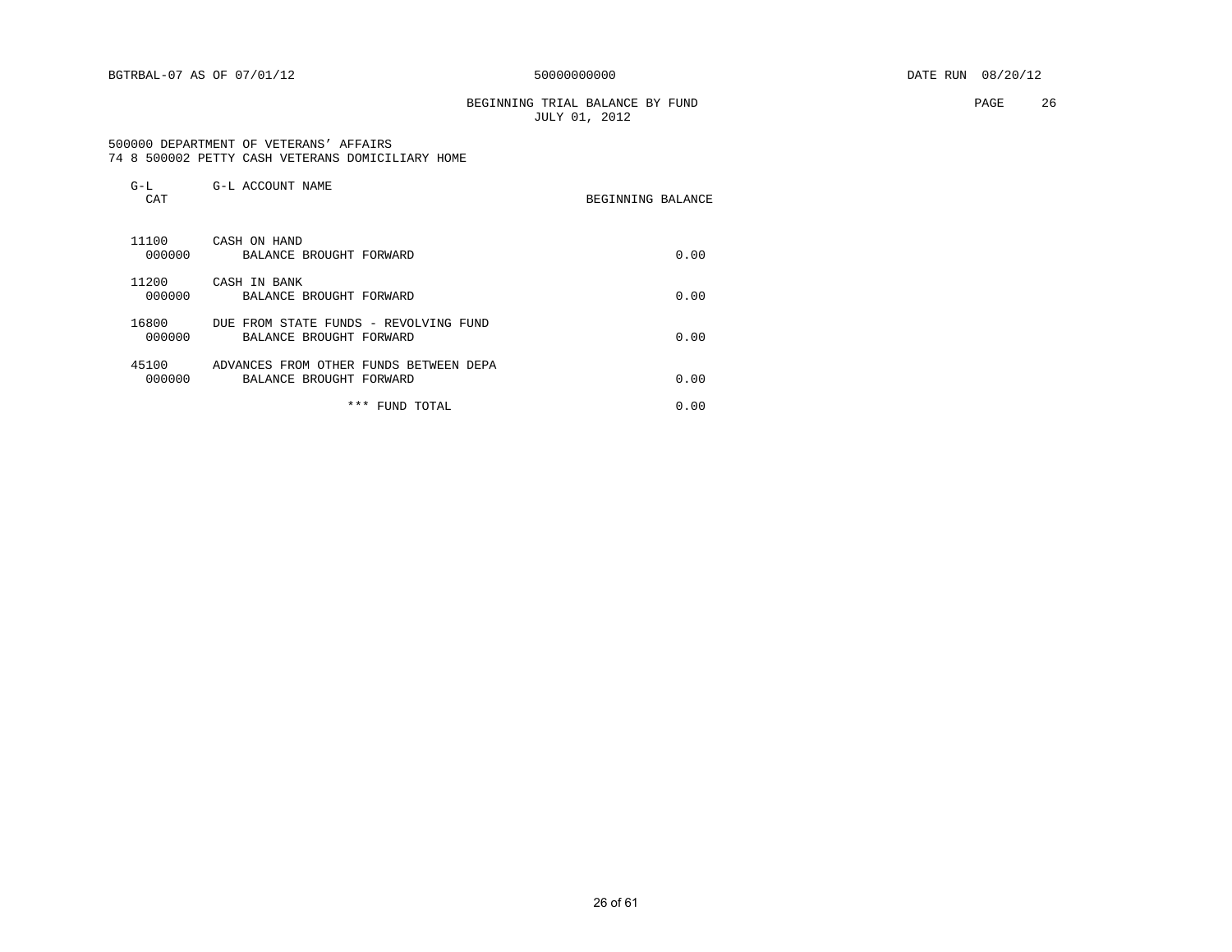BEGINNING TRIAL BALANCE BY FUND **PAGE** 27 JULY 01, 2012

#### 500000 DEPARTMENT OF VETERANS' AFFAIRS 74 8 500004 DAYTONA BEACH NURSING HOME PETTY CASH

| $G-L$<br>CAT    | G-L ACCOUNT NAME                                                  | BEGINNING BALANCE |      |
|-----------------|-------------------------------------------------------------------|-------------------|------|
| 11100<br>000000 | CASH ON HAND<br>BALANCE BROUGHT FORWARD                           |                   | 0.00 |
| 11200<br>000000 | CASH IN BANK<br>BALANCE BROUGHT FORWARD                           |                   | 0.00 |
| 16800<br>000000 | DUE FROM STATE FUNDS - REVOLVING FUND<br>BALANCE BROUGHT FORWARD  |                   | 0.00 |
| 45100<br>000000 | ADVANCES FROM OTHER FUNDS BETWEEN DEPA<br>BALANCE BROUGHT FORWARD |                   | 0.00 |
|                 | * * *<br>FUND TOTAL                                               |                   | 0.00 |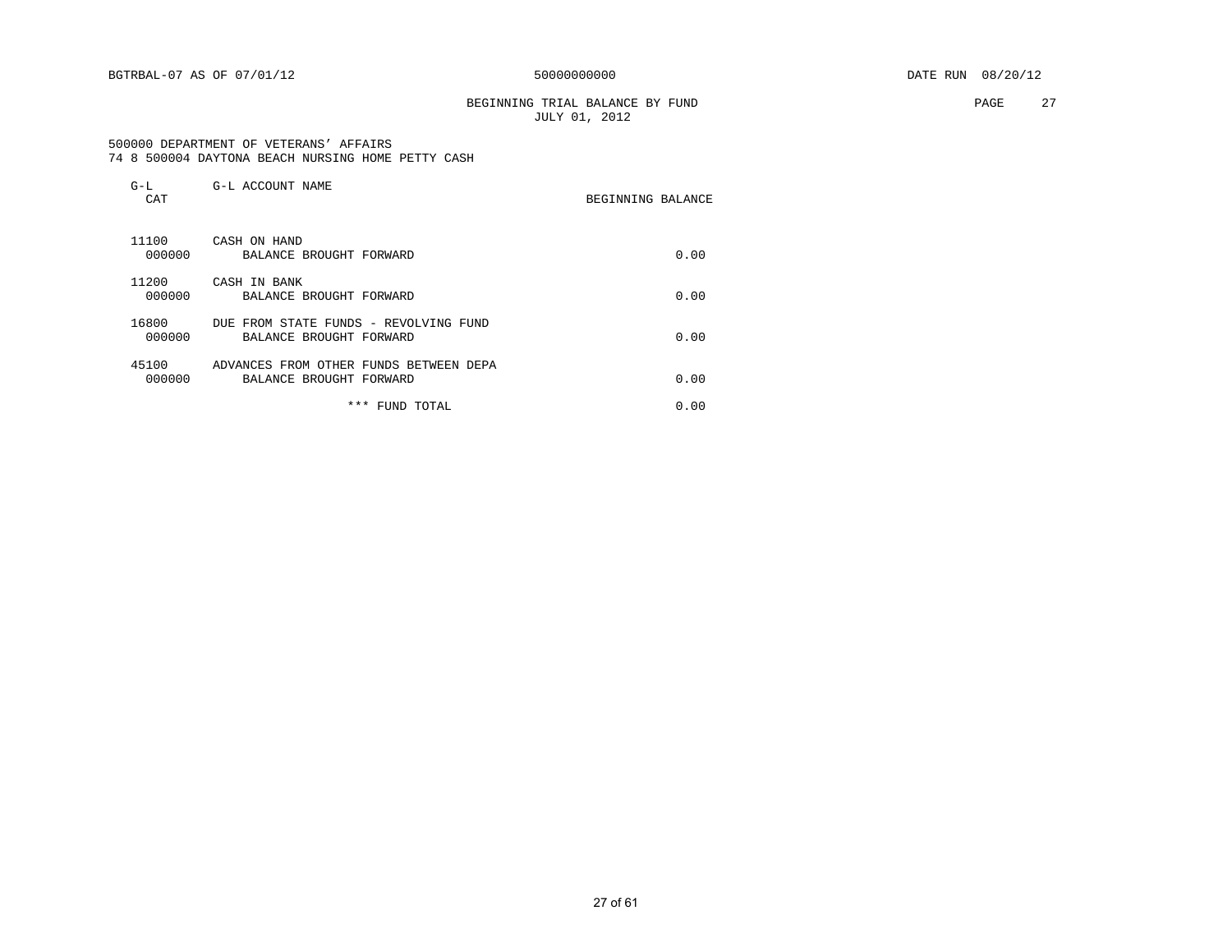BEGINNING TRIAL BALANCE BY FUND **PAGE** 28 JULY 01, 2012

#### 500000 DEPARTMENT OF VETERANS' AFFAIRS 74 8 500005 LAND O LAKES NURSING HOME PETTY CASH

| $G-L$<br>CAT    | G-L ACCOUNT NAME                                                  | BEGINNING BALANCE |
|-----------------|-------------------------------------------------------------------|-------------------|
| 11100<br>000000 | CASH ON HAND<br>BALANCE BROUGHT FORWARD                           | 0.00              |
| 11200<br>000000 | CASH IN BANK<br>BALANCE BROUGHT FORWARD                           | 0.00              |
| 16800<br>000000 | DUE FROM STATE FUNDS - REVOLVING FUND<br>BALANCE BROUGHT FORWARD  | 0.00              |
| 45100<br>000000 | ADVANCES FROM OTHER FUNDS BETWEEN DEPA<br>BALANCE BROUGHT FORWARD | 0.00              |
|                 | * * *<br>FUND TOTAL                                               | 0.00              |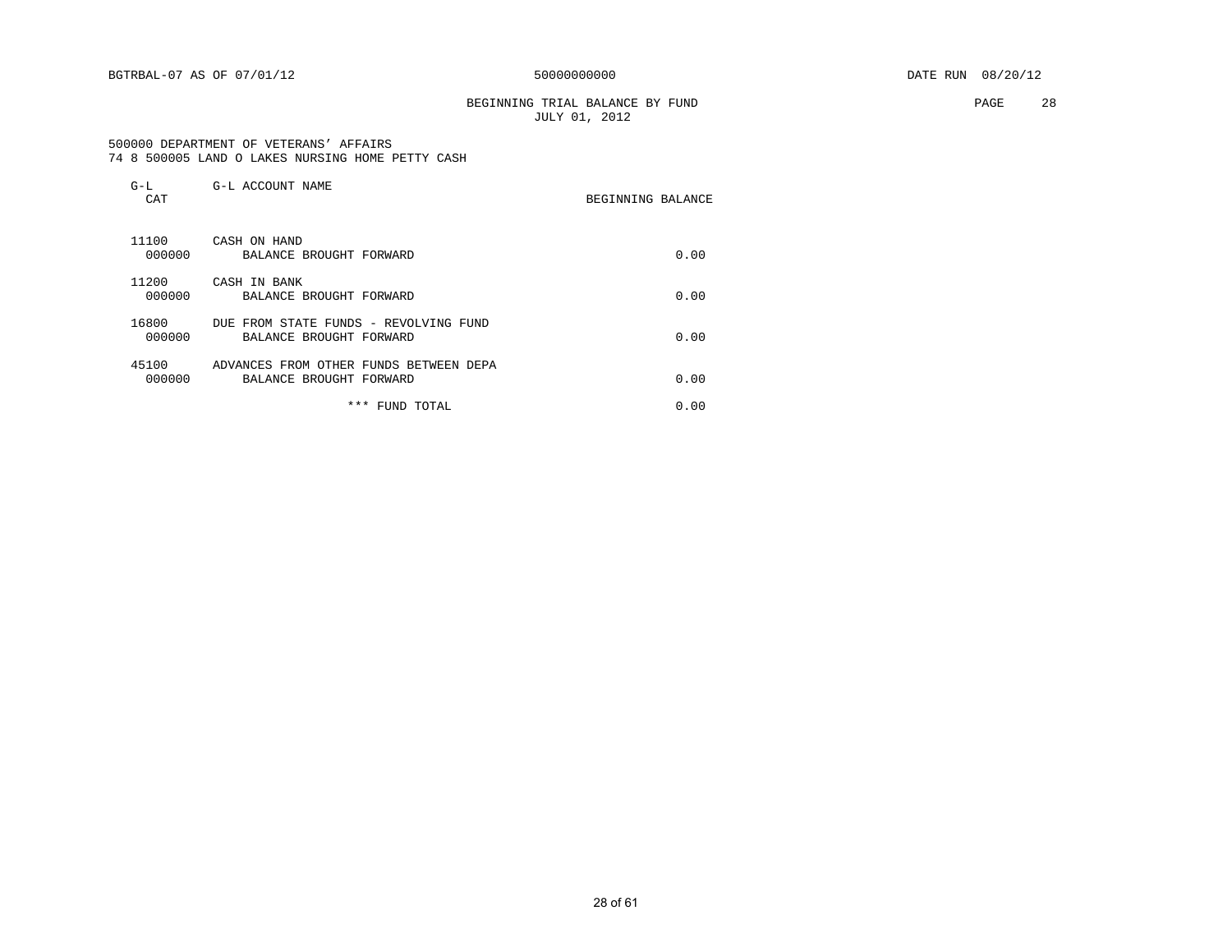BEGINNING TRIAL BALANCE BY FUND PAGE 29 JULY 01, 2012

#### 500000 DEPARTMENT OF VETERANS' AFFAIRS 74 8 502001 MEMBERS DEPOSIT TRUST FUND

| $G-L$  | G-L ACCOUNT NAME                      |                   |
|--------|---------------------------------------|-------------------|
| CAT    |                                       | BEGINNING BALANCE |
|        |                                       |                   |
|        |                                       |                   |
| 16800  | DUE FROM STATE FUNDS - REVOLVING FUND |                   |
| 000000 | BALANCE BROUGHT FORWARD               | 0.00              |

\*\*\* FUND TOTAL 0.00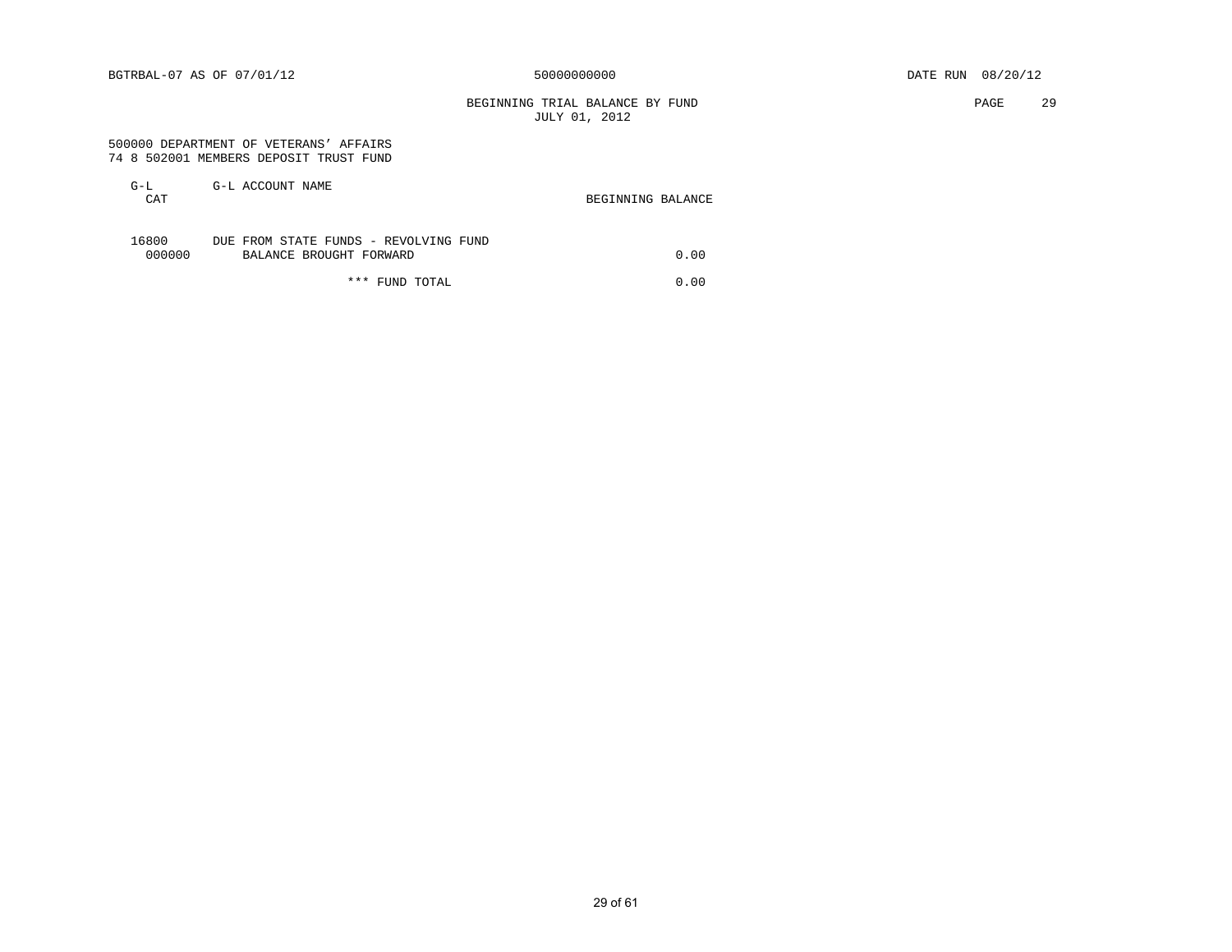BEGINNING TRIAL BALANCE BY FUND **PAGE** 30 JULY 01, 2012

#### 500000 DEPARTMENT OF VETERANS' AFFAIRS 74 8 550001 RESIDENT AGENCY FUND

| $G-L$<br>CAT    | G-L ACCOUNT NAME                                     | BEGINNING BALANCE |
|-----------------|------------------------------------------------------|-------------------|
| 11200<br>000000 | CASH IN BANK<br>BALANCE BROUGHT FORWARD              | 351,366.44        |
| 39900<br>000000 | OTHER CURRENT LIABILITIES<br>BALANCE BROUGHT FORWARD | $351, 366.44 -$   |
|                 | ***<br>TOTAL<br>FUND                                 | 0.00              |

30 of 61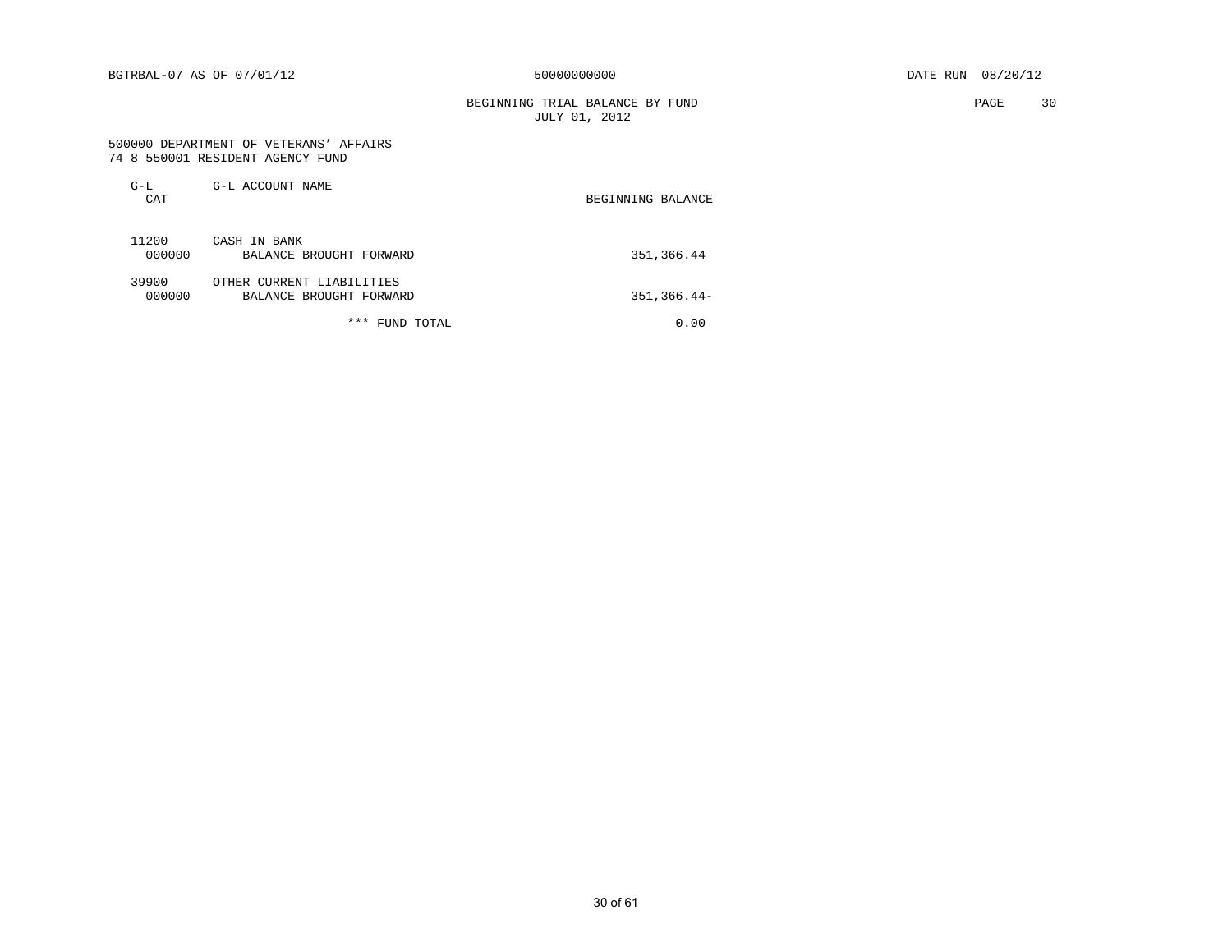### BEGINNING TRIAL BALANCE BY FUND **PAGE** 31 JULY 01, 2012

#### 500000 DEPARTMENT OF VETERANS' AFFAIRS 80 9 000001 GENERAL FIXED ASSET ACCOUNT

| $G-L$<br>CAT     | G-L ACCOUNT NAME                                    |                               |
|------------------|-----------------------------------------------------|-------------------------------|
|                  |                                                     | BEGINNING BALANCE             |
| 26400            | WORKS OF ART & HISTORICAL TREASURES-DE              |                               |
| 000000           | BALANCE BROUGHT FORWARD                             | 146, 146.64                   |
| 080004           | ST NURSING HOME/VET                                 | 0.00                          |
|                  | $***$ GL<br>26400 TOTAL                             | 146, 146.64                   |
| 26500            | ACC DEPR -WORKS OF ART & HISTORICAL T               |                               |
| 000000           | BALANCE BROUGHT FORWARD                             | 0.00                          |
| 080004           | ST NURSING HOME/VET                                 | $52, 369.08 -$                |
|                  | $***$ GL<br>26500 TOTAL                             | $52, 369.08 -$                |
| 27200            | BUILDINGS AND BUILDING IMPROVEMENTS                 |                               |
| 000000           | BALANCE BROUGHT FORWARD                             | 39, 263, 562.58               |
| 060000           | OPERATING CAPITAL OUTLAY                            | $80, 308.59 -$                |
| 080002           | MINOR REPAIRS/IMPROV-STATE                          | 171,834.20                    |
| 080004           | ST NURSING HOME/VET                                 | 22,104,500.58                 |
| 080005           | VETERANS HOME                                       | $76,524.00 -$                 |
| 080007           | ADD & IMPRV/VETERANS' HOME                          | 43,760.28                     |
| 080008           | CATEGORY NAME NOT ON TITLE FILE                     | $90, 575.25 -$                |
| 080858           | RESIDENTIAL FAC./VETERANS                           | 25, 207.30                    |
| 080859           | MAINT/REP/RES FAC/VETERANS<br>** GL 27200 TOTAL     | 1,390,983.10<br>62,752,440.20 |
|                  |                                                     |                               |
| 27300            | ACC DEPR - BUILDINGS & BUILDING IMPROV              |                               |
| 000000           | BALANCE BROUGHT FORWARD                             | $7,406,520.74-$               |
| 040000           | <b>EXPENSES</b>                                     | $572.10 -$                    |
| 060000           | OPERATING CAPITAL OUTLAY                            | $77.985.88 -$                 |
| 080002<br>080004 | MINOR REPAIRS/IMPROV-STATE<br>ST NURSING HOME/VET   | 144,862.16-<br>8,664,723.84-  |
| 080005           | VETERANS HOME                                       | $66, 113.02 -$                |
| 080007           | ADD & IMPRV/VETERANS' HOME                          | $352, 744.65 -$               |
| 080008           | CATEGORY NAME NOT ON TITLE FILE                     | $4,460,266.26-$               |
| 080858           | RESIDENTIAL FAC./VETERANS                           | $10,082.88 -$                 |
| 080859           | MAINT/REP/RES FAC/VETERANS                          | $269, 118.69 -$               |
| 101050           | CATEGORY NAME NOT ON TITLE FILE                     | $47,963.77-$                  |
|                  | ** GL 27300 TOTAL                                   | $21,500,953.99 -$             |
|                  |                                                     |                               |
| 27400            | INFRASTRUCTURE AND OTHER IMPROVEMENTS               |                               |
| 000000<br>060000 | BALANCE BROUGHT FORWARD<br>OPERATING CAPITAL OUTLAY | 134,620.82<br>1,294.90        |
| 080002           | MINOR REPAIRS/IMPROV-STATE                          | 11,165.84                     |
| 080004           | ST NURSING HOME/VET                                 | 1,602.94                      |
|                  | ** GL<br>27400 TOTAL                                | 148,684.50                    |
|                  |                                                     |                               |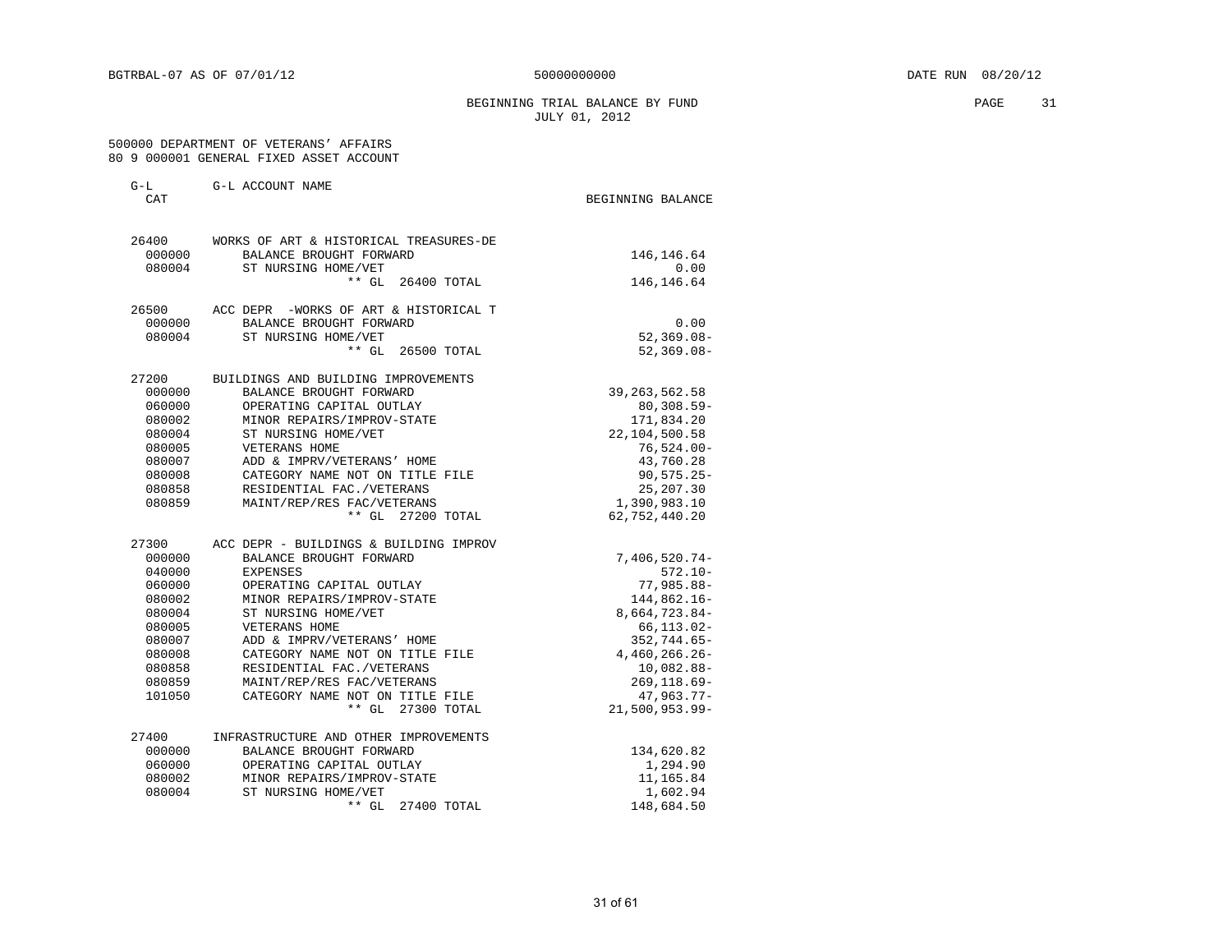### BEGINNING TRIAL BALANCE BY FUND **PAGE** 32 JULY 01, 2012

#### 500000 DEPARTMENT OF VETERANS' AFFAIRS 80 9 000001 GENERAL FIXED ASSET ACCOUNT

| G-L<br>CAT |    | G-L ACCOUNT NAME                                  | BEGINNING BALANCE |                         |
|------------|----|---------------------------------------------------|-------------------|-------------------------|
| 27500      |    | ACC DEPR - INFRASTRUCTURE & OTHER IMPR            |                   |                         |
| 060000     |    | OPERATING CAPITAL OUTLAY                          |                   | $323.70 -$              |
| 080002     |    | MINOR REPAIRS/IMPROV-STATE                        |                   | 6,141.12-               |
| 080004     |    | ST NURSING HOME/VET                               |                   | $16,002.76 -$           |
| 080005     |    | VETERANS HOME                                     |                   | $53,702.33 -$           |
| 080007     |    | ADD & IMPRV/VETERANS' HOME                        |                   | $12,999.00 -$           |
| 080008     |    | CATEGORY NAME NOT ON TITLE FILE                   |                   | $47,448.50-$            |
|            |    | $***$ GL<br>27500 TOTAL                           |                   | 136,617.41-             |
| 27600      |    | FURNITURE AND EQUIPMENT                           |                   |                         |
| 000000     |    | BALANCE BROUGHT FORWARD                           |                   | 1,577,451.31            |
| 040000     |    | <b>EXPENSES</b>                                   |                   | 19,438.40               |
| 060000     |    | OPERATING CAPITAL OUTLAY                          |                   | 3,914,251.69            |
| 060000     | CF | OPERATING CAPITAL OUTLAY                          |                   | 750.64                  |
| 080004     |    | ST NURSING HOME/VET                               |                   | 627,642.10              |
| 080005     |    | VETERANS HOME                                     |                   | $2,700.00 -$            |
| 080007     |    | ADD & IMPRV/VETERANS' HOME                        |                   | 144,640.46              |
| 080008     |    | CATEGORY NAME NOT ON TITLE FILE                   |                   | $47,754.61-$            |
| 080859     |    | MAINT/REP/RES FAC/VETERANS                        |                   | 142,815.38              |
| 100021     |    | ACOUISITION/MOTOR VEHICLES                        |                   | 158,130.50              |
| 103042     |    | RECREATIONAL EQUIP/SUP                            |                   | $3,391.45-$             |
|            |    | ** GL 27600 TOTAL                                 |                   | 6,531,274.42            |
| 27700      |    | ACC DEPR - FURNITURE & EOUIPMENT                  |                   |                         |
| 000000     |    | BALANCE BROUGHT FORWARD                           |                   | $4,482.80-$             |
| 040000     |    | <b>EXPENSES</b>                                   |                   | $23,527.77-$            |
| 060000     |    | OPERATING CAPITAL OUTLAY                          |                   | 1,754,673.87-           |
| 080004     |    | ST NURSING HOME/VET                               |                   | 469, 271.74-            |
| 080005     |    | VETERANS HOME                                     |                   | $46,982.40-$            |
| 080007     |    | ADD & IMPRV/VETERANS' HOME                        |                   | $75,502.78 -$           |
| 080008     |    | CATEGORY NAME NOT ON TITLE FILE                   |                   | 137,666.75-             |
| 080858     |    | RESIDENTIAL FAC./VETERANS                         |                   | $14,045.40-$            |
| 080859     |    | MAINT/REP/RES FAC/VETERANS                        |                   | 89,143.63-              |
| 100021     |    | ACQUISITION/MOTOR VEHICLES                        |                   | 228,723.38-             |
| 103042     |    | RECREATIONAL EQUIP/SUP<br>$***$ GL<br>27700 TOTAL |                   | 0.00<br>$2,844,020.52-$ |
|            |    |                                                   |                   |                         |
| 27800      |    | CONSTRUCTION WORK IN PROGRESS                     |                   |                         |
| 000000     |    | BALANCE BROUGHT FORWARD                           |                   | 5,003,242.37            |
| 040000     |    | <b>EXPENSES</b>                                   |                   | 500.00                  |
| 060000     |    | OPERATING CAPITAL OUTLAY                          |                   | 974.64                  |
| 080002     |    | MINOR REPAIRS/IMPROV-STATE                        |                   | 195,085.70              |
| 080004     |    | ST NURSING HOME/VET                               |                   | 11,851,979.46           |
| 080007     |    | ADD & IMPRV/VETERANS' HOME                        |                   | 5,414,604.01            |
| 080858     |    | RESIDENTIAL FAC./VETERANS                         |                   | 155,053.20              |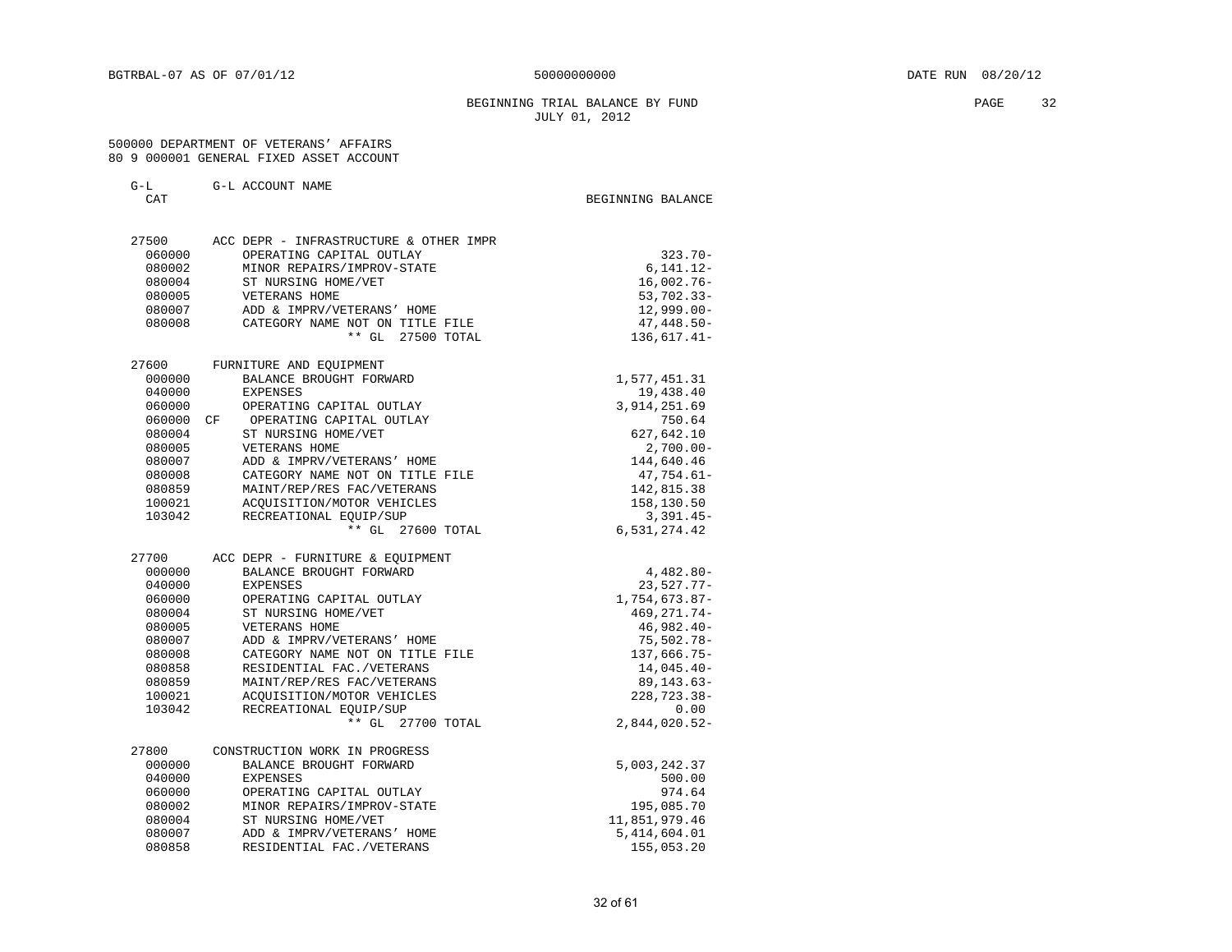### BEGINNING TRIAL BALANCE BY FUND **PAGE** 33 JULY 01, 2012

#### 500000 DEPARTMENT OF VETERANS' AFFAIRS 80 9 000001 GENERAL FIXED ASSET ACCOUNT

| $G-L$<br>CAT     | G-L ACCOUNT NAME                                  | BEGINNING BALANCE    |
|------------------|---------------------------------------------------|----------------------|
| 080859<br>100777 | MAINT/REP/RES FAC/VETERANS<br>CONTRACTED SERVICES | 3,586,656.98<br>0.00 |
|                  | ** GL 27800 TOTAL                                 | 26,208,096.36        |
| 28200            | LIBRARY RESOURCES                                 |                      |
| 060000           | OPERATING CAPITAL OUTLAY                          | 407.33               |
| 28300            | ACC DEPR - LIBRARY RESOURCES                      |                      |
| 060000           | OPERATING CAPITAL OUTLAY                          | $132.64-$            |
| 28900            | ACC DEPR - OTHER CAPITAL ASSETS                   |                      |
| 060000           | OPERATING CAPITAL OUTLAY                          | 79,864.48-           |
| 51100            | GENERAL LEDGER NAME NOT ON FILE                   |                      |
| 000000           | BALANCE BROUGHT FORWARD                           | 738,068.56           |
| 080004           | ST NURSING HOME/VET                               | $256,618.15-$        |
| 080007           | ADD & IMPRV/VETERANS' HOME                        | 181,559.56-          |
| 080859           | MAINT/REP/RES FAC/VETERANS                        | 299,890.85-          |
|                  | ** GL 51100 TOTAL                                 | 0.00                 |
| 54900            | COMMITTED FUND BALANCE                            |                      |
| 000000           | BALANCE BROUGHT FORWARD                           | 71, 173, 091, 33-    |
|                  | *** FUND TOTAL                                    | 0.00                 |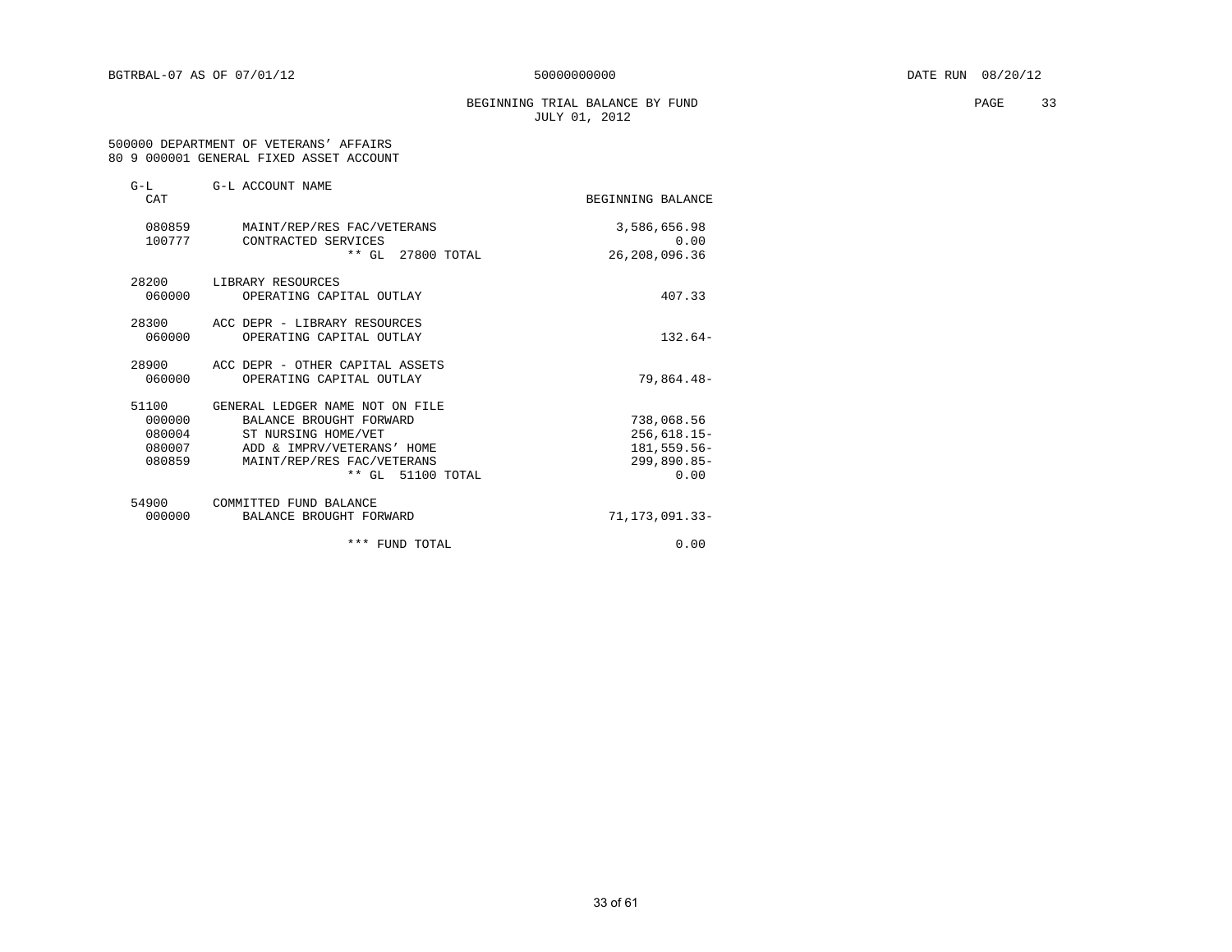BEGINNING TRIAL BALANCE BY FUND **PAGE** 34 JULY 01, 2012

#### 500000 DEPARTMENT OF VETERANS' AFFAIRS 90 9 370300 GENERAL LONG TERM DEBT ACCT GP

| $G-L$<br>CAT              | G-L ACCOUNT NAME                                                                                   | BEGINNING BALANCE                                   |
|---------------------------|----------------------------------------------------------------------------------------------------|-----------------------------------------------------|
| 38600<br>000000           | CURRENT COMPENSATED ABSENCES LIABILITY<br>BALANCE BROUGHT FORWARD                                  | 998, 114. 12-                                       |
| 48600<br>000000<br>040000 | COMPENSATED ABSENCES LIABILITY<br>BALANCE BROUGHT FORWARD<br>EXPENSES<br>* *<br>48600 TOTAL<br>GL. | $2, 290, 357.74 -$<br>203,159.66<br>$2,087,198.08-$ |
| 49900<br>010000           | OTHER LONG-TERM LIABILITIES<br>SALARIES AND BENEFITS                                               | 0.00                                                |
| 54900<br>000000           | COMMITTED FUND BALANCE<br>BALANCE BROUGHT FORWARD                                                  | 3,085,312.20                                        |
|                           | ***<br>FUND TOTAL                                                                                  | 0.00 E                                              |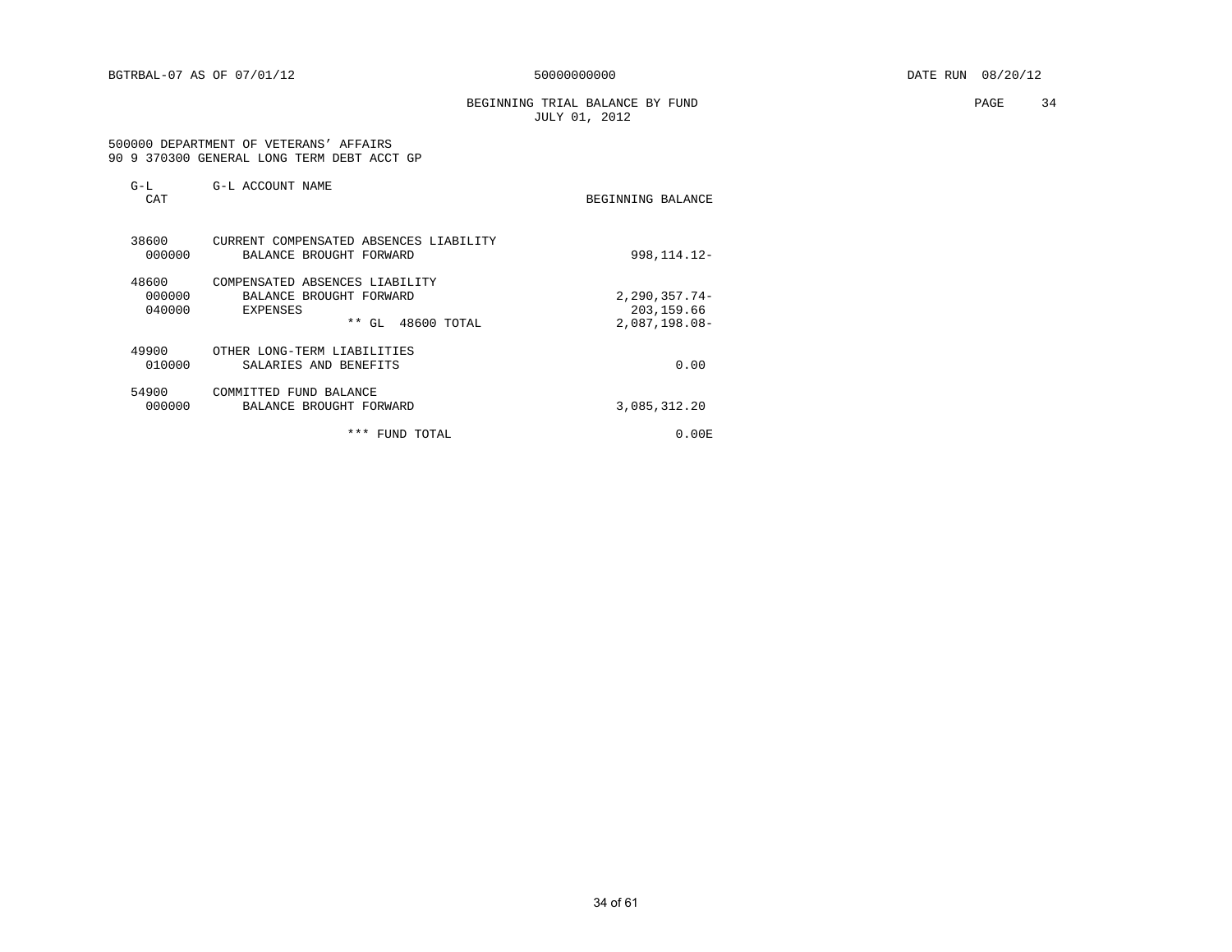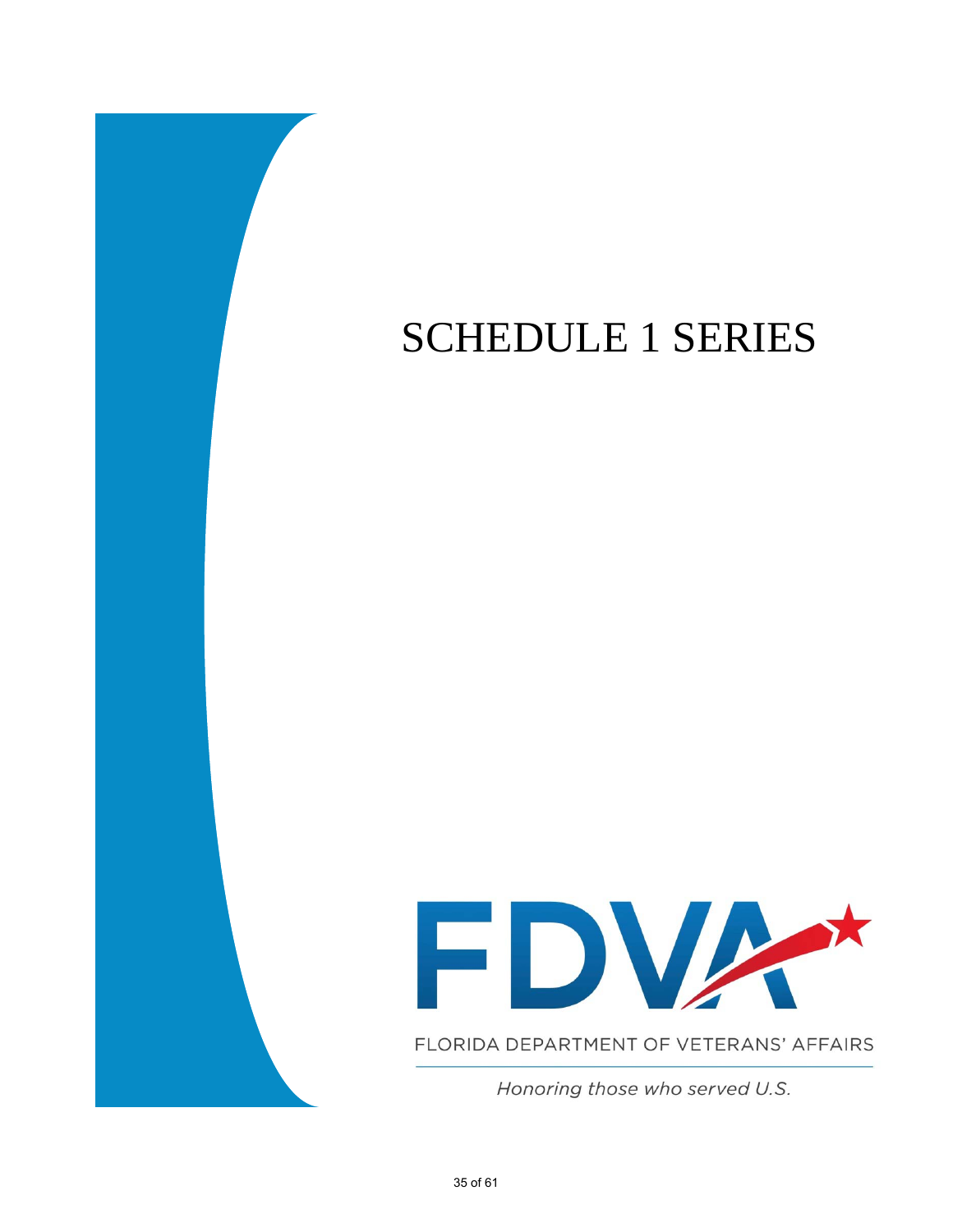# **REVENUE ESTIMATING METHODOLOGY NARRATIVE**

## **2261 FEDERAL GRANTS TRUST FUND**

This fund is the repository for United States Department of Veterans Affairs grant share of construction funds and for revenue received from the Federal contract for the Veterans' State Approving Agency. Revenues are received in this fund through a reimbursement process. Reimbursements are received for construction projects at 65% of total costs. The State Approving Authority is reimbursed for salary, travel expenses and an administrative expense allowance as per the provisions of the contract.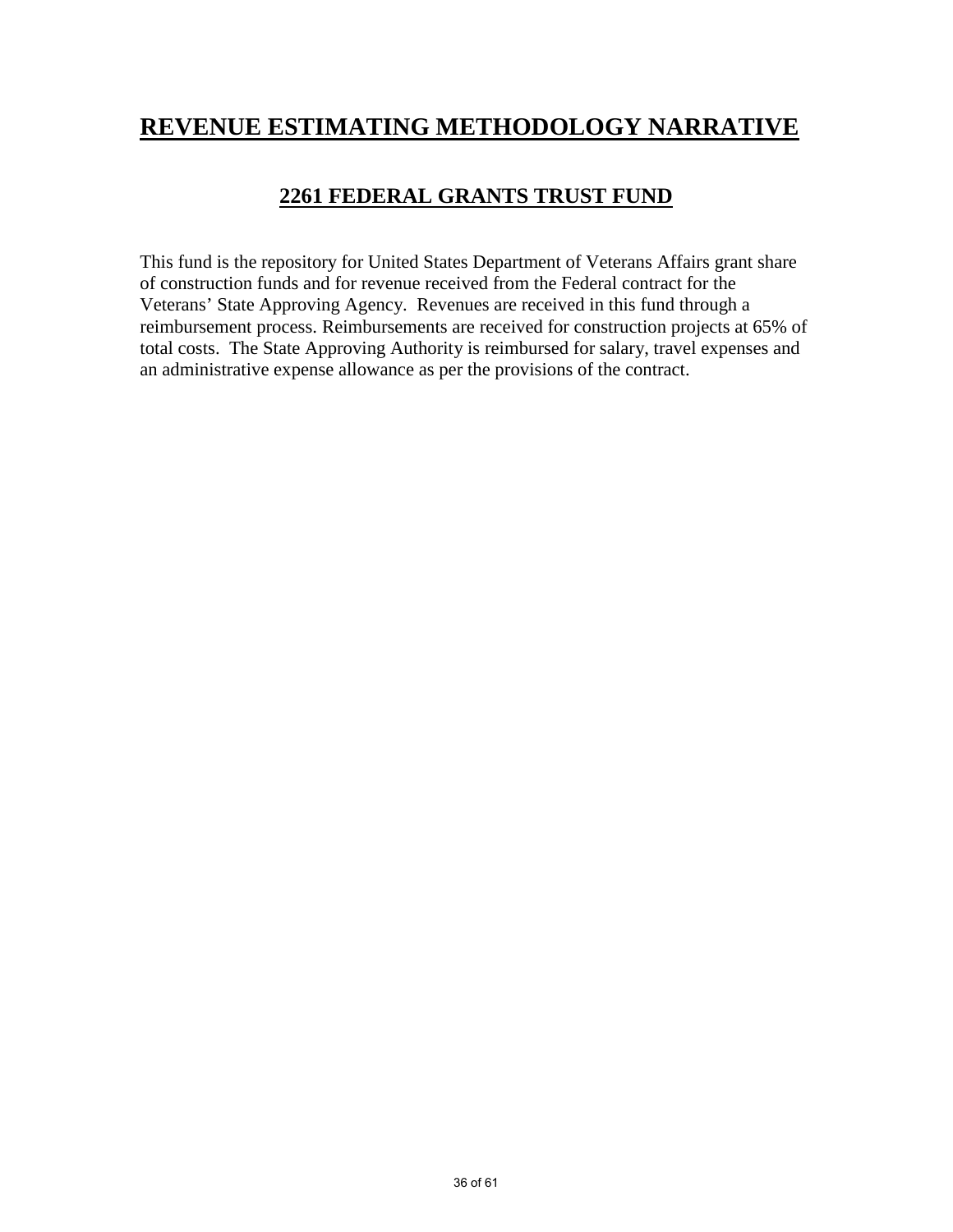# **5 PERCENT TRUST FUND RESERVE CALCULATION**

## **2261 FEDERAL GRANTS TRUST FUND**

Revenues received in this fund are restricted for construction activities only at each State Veterans' Nursing Home. Revenue received for the State Approving Authority is derived from a reimbursement contract with the United States Department of Veterans Affairs. This fund does not meet the requirements for the 5% reserve.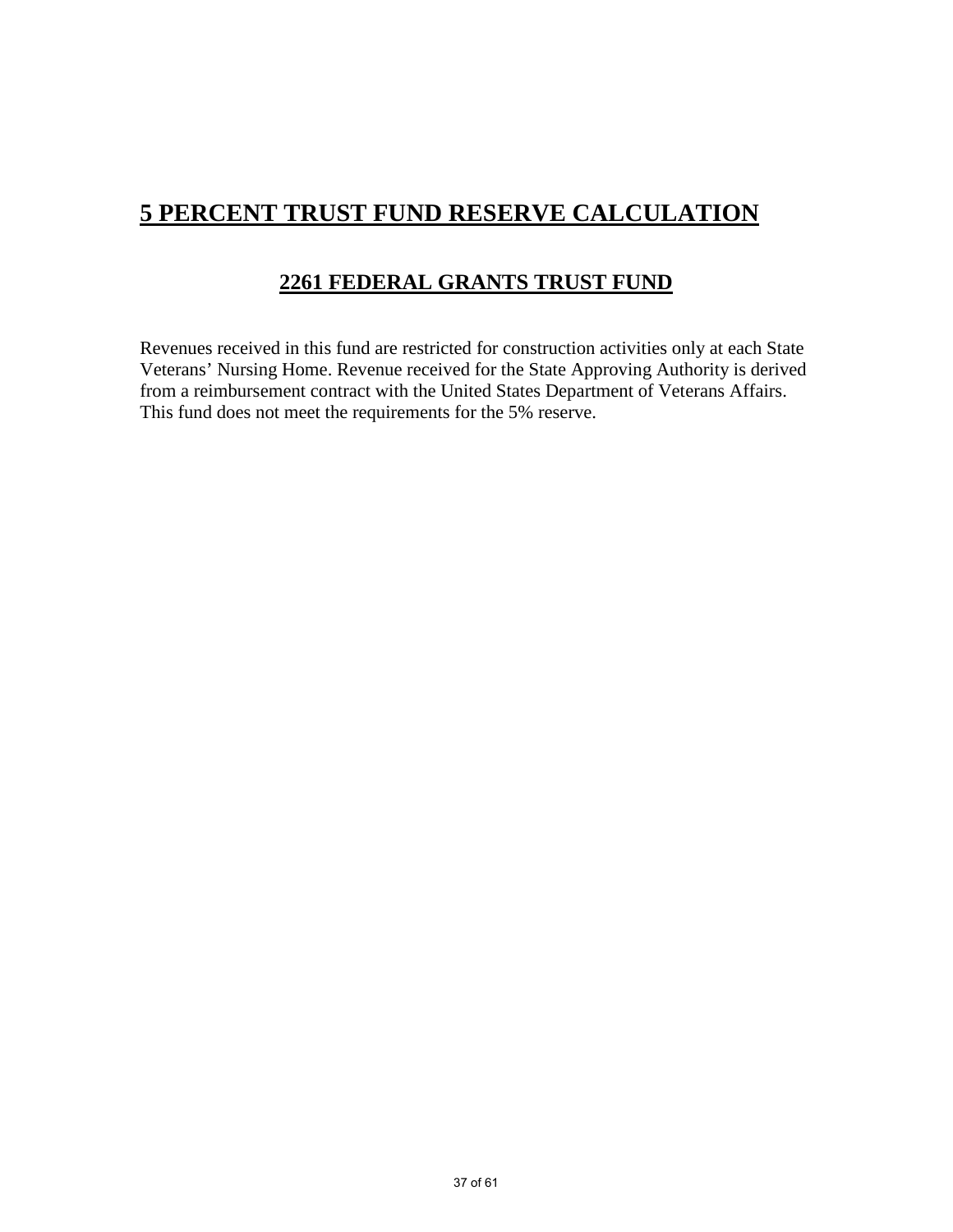# **SECTION III ADJUSTMENTS**

## **2261 FEDERAL GRANTS TRUST FUND**

### • **Reversion [\$1,689,979]**

Fixed Capital Outlay reversion: Construction of the Clyde Lassen Nursing Home in St. Augustine completed. Funds reverted 06-30-2012.

• **Reversion [\$45.05]** Contracted service category. Operating reversion 09/30/2012.

### • **Adjustments [\$1,483]:** Operating accounts payable not certified forward from fiscal year 06/30/11.

- **Adjustments [-\$1,917,278]:** Adjustment to Line A: Fixed Capital Outlay carry forward at fiscal year 06-30-12 not reserved on trial balance.
- **Reversion [\$984]:** Operating reversion at 09-30-2011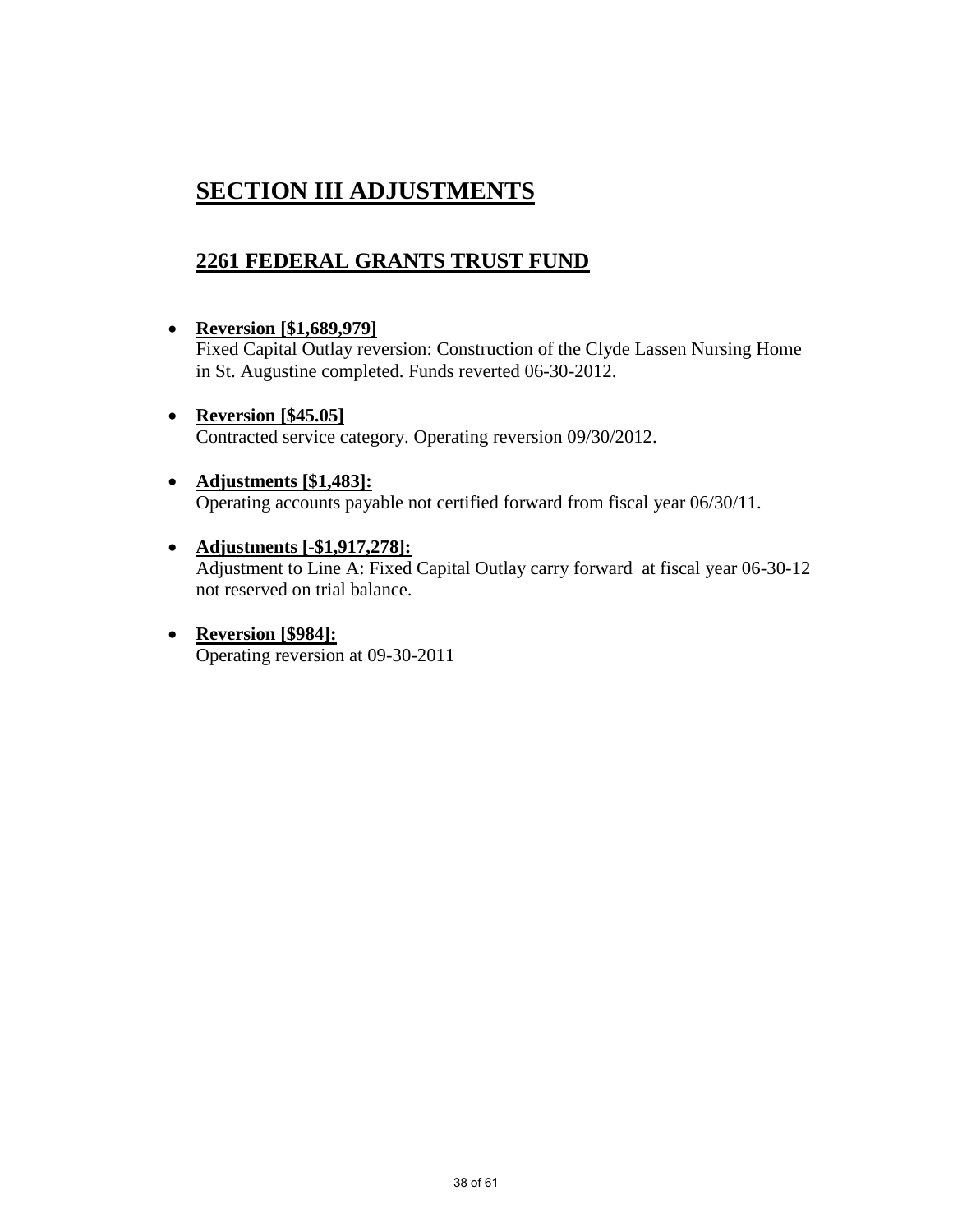|                                                                                                                                                                                                                                                                                                                                                                                                             |                            |                                                               | <b>SCHEDULE 1A: DETAIL OF FEES AND RELATED PROGRAM COSTS</b>                                                                                                               |                                  |
|-------------------------------------------------------------------------------------------------------------------------------------------------------------------------------------------------------------------------------------------------------------------------------------------------------------------------------------------------------------------------------------------------------------|----------------------------|---------------------------------------------------------------|----------------------------------------------------------------------------------------------------------------------------------------------------------------------------|----------------------------------|
| Department:<br>Program:<br>Fund:                                                                                                                                                                                                                                                                                                                                                                            | <b>50 Veterans Affairs</b> | 1303000000 Long Term Care<br>Federal Grants Trust Fund - 2261 |                                                                                                                                                                            | <b>Budget Period: 2013-2014</b>  |
| <b>Specific Authority:</b><br><b>Purpose of Fees Collected:</b>                                                                                                                                                                                                                                                                                                                                             |                            |                                                               | 96-418 s2(B) LOF, Florida Statutes 296, and 295.124<br>Cost Share Grant - Addition & Improvements of the Nursing Homes<br>State Approving Authority reimbursement contract |                                  |
| Type of Fee or Program: (Check ONE Box and answer questions as indicated.)<br>Regulatory services or oversight to businesses or professions. (Complete Sections I, II, and III and attach<br><b>Examination of Regulatory Fees Form - Part I and II.)</b><br>Non-regulatory fees authorized to cover full cost of conducting a specific program or service. (Complete<br>$X$ Sections I, II, and III only.) |                            |                                                               |                                                                                                                                                                            |                                  |
| <b>SECTION I - FEE COLLECTION</b>                                                                                                                                                                                                                                                                                                                                                                           |                            | <b>ACTUAL</b><br>FY 2011 - 2012                               | <b>ESTIMATED</b><br>FY 2012 - 2013                                                                                                                                         | <b>REQUEST</b><br>FY 2013 - 2014 |
| Receipts:<br>US Grants - SAA                                                                                                                                                                                                                                                                                                                                                                                |                            | 373,568                                                       |                                                                                                                                                                            |                                  |
| <b>US Grant ARRA</b>                                                                                                                                                                                                                                                                                                                                                                                        |                            | 139,062                                                       |                                                                                                                                                                            |                                  |
| <b>US Grant</b>                                                                                                                                                                                                                                                                                                                                                                                             |                            | 66,166                                                        |                                                                                                                                                                            |                                  |
| Refunds                                                                                                                                                                                                                                                                                                                                                                                                     |                            | 3,779                                                         |                                                                                                                                                                            |                                  |
| <b>Anticipated Grant Revenue</b>                                                                                                                                                                                                                                                                                                                                                                            |                            | 1,808,519                                                     | 1,808,519                                                                                                                                                                  |                                  |
| Total Fee Collection to Line (A) - Section III                                                                                                                                                                                                                                                                                                                                                              |                            | 2,391,094                                                     | 1,808,519                                                                                                                                                                  |                                  |
| <b>SECTION II - FULL COSTS</b>                                                                                                                                                                                                                                                                                                                                                                              |                            |                                                               |                                                                                                                                                                            |                                  |
| Direct Costs:                                                                                                                                                                                                                                                                                                                                                                                               |                            |                                                               |                                                                                                                                                                            |                                  |
| Salaries and Benefits                                                                                                                                                                                                                                                                                                                                                                                       |                            | 416,175                                                       |                                                                                                                                                                            |                                  |
| Expenses                                                                                                                                                                                                                                                                                                                                                                                                    |                            | 135,245                                                       |                                                                                                                                                                            |                                  |
| <b>Contracted Services</b>                                                                                                                                                                                                                                                                                                                                                                                  |                            | 705                                                           |                                                                                                                                                                            | $\overline{\phantom{0}}$         |
| <b>Risk Management</b>                                                                                                                                                                                                                                                                                                                                                                                      |                            | 766                                                           |                                                                                                                                                                            | $\blacksquare$                   |
| Transfer to DMS                                                                                                                                                                                                                                                                                                                                                                                             |                            | 3,420                                                         |                                                                                                                                                                            | -                                |
| <b>Fixed Capital Outlay</b>                                                                                                                                                                                                                                                                                                                                                                                 |                            | 227,299                                                       | 1,808,519                                                                                                                                                                  |                                  |
| Indirect Costs Charged to Trust Fund                                                                                                                                                                                                                                                                                                                                                                        |                            |                                                               |                                                                                                                                                                            |                                  |
| <b>Total Full Costs to Line (B) - Section III</b><br><b>Basis Used:</b>                                                                                                                                                                                                                                                                                                                                     |                            | 783,611                                                       | 1,808,519                                                                                                                                                                  |                                  |
| <b>SECTION III - SUMMARY</b>                                                                                                                                                                                                                                                                                                                                                                                |                            |                                                               |                                                                                                                                                                            |                                  |
| <b>TOTAL SECTION I</b>                                                                                                                                                                                                                                                                                                                                                                                      | (A)                        | 2,391,094                                                     | 1,808,519                                                                                                                                                                  | $\qquad \qquad \blacksquare$     |
| <b>TOTAL SECTION II</b>                                                                                                                                                                                                                                                                                                                                                                                     | (B)                        | 783,611                                                       | 1,808,519                                                                                                                                                                  | $\blacksquare$                   |
| <b>TOTAL - Surplus/Deficit</b>                                                                                                                                                                                                                                                                                                                                                                              | (C)                        | 1,607,483                                                     | $\blacksquare$                                                                                                                                                             | $\blacksquare$                   |
| <b>EXPLANATION of LINE C:</b>                                                                                                                                                                                                                                                                                                                                                                               |                            |                                                               |                                                                                                                                                                            |                                  |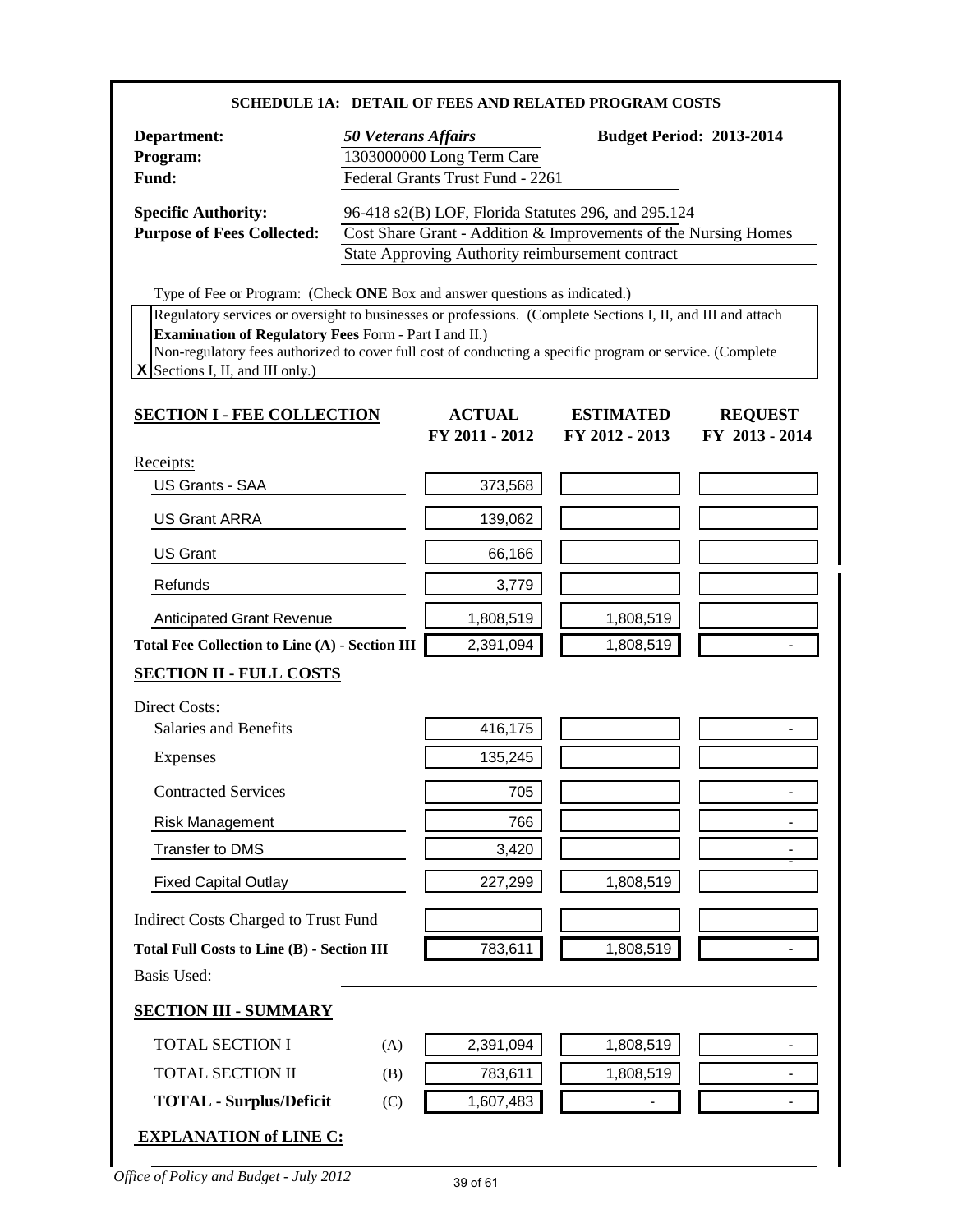### **SCHEDULE IC: RECONCILIATION OF UNRESERVED FUND BALANCE**

| <b>Department Title:</b>    | Depa       |
|-----------------------------|------------|
| Trust Fund Title:           | Fede       |
| <b>Budget Entity:</b>       | <b>DEP</b> |
| <b>LAS/PBS Fund Number:</b> | 2261       |

**Budget Period: 2013 - 2014** Department of Veterans' Affairs **Federal Grants Trust Fund BUDGET ENTITY**<br> $\frac{DEPARTMENT LEVEL}{2261}$ 

|                                                        | <b>Balance as of</b><br>6/30/2012 | $SWFS*$<br><b>Adjustments</b> | Adjusted<br><b>Balance</b> |
|--------------------------------------------------------|-----------------------------------|-------------------------------|----------------------------|
| <b>Chief Financial Officer's (CFO) Cash Balance</b>    | $1,344,587.11$ (A)                |                               | 1,344,587.11               |
| ADD: Other Cash (See Instructions)                     | (B)                               |                               |                            |
| <b>ADD</b> : Investments                               | (C)                               |                               | 0.00                       |
| ADD: Outstanding Accounts Receivable                   | $0.00$ (D)                        |                               | 0.00                       |
| ADD: Anticipated Grant                                 | $1,808,518.95$ (E)                |                               | 1,808,518.95               |
| <b>Total Cash plus Accounts Receivable</b>             | $3,153,106.06$ (F)                |                               | 3,153,106.06               |
| LESS:<br>Allowances for Uncollectibles                 | (G)                               |                               |                            |
| LESS:<br>Approved "A" Certified Forwards               | $(13,606.06)$ <sub>(H)</sub>      |                               | (13,606.06)                |
| Approved "B" Certified Forwards                        | (H)                               |                               |                            |
| Approved "FCO" Certified Forwards                      | $(3,139,500.00)$ <sub>(H)</sub>   |                               | (3,139,500.00)             |
| LESS: Other Accounts Payable (Nonoperating)            | (I)                               |                               |                            |
| LESS: Operating Accounts Payable not Certified Forward | $\overline{0.00}$ (J)             |                               | 0.00                       |
| <b>Unreserved Fund Balance, 07/01/12</b>               | $0.00$ (K)                        | 0.00                          | 0.00<br>**                 |
|                                                        |                                   |                               |                            |

**Notes:**

**\*SWFS = Statewide Financial Statement** 

**\*\* This amount should agree with Line I, Section IV of the Schedule I for the most recent completed fiscal year and Line A for the following year.**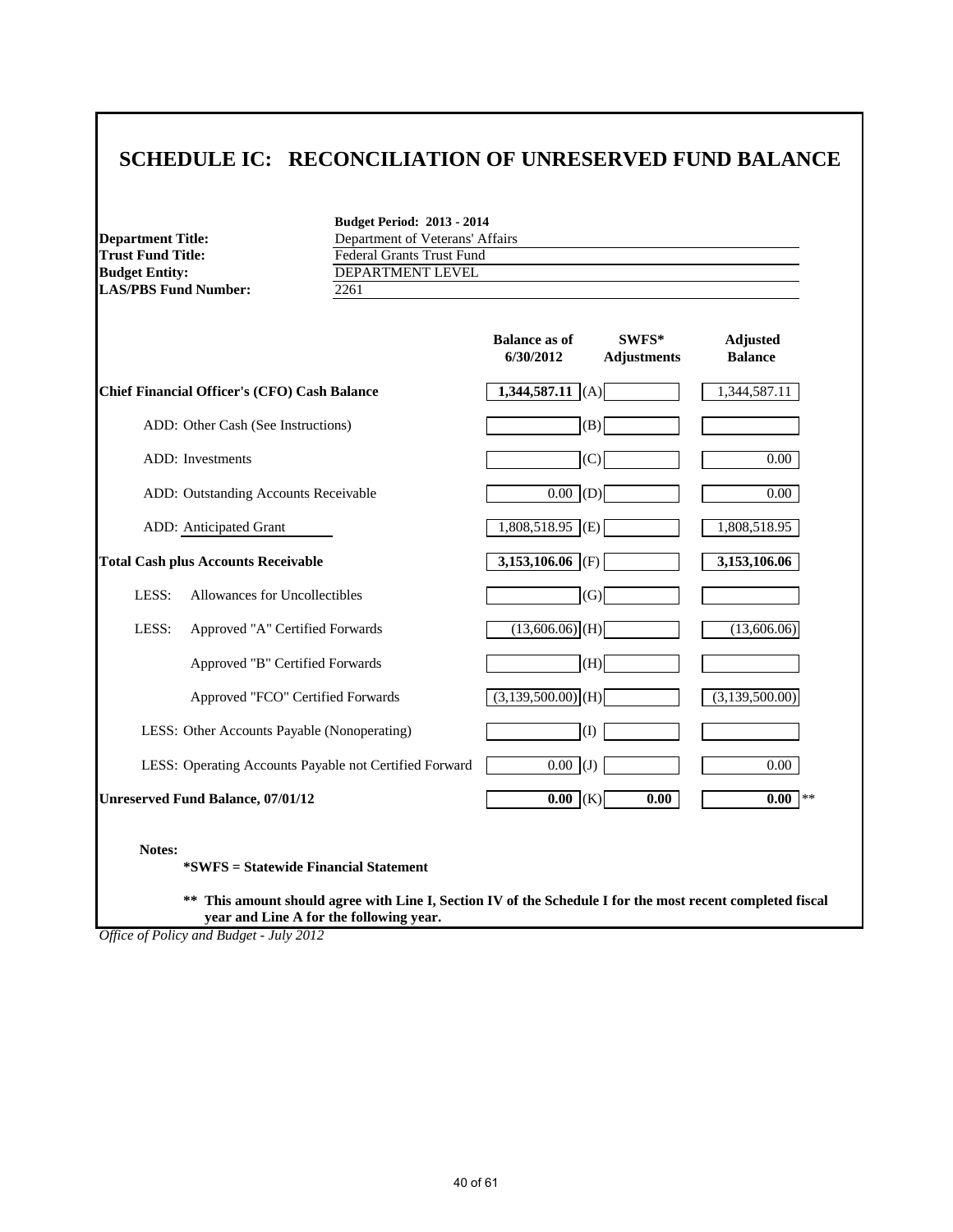## **RECONCILIATION: BEGINNING TRIAL BALANCE TO SCHEDULE I and IC**

| <b>Department Title:</b><br><b>Trust Fund Title:</b><br><b>LAS/PBS Fund Number:</b>            | <b>Budget Period: 2013 - 2014</b><br><b>Florida Department of Veterans' Affairs</b><br><b>Federal Grants Trust Fund</b><br>2261 |                                 |
|------------------------------------------------------------------------------------------------|---------------------------------------------------------------------------------------------------------------------------------|---------------------------------|
| <b>BEGINNING TRIAL BALANCE:</b>                                                                |                                                                                                                                 |                                 |
| Total all GLC's 5XXXX for governmental funds;<br>GLC 539XX for proprietary and fiduciary funds | <b>Total Fund Balance Per FLAIR Trial Balance, 07/01/12</b>                                                                     | $1,516,942.28$ (A)              |
|                                                                                                | <b>Subtract Nonspendable Fund Balance (GLC 56XXX)</b>                                                                           | (B)                             |
|                                                                                                | <b>Add/Subtract Statewide Financial Statement (SWFS)Adjustments:</b>                                                            |                                 |
| SWFS Adjustment # and Description                                                              |                                                                                                                                 | (C)                             |
| <b>Add/Subtract Other Adjustment(s):</b>                                                       |                                                                                                                                 | (185,961.23)                    |
|                                                                                                | Approved "B" Carry Forward (Encumbrances) per LAS/PBS                                                                           | (D)                             |
|                                                                                                | Approved "C" Carry Forward Total (FCO) per LAS/PBS                                                                              | $(3,139,500.00)$ <sub>(D)</sub> |
| A/P not C/F-Operating Categories                                                               |                                                                                                                                 | (D)                             |
| Anticipated Grant Revenue                                                                      |                                                                                                                                 | 1,808,518.95<br>(D)             |
| <b>ADJUSTED BEGINNING TRIAL BALANCE:</b>                                                       |                                                                                                                                 | $0.00$ (E)                      |
| UNRESERVED FUND BALANCE, SCHEDULE IC (Line I)                                                  |                                                                                                                                 | $0.00$ (F)                      |
| <b>DIFFERENCE:</b>                                                                             |                                                                                                                                 | $(G)$ *<br>0.00                 |
| *SHOULD EQUAL ZERO.                                                                            |                                                                                                                                 |                                 |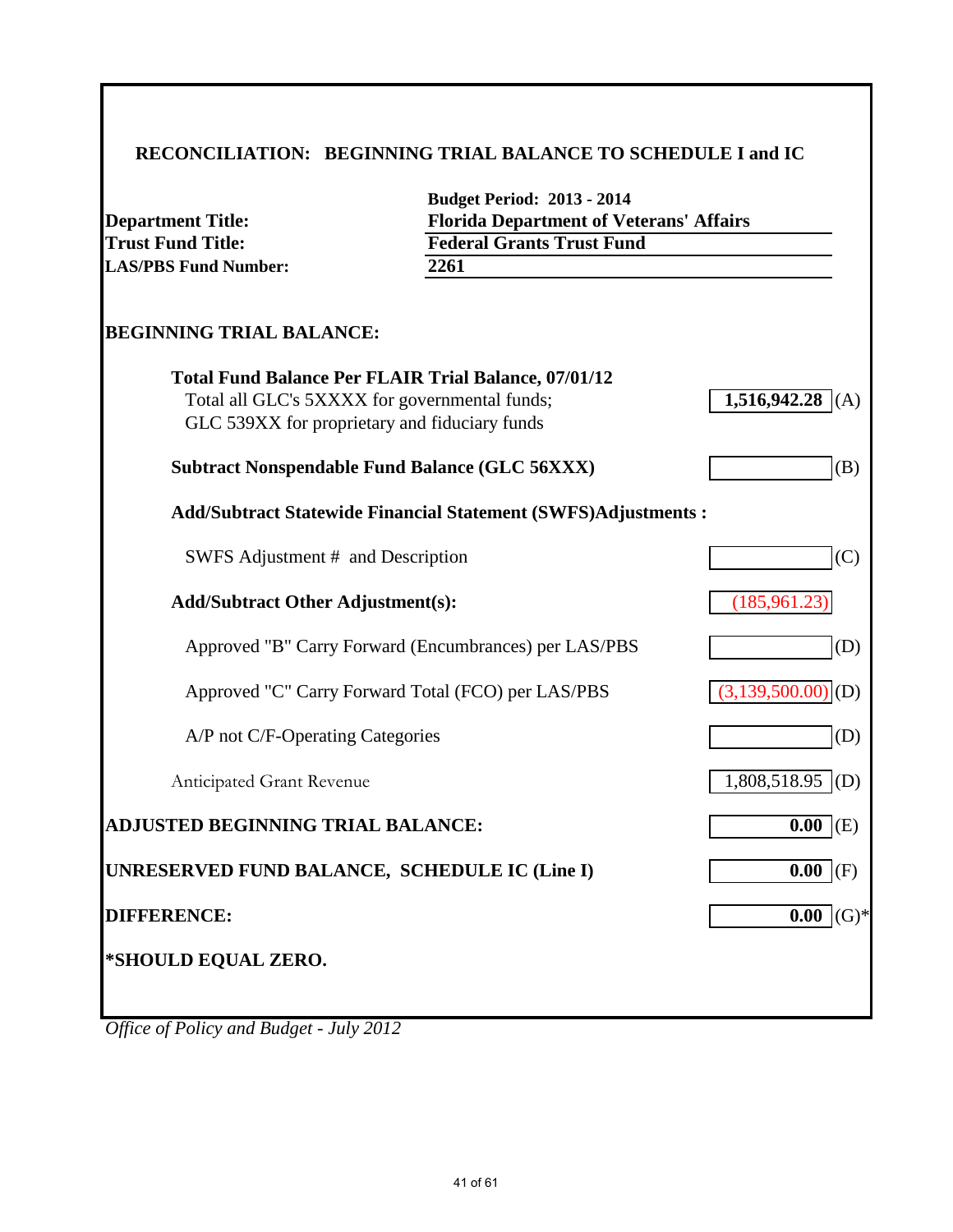# **5 PERCENT TRUST FUND RESERVE CALCULATION**

### **2339 GRANTS AND DONATIONS TRUST FUND**

Per FS 296.15, Moneys in the Grants and Donations Trust Fund must be expended for the common benefit of the residents of the home, such as improved facilities, recreational equipment, recreational supplies and goods and services offered or available to all residents. This fund is not an operating fund and no 5% reserve is required.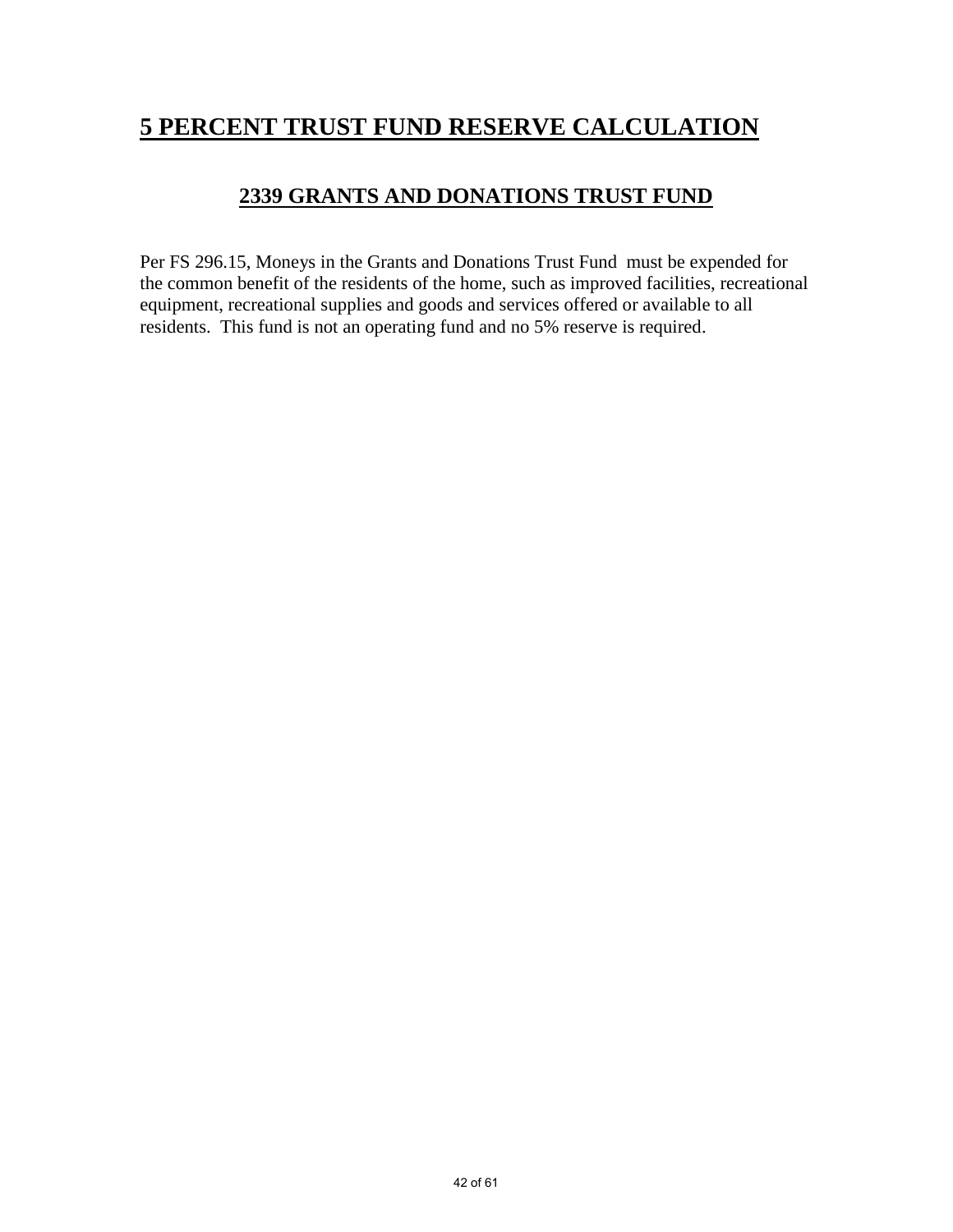## **REVENUE ESTIMATING METHODOLOGY NARRATIVE**

### **2339 GRANTS AND DONATIONS TRUST FUND**

Estimating interest revenues are \$9,300 for fiscal year 2012-13 and 2013-14. Slight decrease from previous fiscal year.

State homes for veterans are empowered to receive gifts, grants, and endowments in the name of the home; Florida Statute (296.15) and 296. (38)3. Estimating donations remains the same for column A02 and A03.

Revenue generated by the sale of State license plates of the National Guard, Pearl Harbor Survivor, Combat Wounded Veteran or U.S. Reserve. License tag fees received are currently limited to \$100,000 annually per Florida Statue 320.089 (1) (a) (b) and Florida Statue 296.38(2)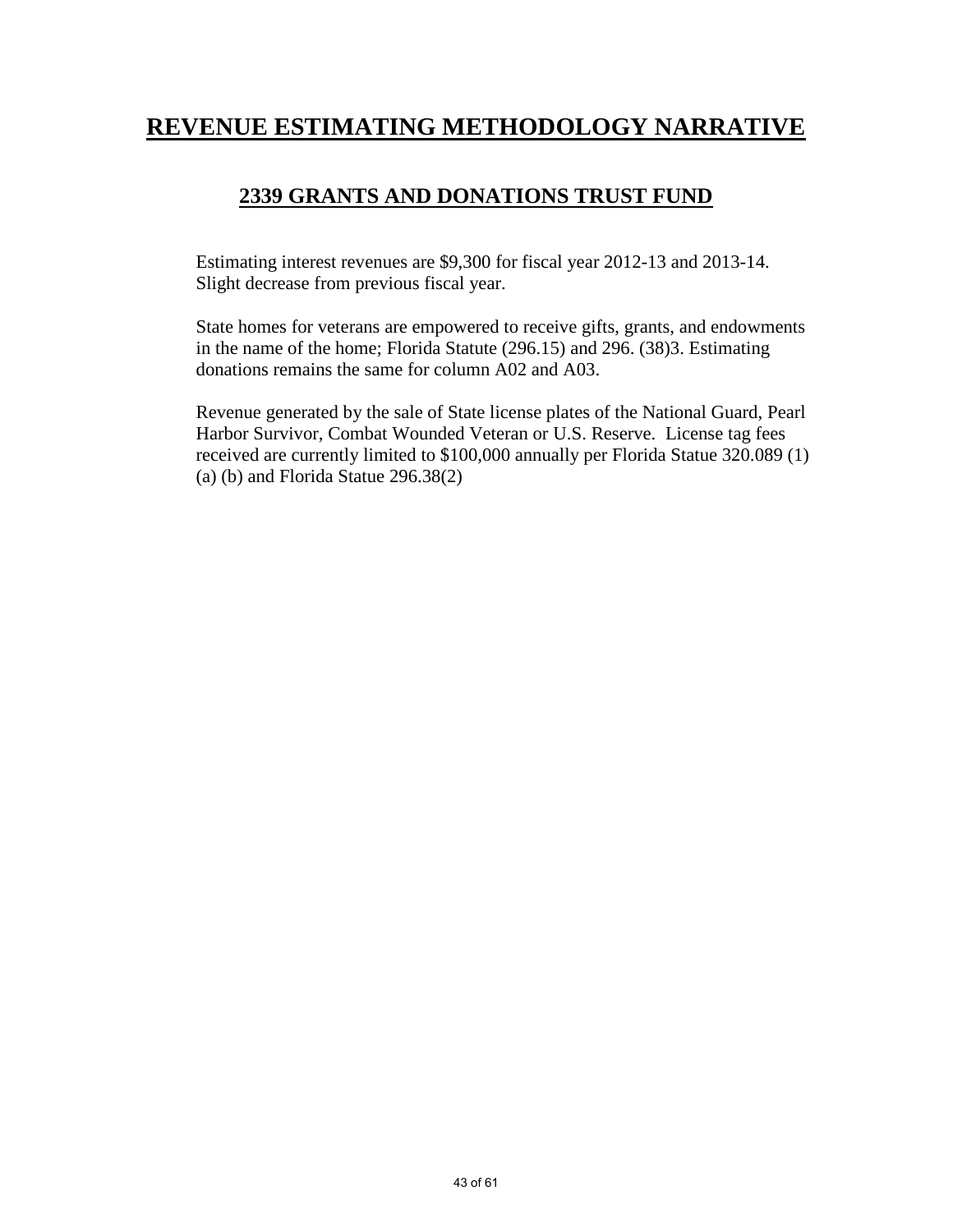# **SECTION III ADJUSTMENTS**

## **2339 GRANTS AND DONATIONS TRUST FUND**

- **Reversions [\$2,583]:** Operating reversion: Expense category reverted 09/30/12.
- **Operating Reversion {\$12,171}** Operating reversion: Recreational Equipment category 09/30/11
- **Adjustments [\$1,268]:** Certified forward encumbrance item at 06/30/11 not reserved on trial balance.
- **Adjustment {\$150}** Operating not certified forward 06/30/11.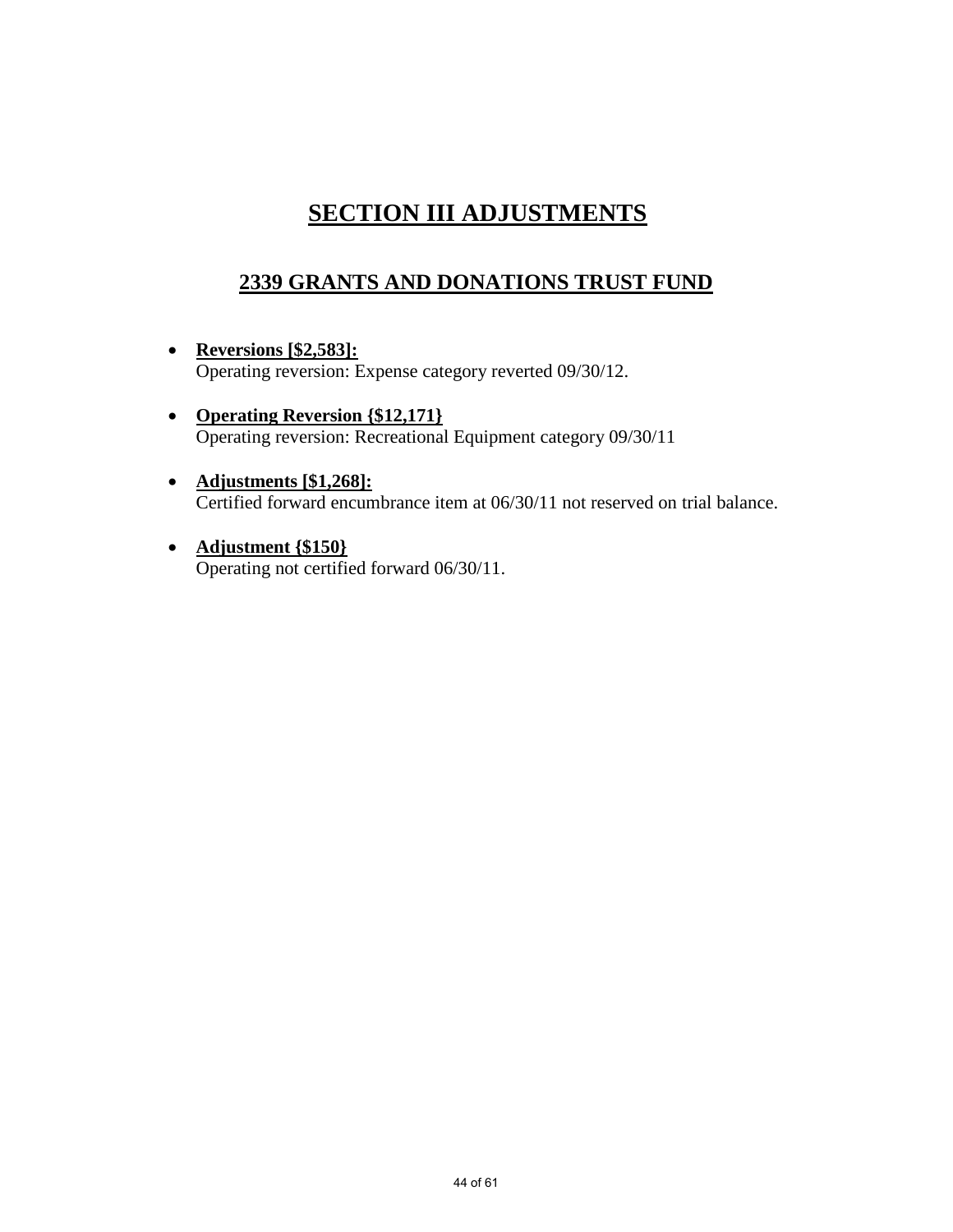### **Executive Office of the Governor Inter-Agency Transfers Reported on Schedule I**

### **Agency Name: Veterans' Affairs**

List all transfers totaling \$100,000 or more. Provide the applicable agency name and fund number, the transfer category used, and the amount of the transfer for each of the fiscal years indicated, as well as the name and phone number of the person at the other agency who confirmed the amount of the transfer. If transferred in/out to the General Revenue Fund, do not include on this form; however, on Schedule I be sure to include "To GR" or "From GR" in the description field.

| <b>Fund Name and Number:</b>                                                                          |                             | Grants and Donations Trust Fund - 2339 |                                 |                                 |                            |
|-------------------------------------------------------------------------------------------------------|-----------------------------|----------------------------------------|---------------------------------|---------------------------------|----------------------------|
| <b>Transfers In</b><br>(Provide Agency and Fund Number Received From)                                 | <b>Transfer</b><br>Category | <b>Amount</b><br>FY 11-12 (A01)        | <b>Amount</b><br>FY 12-13 (A02) | <b>Amount</b><br>FY 13-14 (A03) | <b>Confirmed By</b>        |
| Department of Highway Safety & Motor Vehicles                                                         | 001620                      | 100,000.00                             | 100,000.00                      | 100,000.00                      | Terri Mulkey on 08/07/2012 |
|                                                                                                       |                             |                                        |                                 |                                 |                            |
|                                                                                                       |                             |                                        |                                 |                                 |                            |
|                                                                                                       |                             |                                        |                                 |                                 |                            |
|                                                                                                       |                             |                                        |                                 |                                 |                            |
|                                                                                                       |                             |                                        |                                 |                                 |                            |
| <b>Transfers Out (Operating and Non-Operating)</b><br>(Provide Agency and Fund Number Transferred To) | <b>Transfer</b><br>Category |                                        |                                 |                                 |                            |
|                                                                                                       |                             |                                        |                                 |                                 |                            |
|                                                                                                       |                             |                                        |                                 |                                 |                            |
|                                                                                                       |                             |                                        |                                 |                                 |                            |
|                                                                                                       |                             |                                        |                                 |                                 |                            |
|                                                                                                       |                             |                                        |                                 |                                 |                            |
|                                                                                                       |                             | <del>45 of 61</del>                    |                                 |                                 |                            |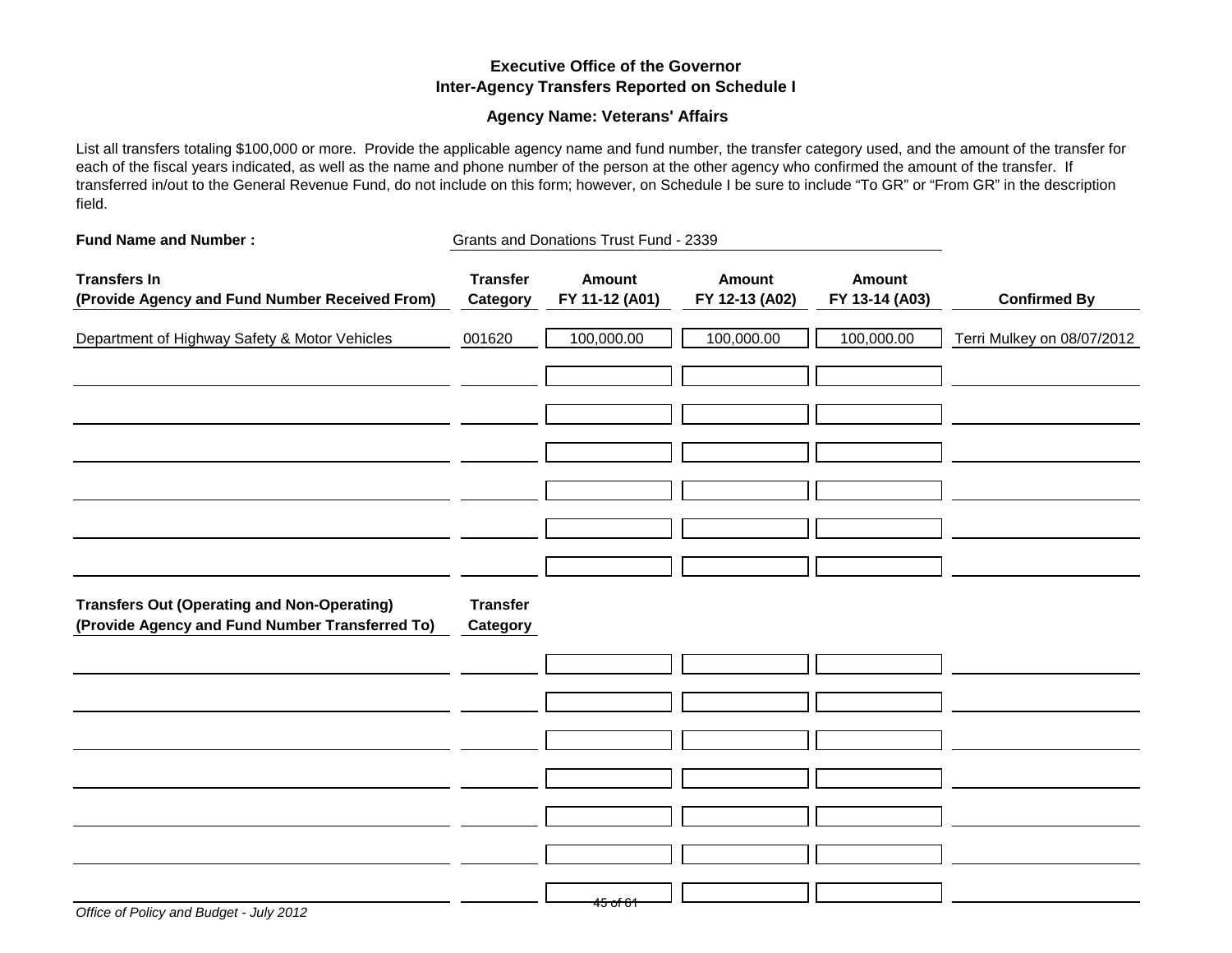### **SCHEDULE 1A: DETAIL OF FEES AND RELATED PROGRAM COSTS**

| Department:<br>Program:<br>Fund:                                                                                                                                                                                                                                                                                                                                                                            | 50 Veterans' Affairs | 1303000000 Long Term Care<br>Grants & Donations Trust Fund - 2339                          | <b>Budget Period: 2013-2014</b>                                             |                |
|-------------------------------------------------------------------------------------------------------------------------------------------------------------------------------------------------------------------------------------------------------------------------------------------------------------------------------------------------------------------------------------------------------------|----------------------|--------------------------------------------------------------------------------------------|-----------------------------------------------------------------------------|----------------|
| <b>Specific Authority:</b><br><b>Purpose of Fees Collected:</b>                                                                                                                                                                                                                                                                                                                                             |                      | Florida Statutes 296.15, 296.38 and 320.089<br>the benefit of each home and its residents. | To provide activities, recreational supplies and other items to be used for |                |
| Type of Fee or Program: (Check ONE Box and answer questions as indicated.)<br>Regulatory services or oversight to businesses or professions. (Complete Sections I, II, and III and attach<br><b>Examination of Regulatory Fees Form - Part I and II.)</b><br>Non-regulatory fees authorized to cover full cost of conducting a specific program or service. (Complete<br>$X$ Sections I, II, and III only.) |                      |                                                                                            |                                                                             |                |
| <b>SECTION I - FEE COLLECTION</b>                                                                                                                                                                                                                                                                                                                                                                           |                      | <b>ACTUAL</b>                                                                              | <b>ESTIMATED</b>                                                            | <b>REQUEST</b> |
|                                                                                                                                                                                                                                                                                                                                                                                                             |                      | FY 2011 - 2012                                                                             | FY 2012 - 2013                                                              | FY 2013 - 2014 |
| Receipts:<br>License Tag Fees                                                                                                                                                                                                                                                                                                                                                                               |                      | 100,000                                                                                    | 100,000                                                                     | 100,000        |
| Donations                                                                                                                                                                                                                                                                                                                                                                                                   |                      | 21,836                                                                                     | 21,000                                                                      | 21,000         |
|                                                                                                                                                                                                                                                                                                                                                                                                             |                      |                                                                                            |                                                                             |                |
|                                                                                                                                                                                                                                                                                                                                                                                                             |                      |                                                                                            |                                                                             |                |
| <b>Total Fee Collection to Line (A) - Section III</b>                                                                                                                                                                                                                                                                                                                                                       |                      | 121,836                                                                                    | 121,000                                                                     | 121,000        |
| <b>SECTION II - FULL COSTS</b>                                                                                                                                                                                                                                                                                                                                                                              |                      |                                                                                            |                                                                             |                |
| Direct Costs:                                                                                                                                                                                                                                                                                                                                                                                               |                      |                                                                                            |                                                                             |                |
| Salaries and Benefits                                                                                                                                                                                                                                                                                                                                                                                       |                      |                                                                                            |                                                                             |                |
| <b>Other Personal Services</b>                                                                                                                                                                                                                                                                                                                                                                              |                      |                                                                                            | $\overline{\phantom{0}}$                                                    |                |
| <b>Expenses</b>                                                                                                                                                                                                                                                                                                                                                                                             |                      | 10,432                                                                                     | 32,000                                                                      | 40,200         |
| <b>Operating Capital Outlay</b>                                                                                                                                                                                                                                                                                                                                                                             |                      | 57,300                                                                                     | 67,500                                                                      | 33,700         |
| <b>Recreations Equipment &amp; Supplies</b>                                                                                                                                                                                                                                                                                                                                                                 |                      | 61,807                                                                                     | 72,500                                                                      | 72,500         |
| Non - Operating Expenses                                                                                                                                                                                                                                                                                                                                                                                    |                      | 10,918                                                                                     | 10,860                                                                      | 10,860         |
| <b>Indirect Costs Charged to Trust Fund</b>                                                                                                                                                                                                                                                                                                                                                                 |                      |                                                                                            |                                                                             |                |
| <b>Total Full Costs to Line (B) - Section III</b>                                                                                                                                                                                                                                                                                                                                                           |                      | 140,457                                                                                    | 182,860                                                                     | 157,260        |
| <b>Basis Used:</b>                                                                                                                                                                                                                                                                                                                                                                                          |                      |                                                                                            |                                                                             |                |
| <b>SECTION III - SUMMARY</b>                                                                                                                                                                                                                                                                                                                                                                                |                      |                                                                                            |                                                                             |                |
| <b>TOTAL SECTION I</b>                                                                                                                                                                                                                                                                                                                                                                                      | (A)                  | 121,836                                                                                    | 121,000                                                                     | 121,000        |
| TOTAL SECTION II                                                                                                                                                                                                                                                                                                                                                                                            | (B)                  | 140,457                                                                                    | 182,860                                                                     | 157,260        |
| <b>TOTAL - Surplus/Deficit</b>                                                                                                                                                                                                                                                                                                                                                                              | (C)                  | (18, 621)                                                                                  | (61, 860)                                                                   | (36, 260)      |
| <b>EXPLANATION of LINE C:</b><br>Any deficts will be paid from unreserved fund balance.                                                                                                                                                                                                                                                                                                                     |                      |                                                                                            |                                                                             |                |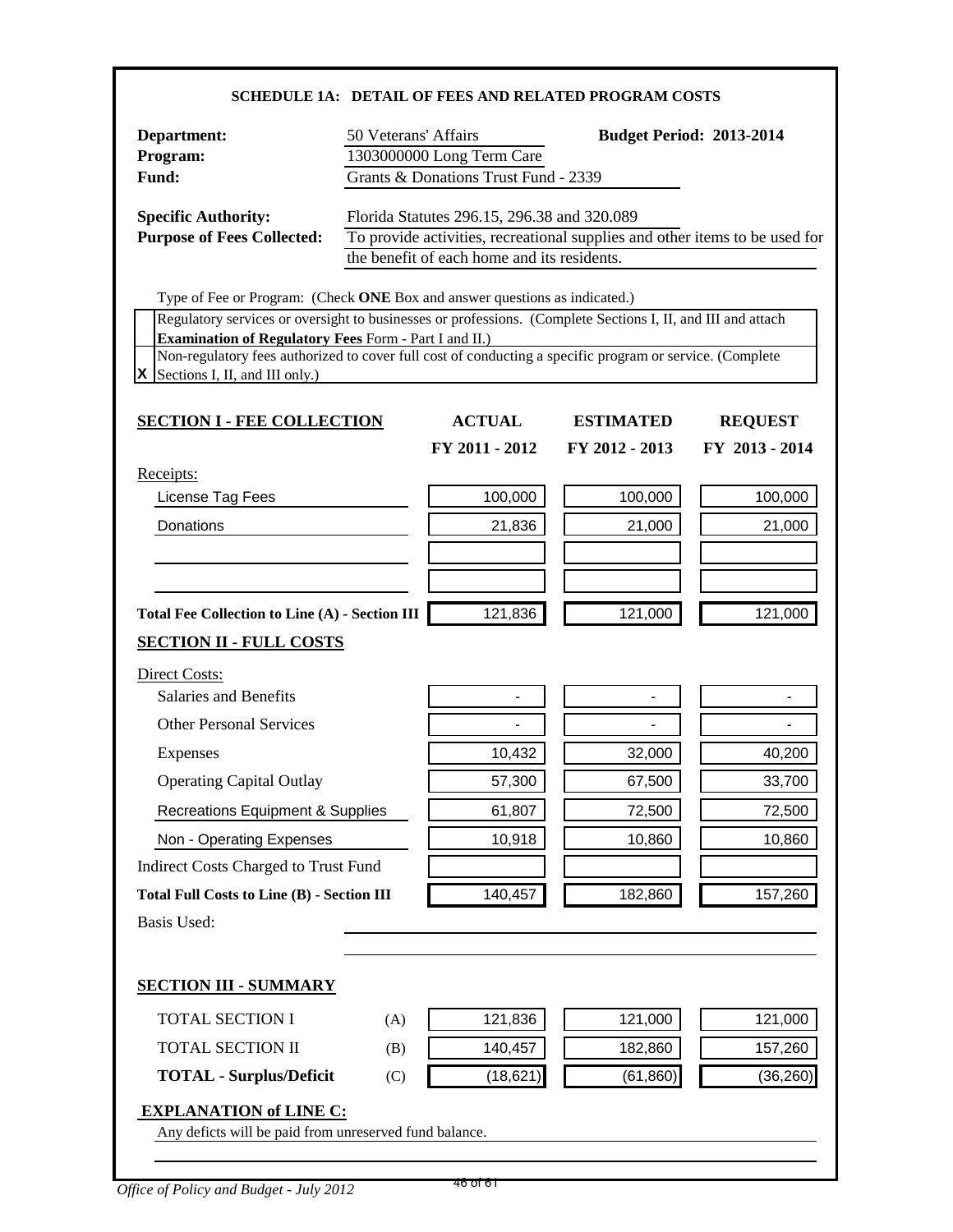## **SCHEDULE IC: RECONCILIATION OF UNRESERVED FUND BALANCE**

**Budget Period: 2013 - 2014**

| <b>Department Title:</b>                             | Department of Veteral Affairs            |                             |                                   |
|------------------------------------------------------|------------------------------------------|-----------------------------|-----------------------------------|
| <b>Trust Fund Title:</b>                             | <b>Grants &amp; Donations Trust Fund</b> |                             |                                   |
| <b>Budget Entity:</b><br><b>LAS/PBS Fund Number:</b> | Department Level<br>2339                 |                             |                                   |
|                                                      | <b>Balance as of</b><br>6/30/2012        | SWFS*<br><b>Adjustments</b> | <b>Adjusted</b><br><b>Balance</b> |
| <b>Chief Financial Officer's (CFO) Cash Balance</b>  | 80,688.41 (A)                            |                             | 80,688.41                         |
| ADD: Other Cash (See Instructions)                   |                                          | (B)                         |                                   |
| ADD: Investments                                     | 334,882.87 (C)                           |                             | 334,882.87                        |
| ADD: Outstanding Accounts Receivable                 | 629.79 (D)                               |                             | 629.79                            |
|                                                      |                                          | (E)                         |                                   |
| <b>Total Cash plus Accounts Receivable</b>           | 416,201.07 (F)                           |                             | 416,201.07                        |
| LESS Allowances for Uncollectibles                   |                                          | (G)                         |                                   |
| LESS Approved "A" Certified Forwards                 | $18,192.10$ (H)                          |                             | 18,192.10                         |
| Approved "B" Certified Forwards                      | $5,4\overline{12.95}$ (H)                |                             | 5,412.95                          |
| Approved "FCO" Certified Forwards                    |                                          | (H)                         |                                   |
| LESS: Other Accounts Payable (Nonoperating)          | $33.48$ (I)                              |                             | 33.48                             |
|                                                      |                                          | (J)                         |                                   |
| <b>Unreserved Fund Balance, 07/01/12</b>             | 392,562.54 (K)                           |                             | 392,562.54                        |

**Notes:**

**\*SWFS = Statewide Financial Statement** 

**\*\* This amount should agree with Line I, Section IV of the Schedule I for the most recent completed fiscal year and Line A for the following year.**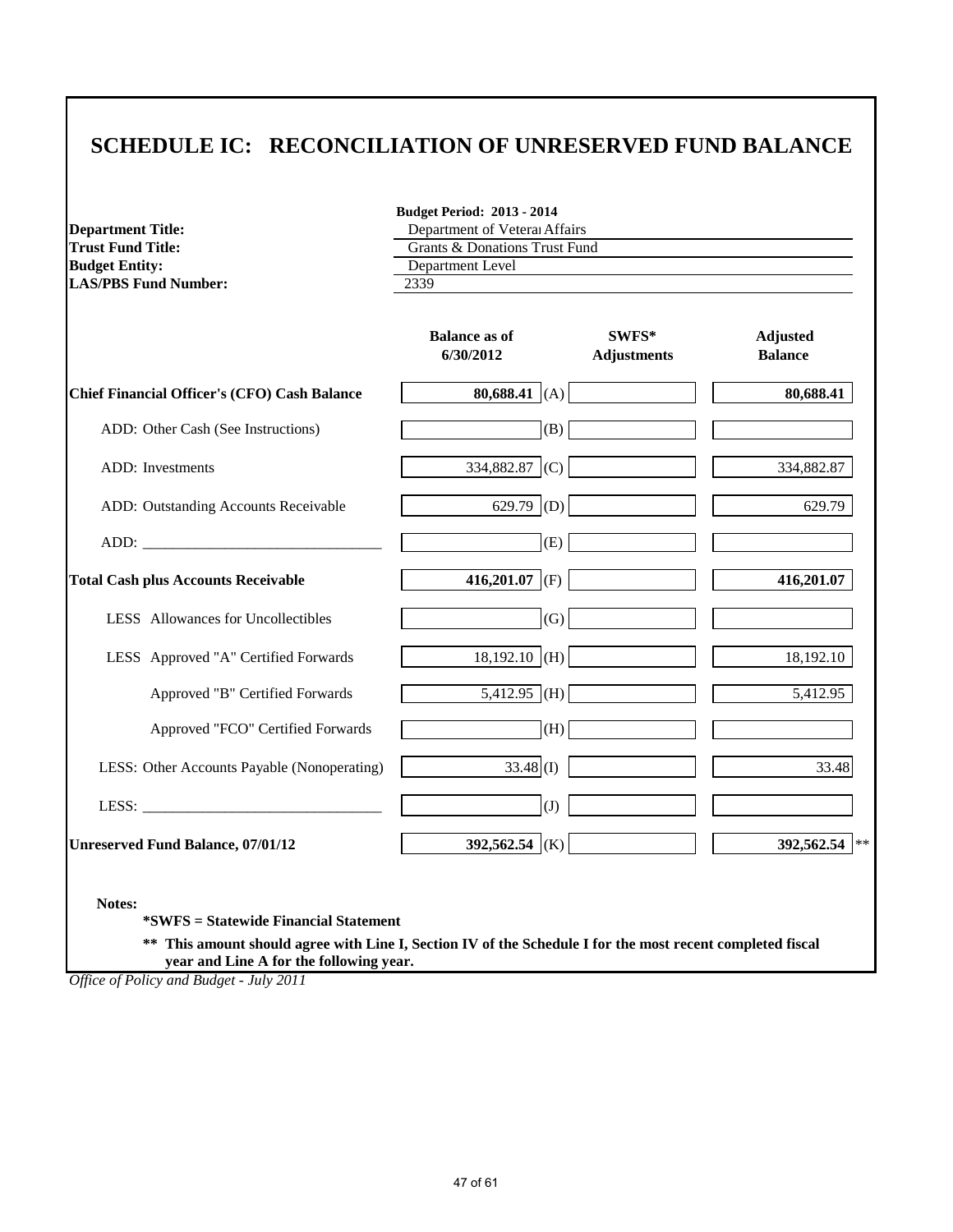# **RECONCILIATION: BEGINNING TRIAL BALANCE TO SCHEDULE I and IC**

| <b>Department Title:</b><br><b>Trust Fund Title:</b>                                           | <b>Budget Period: 2013 2014</b><br><b>Florida Department of Veterans' Affairs</b><br><b>Grants &amp; Donations Trust Fund</b> |                             |
|------------------------------------------------------------------------------------------------|-------------------------------------------------------------------------------------------------------------------------------|-----------------------------|
| <b>LAS/PBS Fund Number:</b>                                                                    | 2339                                                                                                                          |                             |
| <b>BEGINNING TRIAL BALANCE:</b>                                                                |                                                                                                                               |                             |
| Total all GLC's 5XXXX for governmental funds;<br>GLC 539XX for proprietary and fiduciary funds | <b>Total Fund Balance Per FLAIR Trial Balance, 07/01/12</b>                                                                   | 414,408(A)                  |
| <b>Subtract Nonspendable Fund Balance (GLC 56XXX)</b>                                          |                                                                                                                               | (B)                         |
|                                                                                                | <b>Add/Subtract Statewide Financial Statement (SWFS)Adjustments:</b>                                                          |                             |
| SWFS Adjustment # and Description                                                              |                                                                                                                               | (C)                         |
| SWFS Adjustment # and Description                                                              |                                                                                                                               | (C)                         |
| <b>Add/Subtract Other Adjustment(s):</b>                                                       |                                                                                                                               | (16, 432.47)                |
|                                                                                                | Approved "B" Carry Forward (Encumbrances) per LAS/PBS                                                                         | (5,412.95)<br>(D)           |
|                                                                                                | Approved "C" Carry Forward Total (FCO) per LAS/PBS                                                                            | (D)                         |
| A/P not C/F-Operating Categories                                                               |                                                                                                                               | (D)                         |
|                                                                                                |                                                                                                                               | (D)                         |
| ADJUSTED BEGINNING TRIAL BALANCE:                                                              |                                                                                                                               | $392,562.54$ <sup>(E)</sup> |
| UNRESERVED FUND BALANCE, SCHEDULE IC (Line I)                                                  |                                                                                                                               | 392,562.54 (F)              |
| <b>DIFFERENCE:</b>                                                                             |                                                                                                                               | $0.00$ (G)*                 |
| *SHOULD EQUAL ZERO.                                                                            |                                                                                                                               |                             |
|                                                                                                |                                                                                                                               |                             |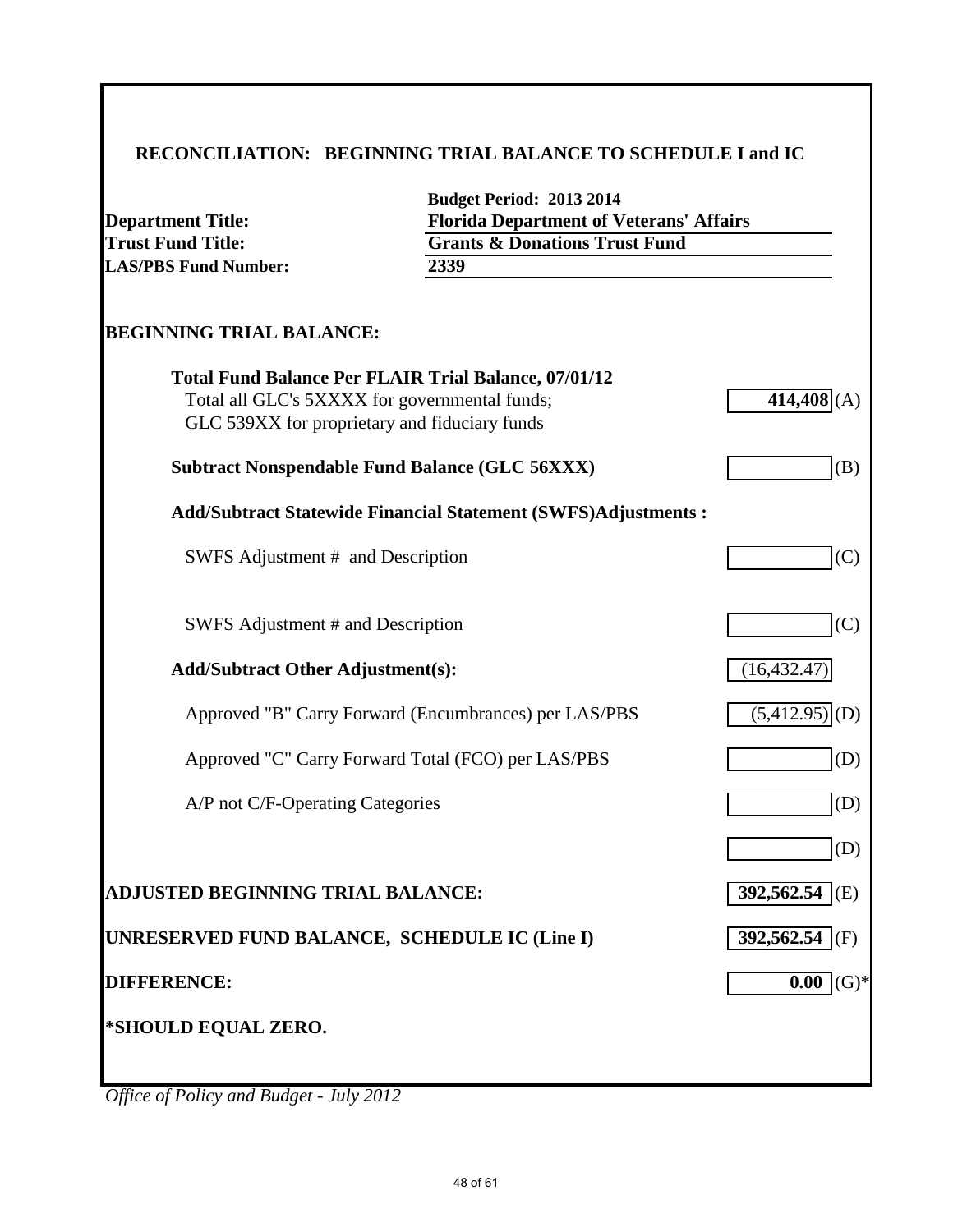# **SECTION III ADJUSTMENTS**

### **2516 OPERATIONS AND MAINTENANCE TRUST FUND**

• **Prior Year Reversions 1,519,046]:**

Operating reversion: Expenses, Operating Capital Outlay, Food Products, and Contracted Services categories reverted 09/30/11.

- **Reversions [\$617,524]:** Operating reversion: Expenses, Operating Capital Outlay, Food Products, and Contracted Services categories reverted 09/30/12.
- **Adjust Line A Not CF at 6/30/10 [\$334,687]:** Adjust Line A disbursed from fiscal year 2011-2012 appropriations.
- **Adjust Line A Encumbrance CF at 6/30/11 [-532,192]:** Adjust Line A for encumbrances at 6/30/11, not reserved on trial balance.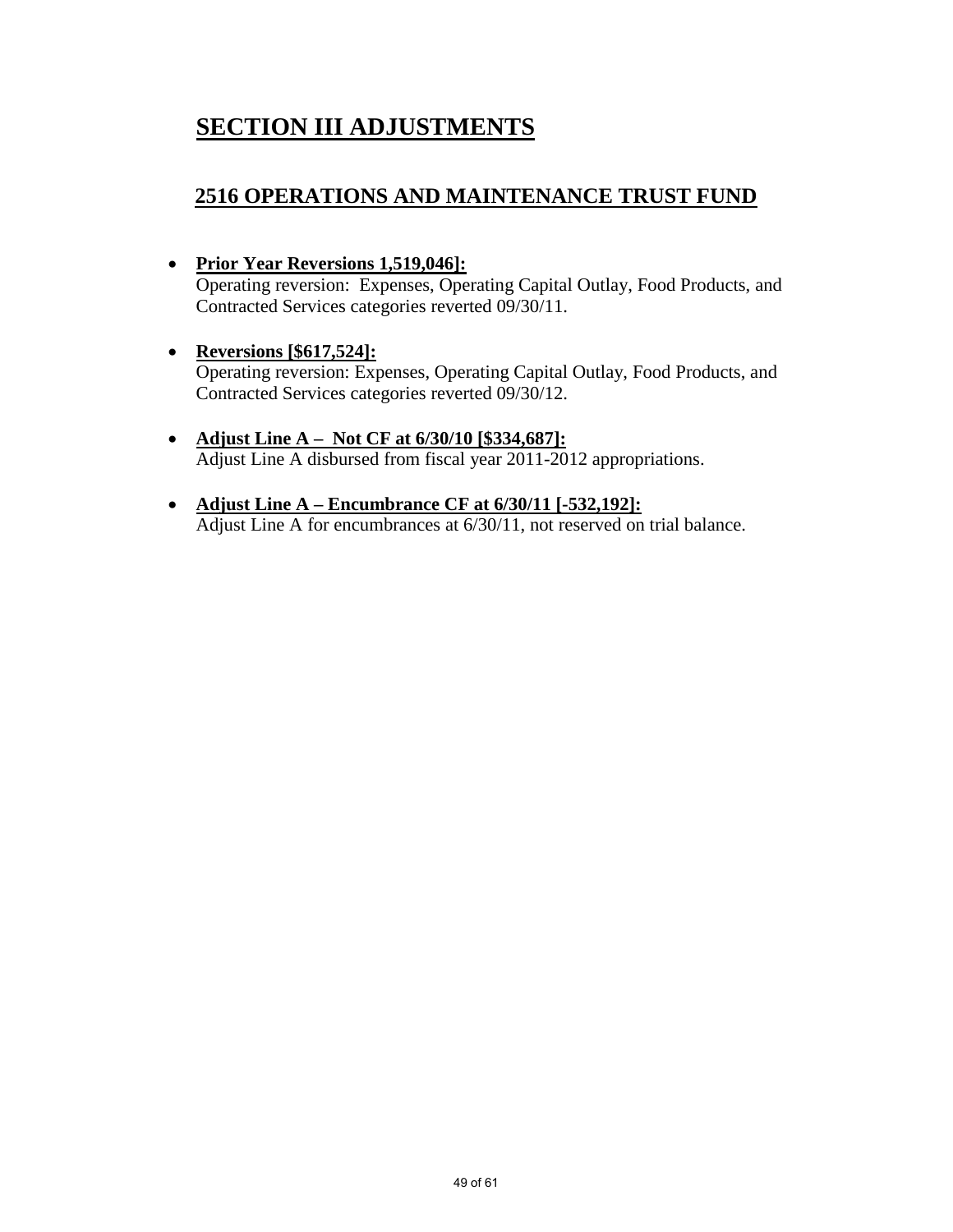# **REVENUE ESTIMATING METHODOLOGY NARRATIVE**

## **2516 OPERATIONS AND MAINTENACE TRUST FUND**

Revenues are received for the care of residents from the U.S. Department of Veterans Affairs, Medicare, Medicaid, Third Party Insurance, and residents co-pay. Revenues are based upon number of residents/members at each facility based upon census and the approved rate. Increase in other revenue such as Sales to Employees and Sale Tax Collected are increased by 2% of column A01.

The amounts included in column A03 are increased by 1% of column A02.

Interest Income was decreased by 2% of column A01—due to the liquidation of funds to cover the state's match of federal renovation grants for the Land O' Lakes and Daytona Beach facilities.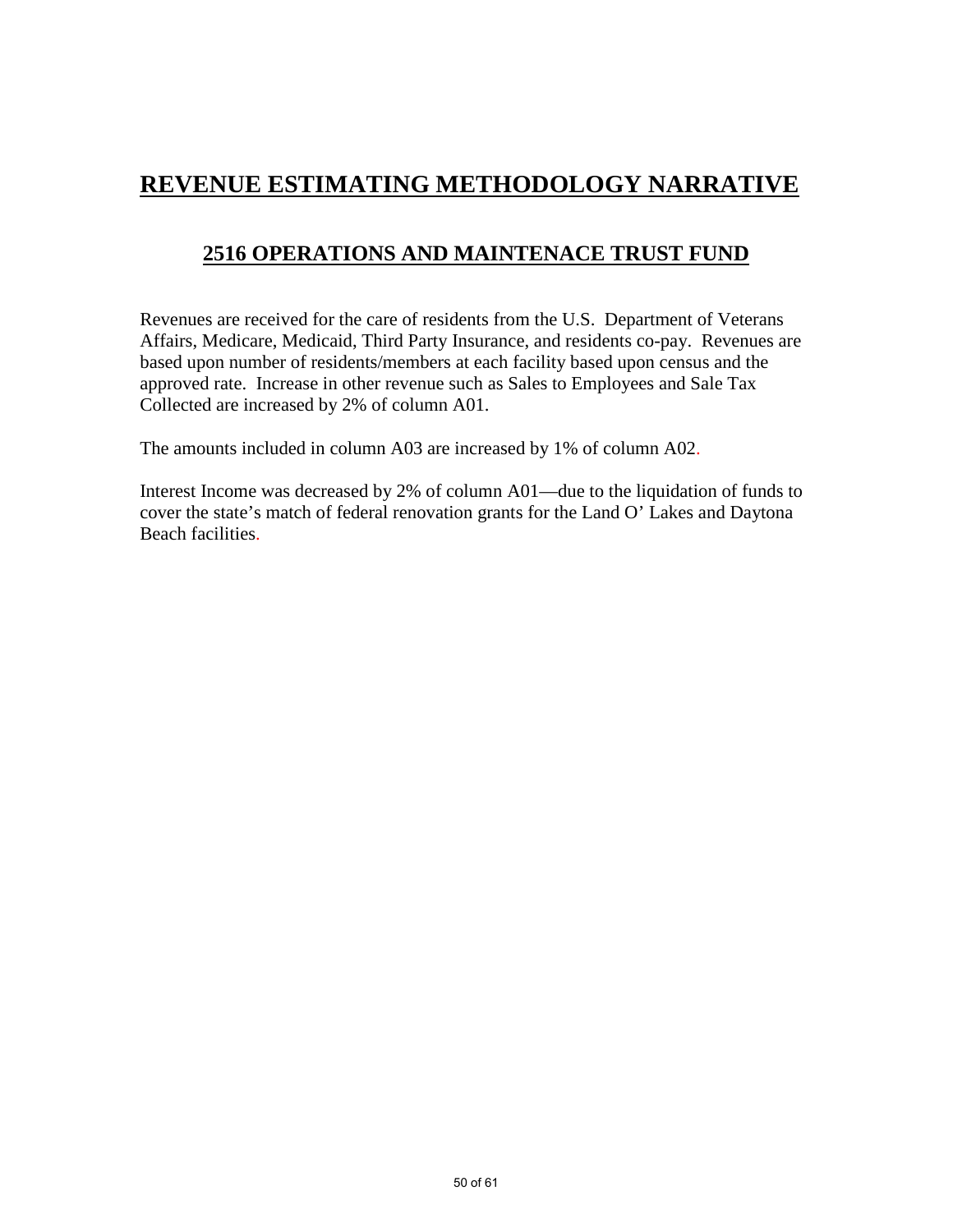# **5 PERCENT TRUST FUND RESERVE CALCULATION**

### **2516 OPERATION AND MAINTENACE TRUST FUND**

### **Total Applicable Revenues for Fiscal Year 12/13 (A02)**

| <b>Description</b>                       |              | A <sub>02</sub>    |  |
|------------------------------------------|--------------|--------------------|--|
| Co-Payments                              |              | \$16,464,120       |  |
| Medicaid                                 |              | \$16,898,793       |  |
| Sales to Employees                       |              | 40,653             |  |
| Multiplied by 5%                         | <b>Total</b> | \$33,403,566<br>5% |  |
| Total 5% Reserve for 2516 O&M Trust Fund |              | 1.670.178          |  |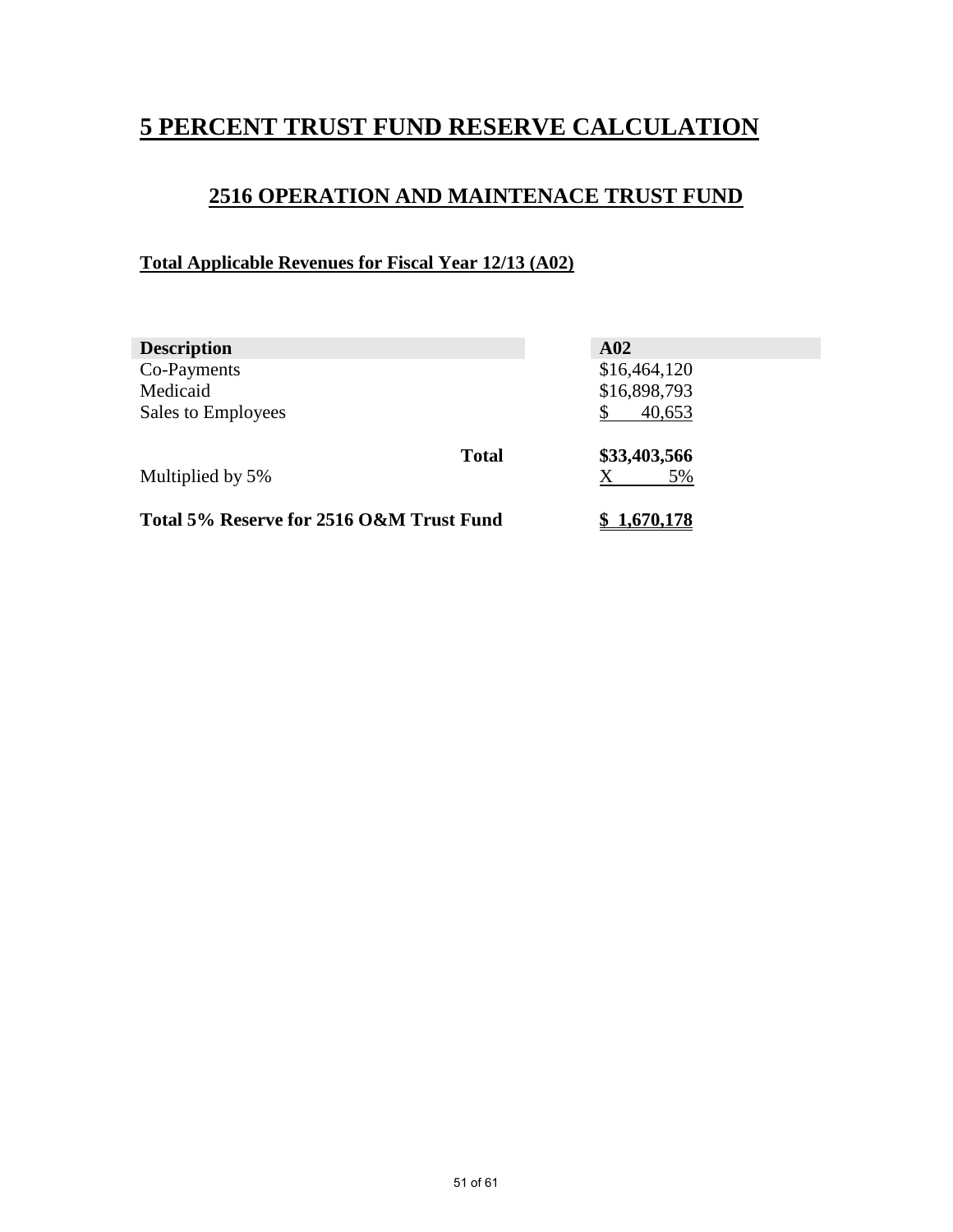|                                       | 1303000000 Long Term Care<br>Operations and Maintenance Trust Fund-2516<br>Florida Statues 286.11 and 296.38<br>Operations and Maintenance for State Veterans' Nursing Homes |                                                                                         |                |
|---------------------------------------|------------------------------------------------------------------------------------------------------------------------------------------------------------------------------|-----------------------------------------------------------------------------------------|----------------|
|                                       |                                                                                                                                                                              |                                                                                         |                |
|                                       |                                                                                                                                                                              |                                                                                         |                |
|                                       |                                                                                                                                                                              |                                                                                         |                |
|                                       |                                                                                                                                                                              |                                                                                         |                |
|                                       |                                                                                                                                                                              |                                                                                         |                |
|                                       | Type of Fee or Program: (Check ONE Box and answer questions as indicated.)                                                                                                   |                                                                                         |                |
|                                       |                                                                                                                                                                              |                                                                                         |                |
|                                       |                                                                                                                                                                              |                                                                                         |                |
|                                       |                                                                                                                                                                              |                                                                                         |                |
| <b>SECTION I - FEE COLLECTION</b>     | <b>ACTUAL</b>                                                                                                                                                                | <b>ESTIMATED</b>                                                                        | <b>REQUEST</b> |
|                                       | FY 2011 - 2012                                                                                                                                                               | FY 2012 - 2013                                                                          | FY 2013 - 2014 |
|                                       |                                                                                                                                                                              |                                                                                         |                |
|                                       | 19,984,516                                                                                                                                                                   | 32,891,039                                                                              | 37,332,550     |
| Reimbursement - Client Custodial Care | 33,074,882                                                                                                                                                                   | 16,464,120                                                                              | 16,867,848     |
| Reimbursement Mediciad/Medicare       | 18,095,636                                                                                                                                                                   | 24,278,032                                                                              | 25,099,601     |
| Sales of Goods to Employees           | 39,856                                                                                                                                                                       | 40,653                                                                                  | 41,060         |
|                                       | 2,647                                                                                                                                                                        | 2,700                                                                                   | 2,727          |
|                                       | 16,201                                                                                                                                                                       |                                                                                         |                |
|                                       | 1,670                                                                                                                                                                        |                                                                                         |                |
|                                       |                                                                                                                                                                              | 862,599                                                                                 | 904,865        |
|                                       | 71,215,408                                                                                                                                                                   | 74,539,143                                                                              | 80,248,651     |
|                                       |                                                                                                                                                                              | US Grants - Federal Reimbursement Per<br>Total Fee Collection to Line (A) - Section III |                |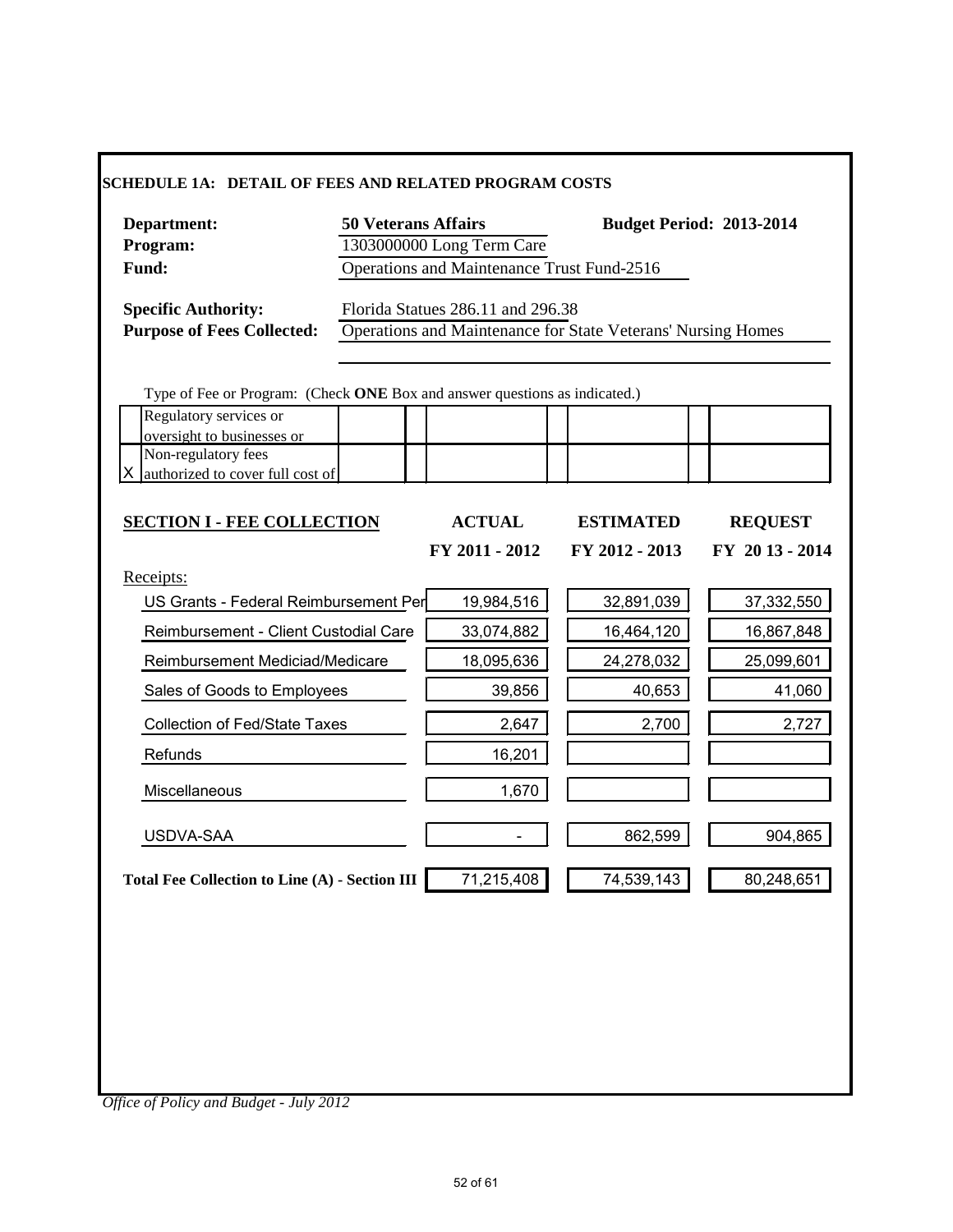| Department:                                                                |     | <b>50 Veterans Affairs</b>        |                                                              | <b>Budget Period: 2013-2014</b>  |
|----------------------------------------------------------------------------|-----|-----------------------------------|--------------------------------------------------------------|----------------------------------|
| Program:                                                                   |     | 1303000000 Long Term Care         |                                                              |                                  |
| Operations and Maintenance Trust Fund-2516<br>Fund:                        |     |                                   |                                                              |                                  |
| <b>Specific Authority:</b><br><b>Purpose of Fees Collected:</b>            |     | Florida Statues 286.11 and 296.38 | Operations and Maintenance for State Veterans' Nursing Homes |                                  |
| Type of Fee or Program: (Check ONE Box and answer questions as indicated.) |     |                                   |                                                              |                                  |
| Regulatory services or                                                     |     |                                   |                                                              |                                  |
| oversight to businesses or<br>Non-regulatory fees                          |     |                                   |                                                              |                                  |
| authorized to cover full cost of                                           |     |                                   |                                                              |                                  |
| <b>SECTION II - FULL COSTS</b>                                             |     | <b>ACTUAL</b><br>FY 2011 - 2012   | <b>ESTIMATED</b><br>FY 2012 - 2013                           | <b>REQUEST</b><br>FY 2013 - 2014 |
| Direct Costs:<br><b>Salaries and Benefits</b>                              |     | 36,421,802                        | 43,729,420                                                   | 44,027,239                       |
| <b>Other Personal Services</b>                                             |     | 2,755,531                         | 2,996,987                                                    | 2,996,987                        |
| <b>Expenses</b>                                                            |     | 12,306,989                        | 12,275,719                                                   | 16,283,338                       |
| <b>Operating Capital Outlay</b>                                            |     | 306,837                           | 333,094                                                      | 372,821                          |
| <b>Food Services</b>                                                       |     | 2,738,878                         | 3,226,561                                                    | 3,226,561                        |
| <b>Contracted Services</b>                                                 |     | 10,686,964                        | 10,045,454                                                   | 9,768,854                        |
| Risk Management Insurance                                                  |     | 1,741,623                         | 1,742,389                                                    | 2,309,125                        |
| TR/DMS/HR SVCS/STW Contract                                                |     | 363,978                           | 367,754                                                      | 373,137                          |
| Acquisition of Motor Vehicles                                              |     |                                   |                                                              | 409,050                          |
| Non-Operating Expenditures                                                 |     | 754,267                           | 779,000                                                      | 809,796                          |
| <b>Fixed Capital Outlay</b>                                                |     | 1,690,500                         | 550,000                                                      | 550,000                          |
| Indirect Costs Charged to Trust Fund                                       |     |                                   |                                                              |                                  |
| <b>Total Full Costs to Line (B) - Section III</b>                          |     | 69,767,370                        | 76,046,378                                                   | 81,126,908                       |
| <b>Basis Used:</b>                                                         |     |                                   |                                                              |                                  |
| <b>SECTION III - SUMMARY</b>                                               |     |                                   |                                                              |                                  |
| <b>TOTAL SECTION I</b>                                                     | (A) | 71,215,408                        | 74,539,143                                                   | 80,248,651                       |
| <b>TOTAL SECTION II</b>                                                    | (B) | 69,767,370                        | 76,046,378                                                   | 81,126,908                       |
| <b>TOTAL - Surplus/Deficit</b>                                             | (C) | 1,448,038                         | (1,507,235)                                                  | (878, 257)                       |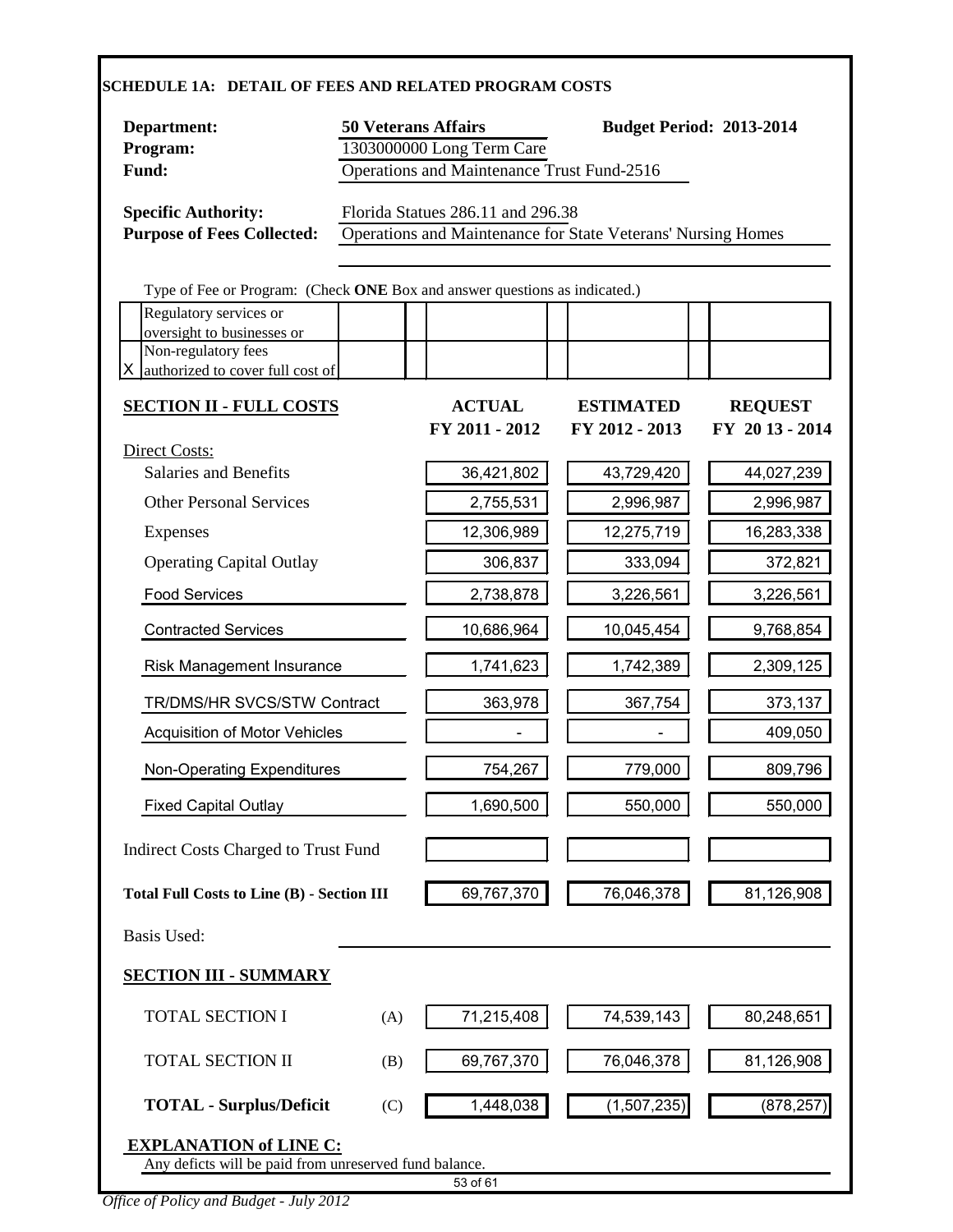## **SCHEDULE IC: RECONCILIATION OF UNRESERVED FUND BALANCE**

**Budget Period: 2013 - 2014**

| <b>Department Title:</b>                                                                                                                                                                                                       | Department of Vetera Affairs          |                             |                                   |  |
|--------------------------------------------------------------------------------------------------------------------------------------------------------------------------------------------------------------------------------|---------------------------------------|-----------------------------|-----------------------------------|--|
| <b>Trust Fund Title:</b>                                                                                                                                                                                                       | Operations and Maintenance Trust Fund |                             |                                   |  |
| <b>Budget Entity:</b>                                                                                                                                                                                                          | DEPARTMENT LEVEL                      |                             |                                   |  |
| <b>LAS/PBS Fund Number:</b>                                                                                                                                                                                                    | 2516                                  |                             |                                   |  |
|                                                                                                                                                                                                                                | <b>Balance as of</b><br>6/30/2012     | SWFS*<br><b>Adjustments</b> | <b>Adjusted</b><br><b>Balance</b> |  |
| <b>Chief Financial Officer's (CFO) Cash Balance</b>                                                                                                                                                                            | 3,366,991.30 (A)                      |                             | 3,366,991.30                      |  |
| ADD: Other Cash (See Instructions)                                                                                                                                                                                             | (B)                                   |                             |                                   |  |
| ADD: Investments                                                                                                                                                                                                               | 36,070,404.52 (C)                     |                             | 36,070,404.52                     |  |
| ADD: Outstanding Accounts Receivable                                                                                                                                                                                           | $4,065,922.16$ (D)                    |                             | 4,065,922.16                      |  |
| ADD: The contract of the contract of the contract of the contract of the contract of the contract of the contract of the contract of the contract of the contract of the contract of the contract of the contract of the contr | (E)                                   |                             |                                   |  |
| <b>Total Cash plus Accounts Receivable</b>                                                                                                                                                                                     | 43,503,317.98 (F)                     |                             | 43,503,317.98                     |  |
| LESS Allowances for Uncollectibles                                                                                                                                                                                             | (G)                                   |                             |                                   |  |
| LESS Approved "A" Certified Forwards                                                                                                                                                                                           | 3,341,401.72 (H)                      |                             | 3,341,401.72                      |  |
| Approved "B" Certified Forwards                                                                                                                                                                                                | $1,454,548.19$ (H)                    |                             | 1,454,548.19                      |  |
| Approved "FCO" Certified Forwards                                                                                                                                                                                              | (H)                                   |                             |                                   |  |
| LESS: Other Accounts Payable (Nonoperating)                                                                                                                                                                                    | $3,527.04$ (I)                        |                             | 3,527.04                          |  |
| LESS:                                                                                                                                                                                                                          | (J)                                   |                             | $\blacksquare$                    |  |
| <b>Unreserved Fund Balance, 07/01/12</b>                                                                                                                                                                                       | 38,336,470.91 (K)                     |                             | 38,336,470.91 **                  |  |

**\*SWFS = Statewide Financial Statement** 

**\*\* This amount should agree with Line I, Section IV of the Schedule I for the most recent completed fiscal year and Line A for the following year.**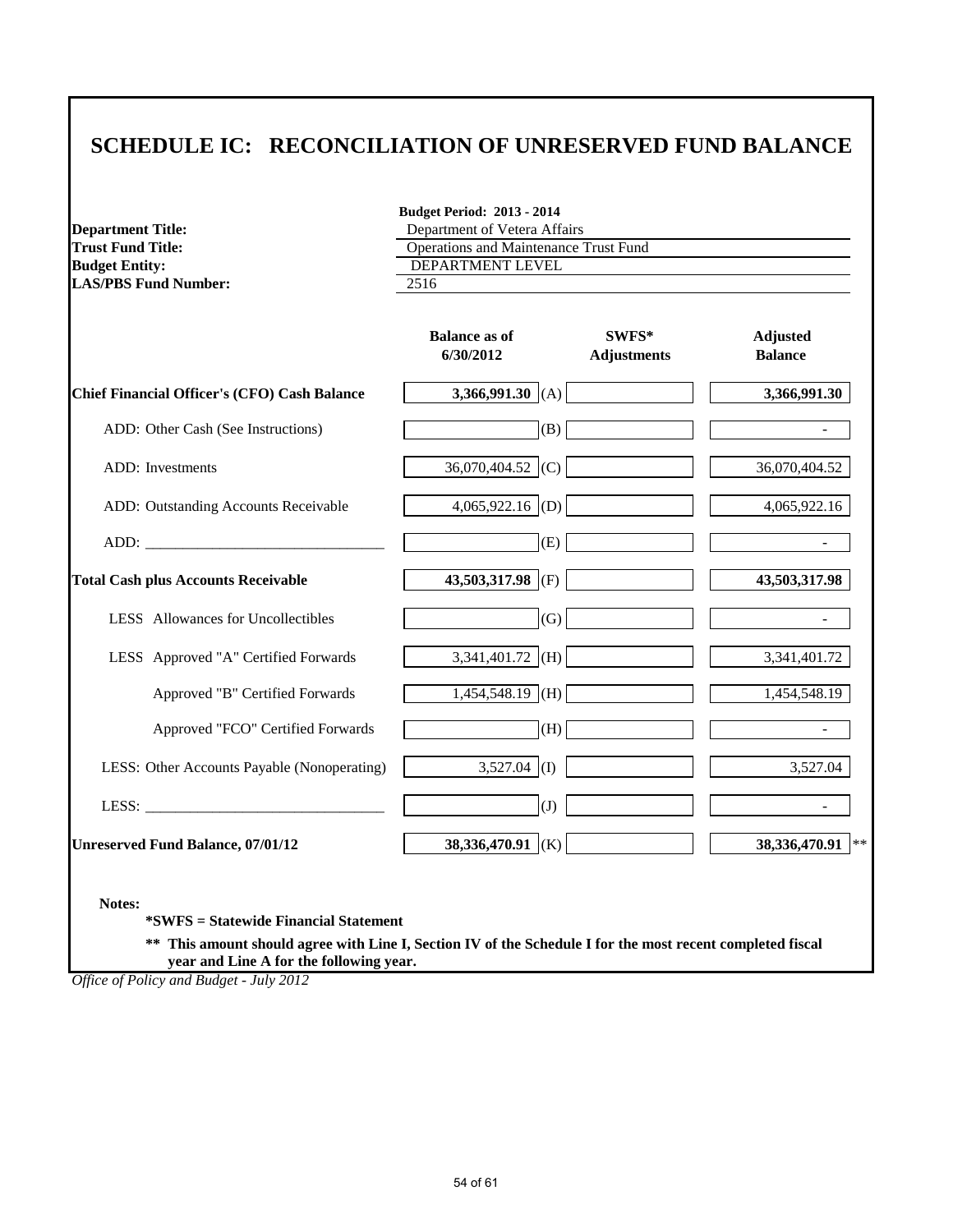### **RECONCILIATION: BEGINNING TRIAL BALANCE TO SCHEDULE I and IC**

|                                                         | <b>Budget Period: 2013 - 2014</b>                              |                          |
|---------------------------------------------------------|----------------------------------------------------------------|--------------------------|
| <b>Department Title:</b>                                | FLORIDA DEPARTMENT VETERANS' AFFAIRS                           |                          |
| <b>Trust Fund Title:</b><br><b>LAS/PBS Fund Number:</b> | Operations & Maintenance Trust Fund<br>2516                    |                          |
|                                                         |                                                                |                          |
| <b>BEGINNING TRIAL BALANCE:</b>                         |                                                                |                          |
|                                                         | Total Fund Balance Per FLAIR Trial Balance, 07/01/12           |                          |
|                                                         | Total all GLC's 5XXXX for governmental funds;                  | 40,141,681.00(A)         |
|                                                         | GLC 539XX for proprietary and fiduciary funds                  |                          |
|                                                         | <b>Subtract Nonspendable Fund Balance (GLC 56XXX)</b>          | $(367,370.00)$ (B)       |
|                                                         | Add/Subtract Statewide Financial Statement (SWFS)Adjustments : |                          |
|                                                         | SWFS Adjustment # and Description                              | (C)                      |
|                                                         | SWFS Adjustment # and Description                              | (C)                      |
|                                                         | <b>Add/Subtract Other Adjustment(s):</b>                       |                          |
|                                                         | Approved "B" Carry Forward (Encumbrances) per LAS/PBS          | (D)                      |
|                                                         | Approved "C" Carry Forward Total (FCO) per LAS/PBS             | $(1,454,548.00)$ (D)     |
|                                                         | A/P not C/F-Operating Categories                               | 16,708.00<br>(D)         |
|                                                         |                                                                | (D)                      |
|                                                         |                                                                | (D)                      |
|                                                         |                                                                | (D)                      |
| <b>ADJUSTED BEGINNING TRIAL BALANCE:</b>                |                                                                | 38, 336, 471.00<br>(E)   |
|                                                         | UNRESERVED FUND BALANCE, SCHEDULE IC (Line I)                  | 38,336,471.00<br>(F)     |
| <b>DIFFERENCE:</b>                                      |                                                                | 0.00<br>$\mathrm{(G)}^*$ |
| *SHOULD EQUAL ZERO.                                     |                                                                |                          |
|                                                         |                                                                |                          |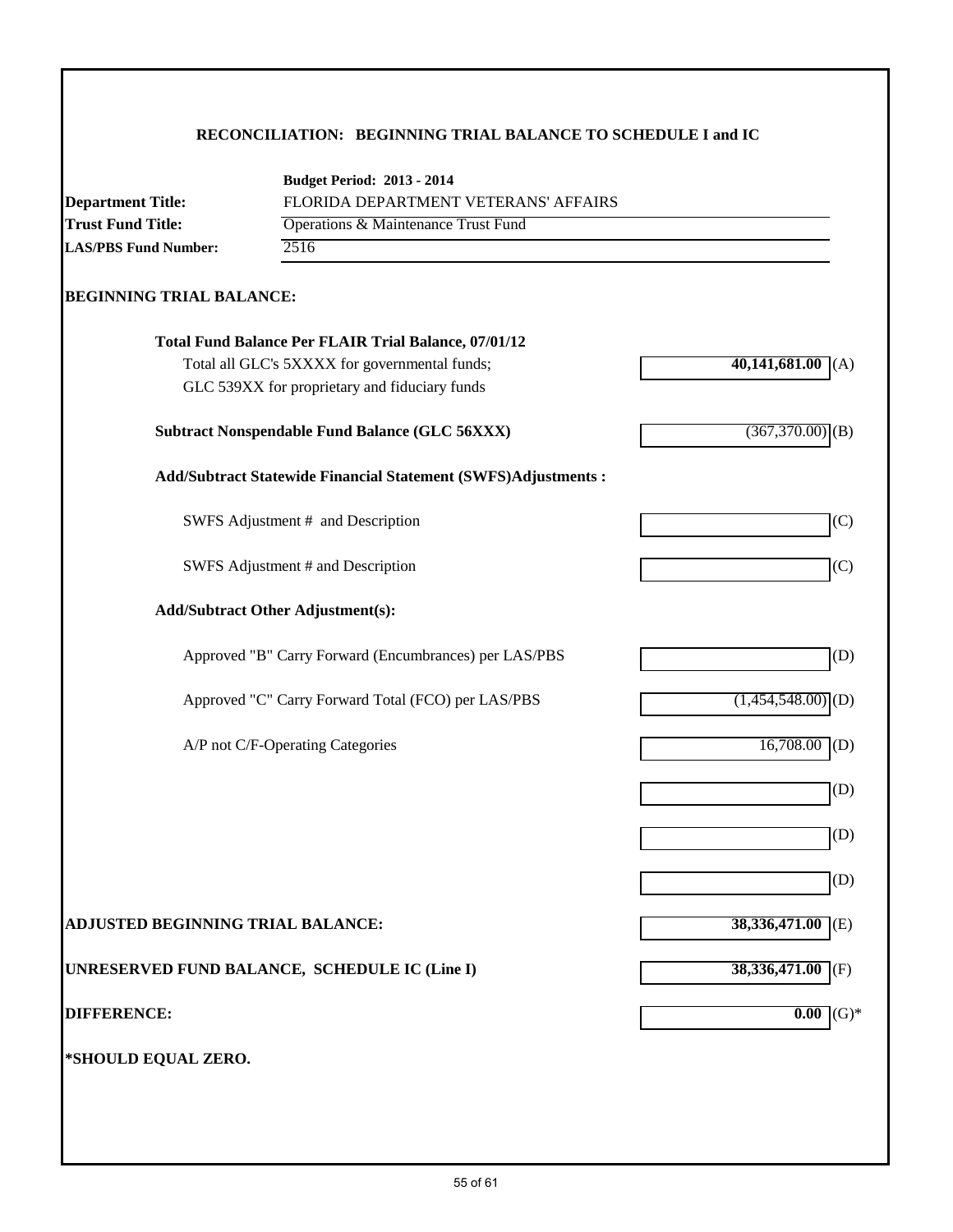# **SECTION III ADJUSTMENTS**

### **2692 STATE HOMES FOR VETERANS' TRUST FUND**

- **Adjustments to Line A {\$-2,498,456}:** Fixed Capital Outlay carry forward at  $06/30/11$  not reserved on trial balance.
- **Reversion [\$193,000]:** Fixed capital outlay reverted at 06/30/2012.

# **REVENUE ESTIMATING METHODOLOGY NARRATIVE**

### **2692 STATE HOMES FOR VETERANS' TRUST FUND**

Revenue for license tag fees and interest earned are estimated at 1% increase for Column A02 and Column A03.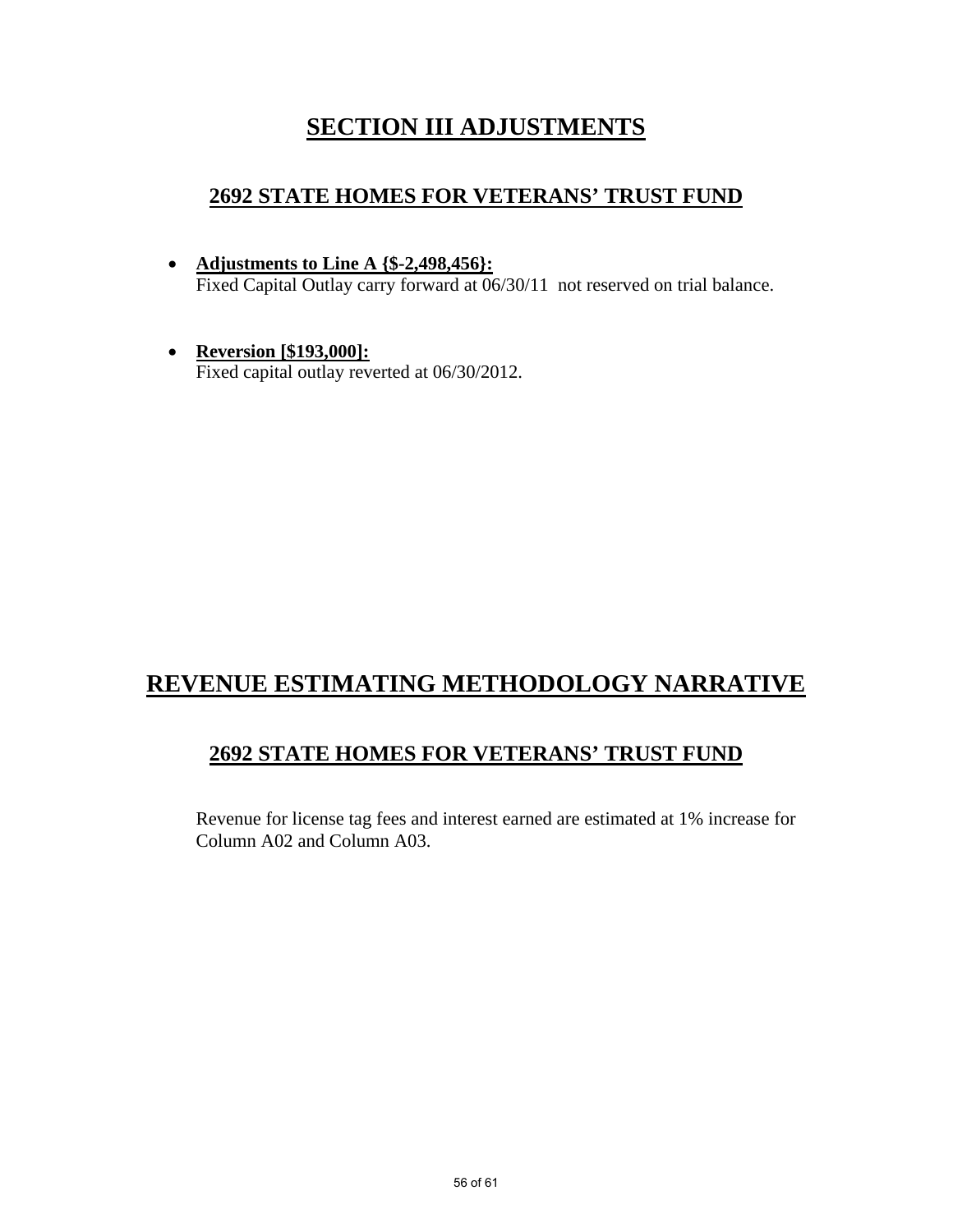## **5 PERCENT TRUST FUND RESERVE CALCULATION**

## **2692 STATE HOMES FOR VETERANS' TRUST FUND**

### **Total Applicable Revenues for Fiscal Year 12/13 (A02)**

| License Plates   | 1,994,536 |
|------------------|-----------|
| Interest Revenue | 83,471    |
|                  |           |
| Total            | 2,078,007 |

| l Reserve Rate | $F$ $00/$ |
|----------------|-----------|
|                |           |

|  | Total Reserve for 2692 St Homes TF $\vert$ \$ |  | 103,900 |
|--|-----------------------------------------------|--|---------|
|--|-----------------------------------------------|--|---------|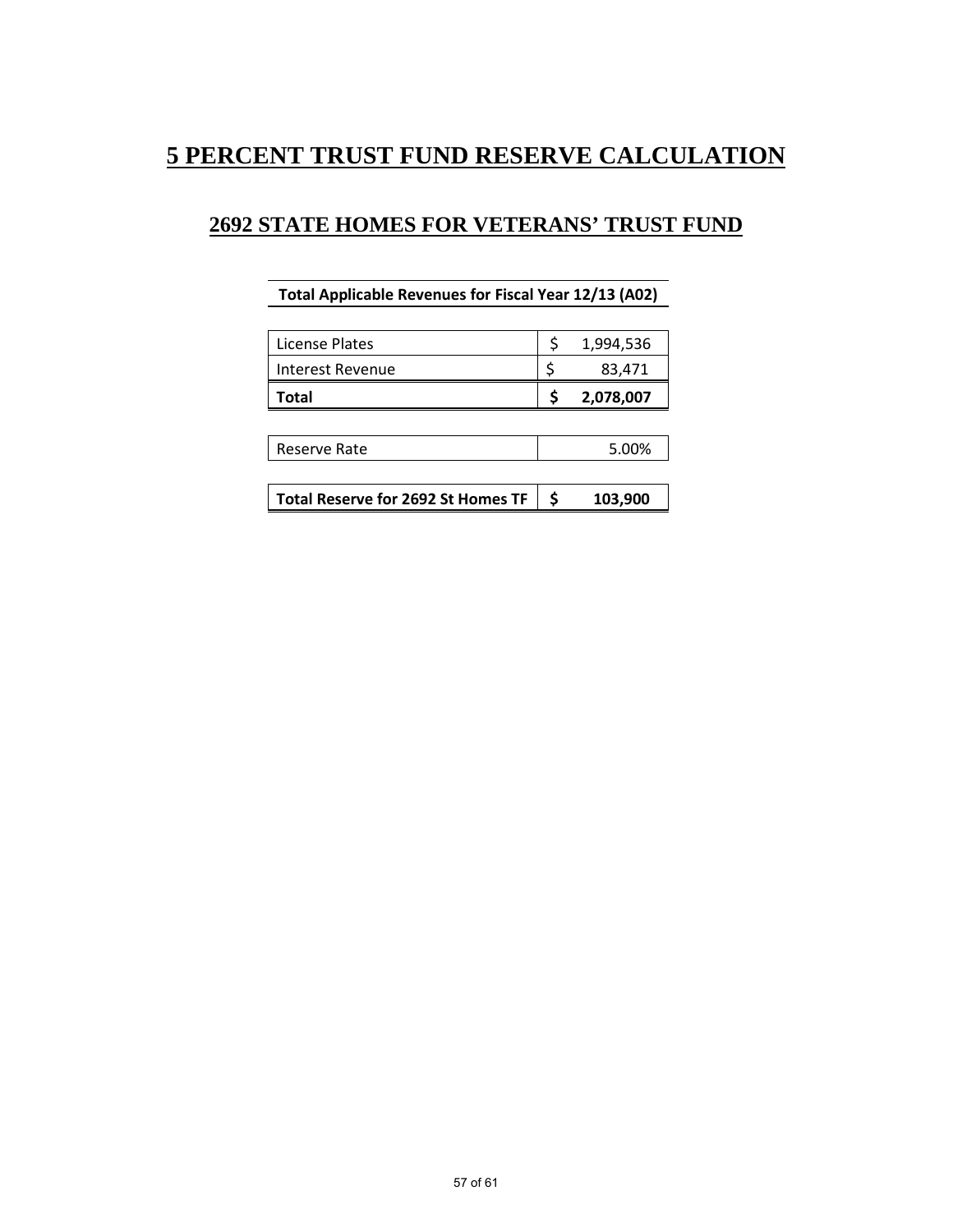### **Executive Office of the Governor Inter-Agency Transfers Reported on Schedule I**

### **Agency Name: Florida Department of Veterans' Affairs**

| <b>Fund Name and Number:</b>                                                                          |                                                       | State Homes for Veterans Trust Fund 2692 |                                 |                                 |                                                       |                            |
|-------------------------------------------------------------------------------------------------------|-------------------------------------------------------|------------------------------------------|---------------------------------|---------------------------------|-------------------------------------------------------|----------------------------|
| <b>Transfers In</b><br>(Provide Agency and Fund Number Received From)                                 | <b>Transfer In</b><br>Revenue<br>Category             | <b>Amount</b><br>FY 11-12 (A01)          | <b>Amount</b><br>FY 12-13 (A02) | <b>Amount</b><br>FY 13-14 (A03) | <b>Transfer Out</b><br><b>Expenditure</b><br>Category | <b>Confirmed By/Date</b>   |
| Department of Highway Safety & Motor Vehicles 001620                                                  |                                                       | 1,974,788.12                             | 1,994,536.00                    | 2,014,481.00                    |                                                       | Terri Mulkey on 08/07/2012 |
|                                                                                                       |                                                       |                                          |                                 |                                 |                                                       |                            |
|                                                                                                       |                                                       |                                          |                                 |                                 |                                                       |                            |
|                                                                                                       |                                                       |                                          |                                 |                                 |                                                       |                            |
|                                                                                                       |                                                       |                                          |                                 |                                 |                                                       |                            |
|                                                                                                       |                                                       |                                          |                                 |                                 |                                                       |                            |
|                                                                                                       |                                                       |                                          |                                 |                                 |                                                       |                            |
| <b>Transfers Out (Operating and Non-Operating)</b><br>(Provide Agency and Fund Number Transferred To) | <b>Transfer Out</b><br><b>Expenditure</b><br>Category |                                          |                                 |                                 | <b>Transfer In</b><br>Revenue<br>Category             | <b>Confirmed By/Date</b>   |
|                                                                                                       |                                                       |                                          |                                 |                                 |                                                       |                            |
|                                                                                                       |                                                       |                                          |                                 |                                 |                                                       |                            |
|                                                                                                       |                                                       |                                          |                                 |                                 |                                                       |                            |
|                                                                                                       |                                                       |                                          |                                 |                                 |                                                       |                            |
|                                                                                                       |                                                       |                                          |                                 |                                 |                                                       |                            |
|                                                                                                       |                                                       |                                          |                                 |                                 |                                                       |                            |
|                                                                                                       |                                                       |                                          | 58 of 61                        |                                 |                                                       |                            |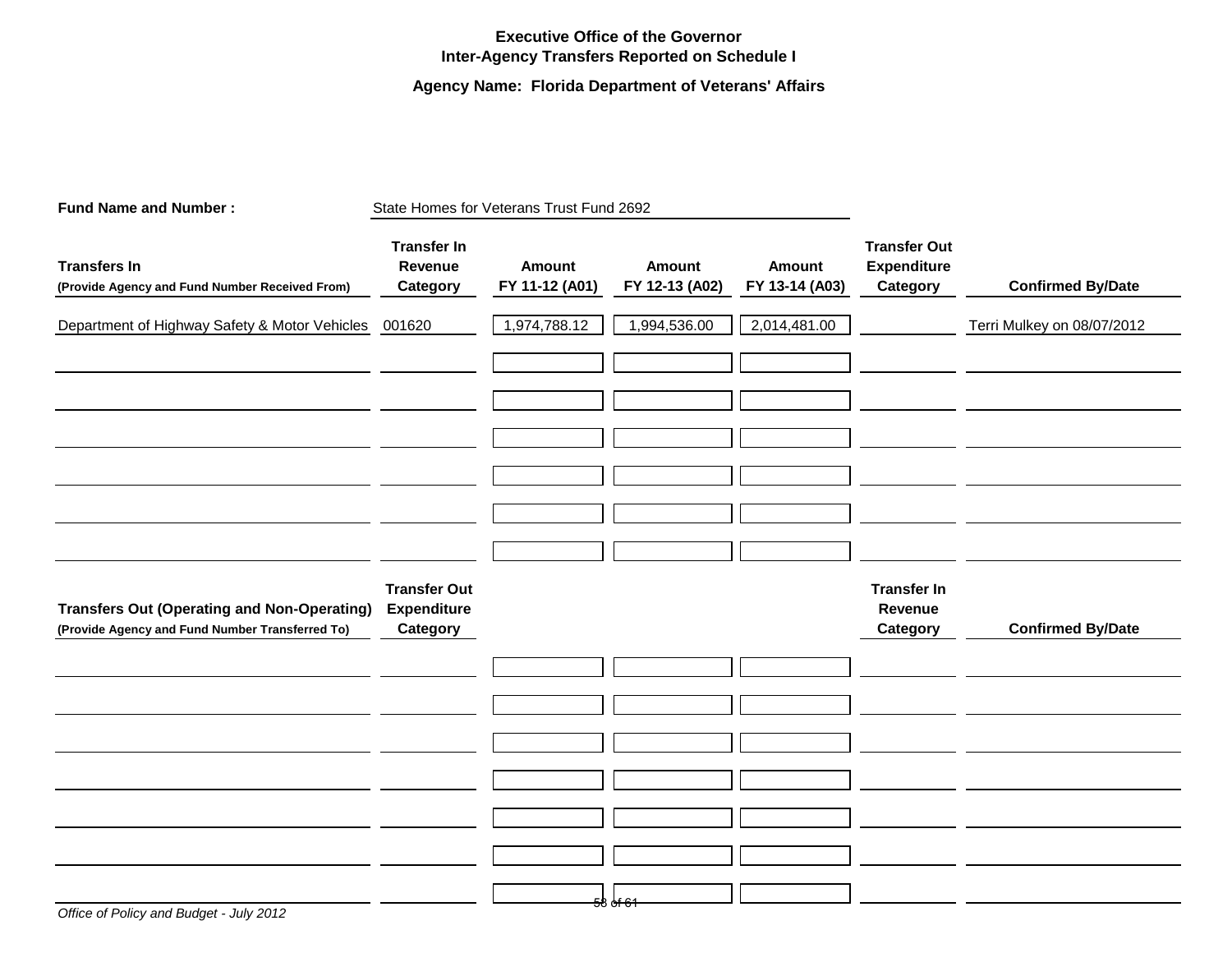| Department:                                                                                                                                                              | 50 Veterans' Affairs |                                            |                                                                       | <b>Budget Period: 2013-2014</b>                                                        |
|--------------------------------------------------------------------------------------------------------------------------------------------------------------------------|----------------------|--------------------------------------------|-----------------------------------------------------------------------|----------------------------------------------------------------------------------------|
| Program:                                                                                                                                                                 |                      | 1303000000 Long Term Care                  |                                                                       |                                                                                        |
| Fund:                                                                                                                                                                    |                      | State Homes for Veterans Trust Fund - 2692 |                                                                       |                                                                                        |
| <b>Specific Authority:</b>                                                                                                                                               |                      | Florida Statutes Chapter 320.08058         |                                                                       |                                                                                        |
| <b>Purpose of Fees Collected:</b>                                                                                                                                        |                      |                                            | Construction, Maintenance, Capital Improvement and Operation of State |                                                                                        |
|                                                                                                                                                                          |                      | Veterans' Nursing Homes.                   |                                                                       |                                                                                        |
| Type of Fee or Program: (Check ONE Box and answer questions as indicated.)                                                                                               |                      |                                            |                                                                       |                                                                                        |
| Regulatory services or oversight to businesses or professions. (Complete Sections I, II, and III and attach                                                              |                      |                                            |                                                                       |                                                                                        |
| <b>Examination of Regulatory Fees Form - Part I and II.)</b><br>Non-regulatory fees authorized to cover full cost of conducting a specific program or service. (Complete |                      |                                            |                                                                       |                                                                                        |
| Sections I, II, and III only.)                                                                                                                                           |                      |                                            |                                                                       |                                                                                        |
| <b>SECTION I - FEE COLLECTION</b>                                                                                                                                        |                      | <b>ACTUAL</b>                              | <b>ESTIMATED</b>                                                      | <b>REQUEST</b>                                                                         |
|                                                                                                                                                                          |                      | FY 2011 - 2012                             | FY 2012 - 2013                                                        | FY 2013 - 2014                                                                         |
| Receipts:                                                                                                                                                                |                      |                                            |                                                                       |                                                                                        |
| License Tag revenue subject to GR Servi                                                                                                                                  |                      | 1,974,788                                  | 1,994,536                                                             | 2,014,481                                                                              |
| Charge                                                                                                                                                                   |                      |                                            |                                                                       |                                                                                        |
|                                                                                                                                                                          |                      |                                            |                                                                       |                                                                                        |
|                                                                                                                                                                          |                      |                                            |                                                                       |                                                                                        |
|                                                                                                                                                                          |                      |                                            |                                                                       |                                                                                        |
|                                                                                                                                                                          |                      |                                            |                                                                       |                                                                                        |
|                                                                                                                                                                          |                      | 1,974,788                                  | 1,994,536                                                             |                                                                                        |
|                                                                                                                                                                          |                      |                                            |                                                                       |                                                                                        |
| <b>Salaries and Benefits</b>                                                                                                                                             |                      |                                            |                                                                       |                                                                                        |
| <b>Other Personal Services</b>                                                                                                                                           |                      | $\blacksquare$                             |                                                                       |                                                                                        |
| Total Fee Collection to Line (A) - Section III<br><b>SECTION II - FULL COSTS</b><br>Direct Costs:                                                                        |                      | $\blacksquare$                             |                                                                       |                                                                                        |
| Expenses                                                                                                                                                                 |                      |                                            |                                                                       |                                                                                        |
| <b>Operating Capital Outlay</b>                                                                                                                                          |                      |                                            | 95,210                                                                |                                                                                        |
| <b>Fixed Capital Outlay</b>                                                                                                                                              |                      | 693,788                                    | 894,400                                                               |                                                                                        |
| Non - Operating Expenses                                                                                                                                                 |                      | 166,208                                    | 167,870                                                               |                                                                                        |
|                                                                                                                                                                          |                      |                                            |                                                                       |                                                                                        |
|                                                                                                                                                                          |                      | 859,996                                    | 1,157,480                                                             |                                                                                        |
|                                                                                                                                                                          |                      |                                            |                                                                       |                                                                                        |
|                                                                                                                                                                          |                      |                                            |                                                                       |                                                                                        |
| TOTAL SECTION I                                                                                                                                                          | (A)                  | 1,974,788                                  | 1,994,536                                                             |                                                                                        |
| Indirect Costs Charged to Trust Fund<br><b>Total Full Costs to Line (B) - Section III</b><br><b>Basis Used:</b><br><b>SECTION III - SUMMARY</b><br>TOTAL SECTION II      | (B)                  | 859,996                                    | 1,157,480                                                             |                                                                                        |
| <b>TOTAL - Surplus/Deficit</b>                                                                                                                                           | (C)                  | 1,114,792                                  | 837,056                                                               | 2,014,481<br>2,052,000<br>272,268<br>2,324,268<br>2,014,481<br>2,324,268<br>(309, 787) |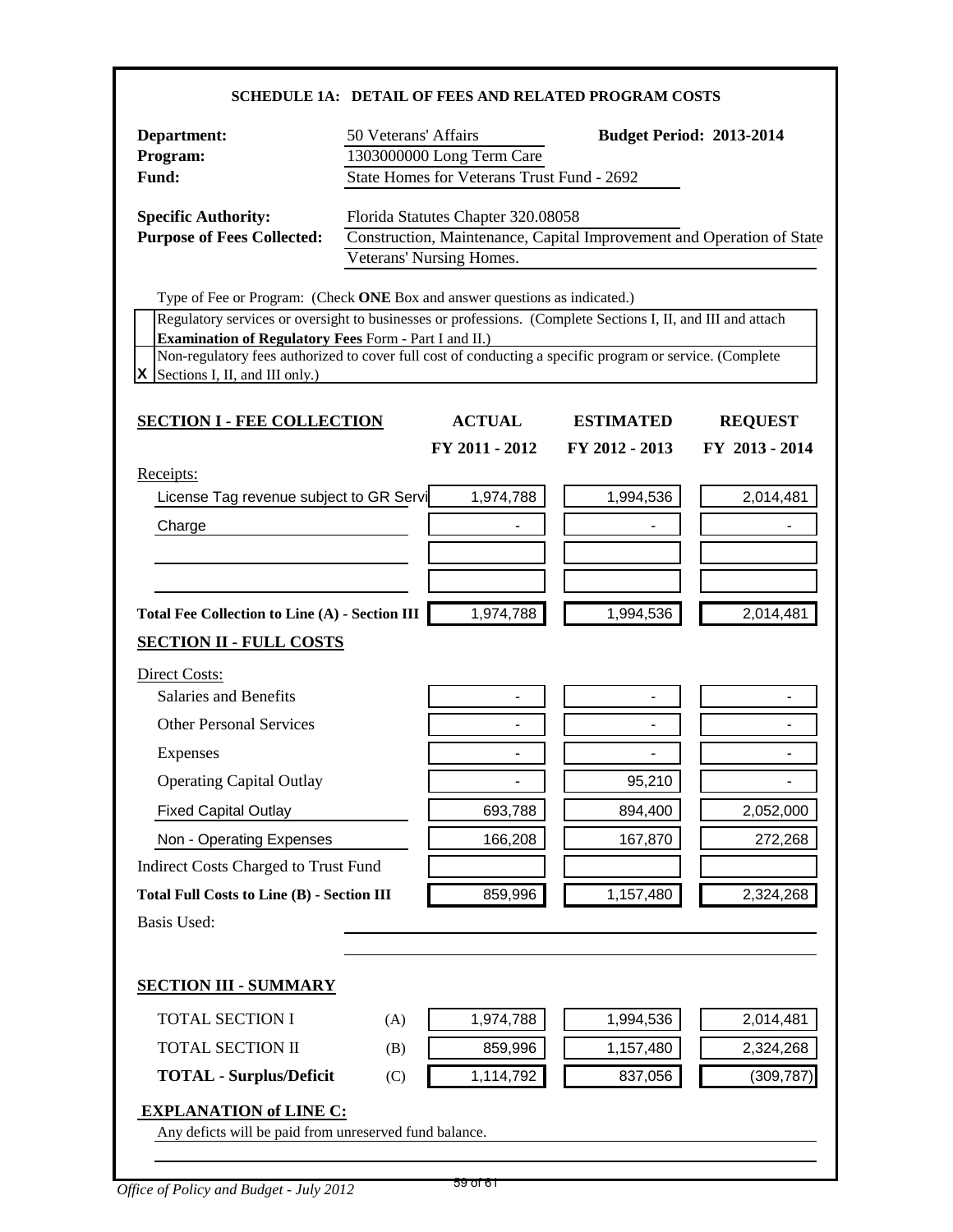## **SCHEDULE IC: RECONCILIATION OF UNRESERVED FUND BALANCE**

**Budget Period: 2013 - 2014**

| <b>Department Title:</b>                            | Department of Veteral Affairs              |                             |                                   |  |  |
|-----------------------------------------------------|--------------------------------------------|-----------------------------|-----------------------------------|--|--|
| <b>Trust Fund Title:</b>                            | <b>State Homes for Veterans Trust Fund</b> |                             |                                   |  |  |
| <b>Budget Entity:</b>                               | Department Level                           |                             |                                   |  |  |
| <b>LAS/PBS Fund Number:</b>                         | 2692                                       |                             |                                   |  |  |
|                                                     | <b>Balance as of</b><br>6/30/2012          | SWFS*<br><b>Adjustments</b> | <b>Adjusted</b><br><b>Balance</b> |  |  |
| <b>Chief Financial Officer's (CFO) Cash Balance</b> | 1,286,489.90 (A)                           |                             | 1,286,489.90                      |  |  |
| ADD: Other Cash (See Instructions)                  | (B)                                        |                             |                                   |  |  |
| <b>ADD</b> : Investments                            | 3,551,481.38 (C)                           |                             | 3,551,481.38                      |  |  |
| ADD: Outstanding Accounts Receivable                | $50,482.73$ (D)                            |                             | 50,482.73                         |  |  |
|                                                     | (E)                                        |                             |                                   |  |  |
| <b>Total Cash plus Accounts Receivable</b>          | 4,888,454.01 (F)                           |                             | 4,888,454.01                      |  |  |
| LESS Allowances for Uncollectibles                  | (G)                                        |                             |                                   |  |  |
| LESS Approved "A" Certified Forwards                | (H)                                        |                             |                                   |  |  |
| Approved "B" Certified Forwards                     | (H)<br>$\blacksquare$                      |                             |                                   |  |  |
| Approved "FCO" Certified Forwards                   | $3,412,168.19$ (H)                         |                             |                                   |  |  |
| LESS: Other Accounts Payable (Nonoperating)         | $355.14$ (I)                               |                             | 355.14                            |  |  |
|                                                     | $\left( J\right)$                          |                             |                                   |  |  |
| <b>Unreserved Fund Balance, 07/01/12</b>            | 1,475,930.68 (K)                           |                             | 4,888,098.87                      |  |  |

**\*SWFS = Statewide Financial Statement** 

**\*\* This amount should agree with Line I, Section IV of the Schedule I for the most recent completed fiscal year and Line A for the following year.**